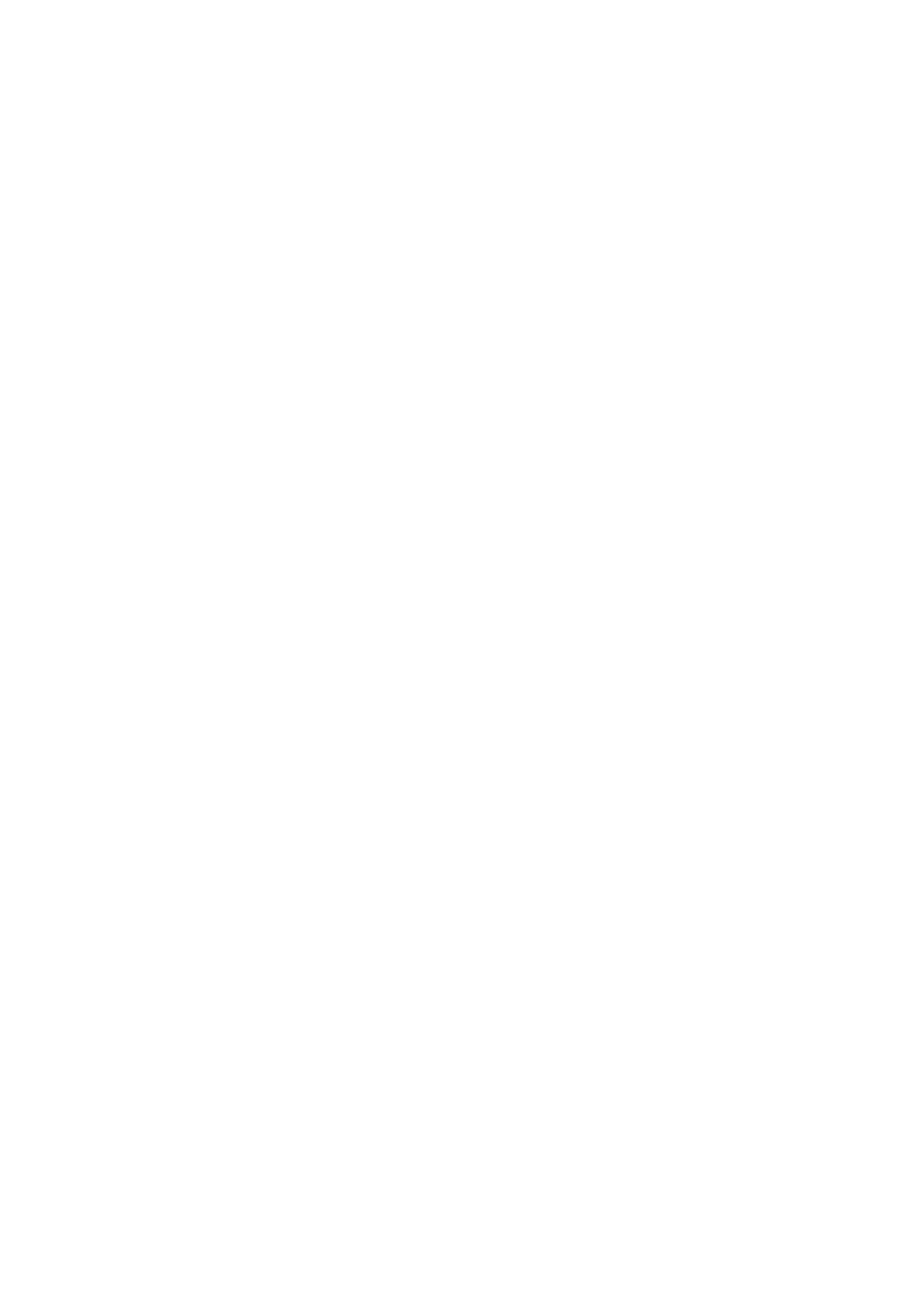| <b>Date</b>         | <b>Author</b>                         | <b>Issue</b> | <b>Summary of Changes</b>                                                                             |
|---------------------|---------------------------------------|--------------|-------------------------------------------------------------------------------------------------------|
| 09/10/03            | J Tamul, B Parish                     | 1.1.0        | First review draft                                                                                    |
| 31/07/04            | <b>B</b> Parish                       | 1.1.1        | Second review draft, environmental<br>suitability for marine mammals is now<br>gridded                |
| 20/12/04            | Weaver, Armishaw,<br>Maughan & Parish | 1.3          | Sediment data included & feedback from<br>GMWG meeting 1 inc revised physical<br>properties modelling |
| 16 May 2005         | Parish                                | 1.4          | Sediment data removed following GMWG<br>feedback                                                      |
| 20 June 2005        | Parish                                | 1.5          | Modified by annex C development                                                                       |
| 4 July 2005         | Parish                                | 1.6          | Inclusion of additional mammal attribution                                                            |
| 9 Nov 2005          | Parish                                | 2.0          | Minor error fixes                                                                                     |
| 30 June 2006 Parish |                                       | 2.1          | Inclusion of additional marine mammal<br>attribution and revised definition of quality                |

**Document Control**

### **ISSUE**

### **APPROVALS**

| <b>Approver and Title</b> | <b>Signature</b> | <b>Date</b> |
|---------------------------|------------------|-------------|
| <b>GMWG</b> chairman      |                  | 121/11/05   |
| MILOC chairman            |                  | 128/10/05   |

# **VERSION CONTROL**

| <b>Version</b> |             | <b>Review Date   Reviewed By</b> |
|----------------|-------------|----------------------------------|
| $1.1.0$ draft  | Winter 0304 | NATO AHHWG & MILOC               |
| $1.1.1$ draft  | 2004        | NATO GMWG                        |
| 1.3            | 2004/5      | For NATO GMWG approval           |
| 1.4            | 2005        | For MILOC & GMWG approval        |
| 1.5            | 1 July 2005 | Gardiner, Parish, Maughan        |
| 1.6            | 2005        | <b>GMWG &amp; MILOC</b>          |

# **FILE DETAILS**

| <b>Component</b> | <b>Name &amp; Location</b>                                                                  | <b>Tool</b> |
|------------------|---------------------------------------------------------------------------------------------|-------------|
| Document text    | [J:\AML\Specification\Specifications\IWC\Draf MS Word<br>t specs\current version\IWC PS 2.0 |             |
| Correspondence   | HA/351/002/008                                                                              | N/A         |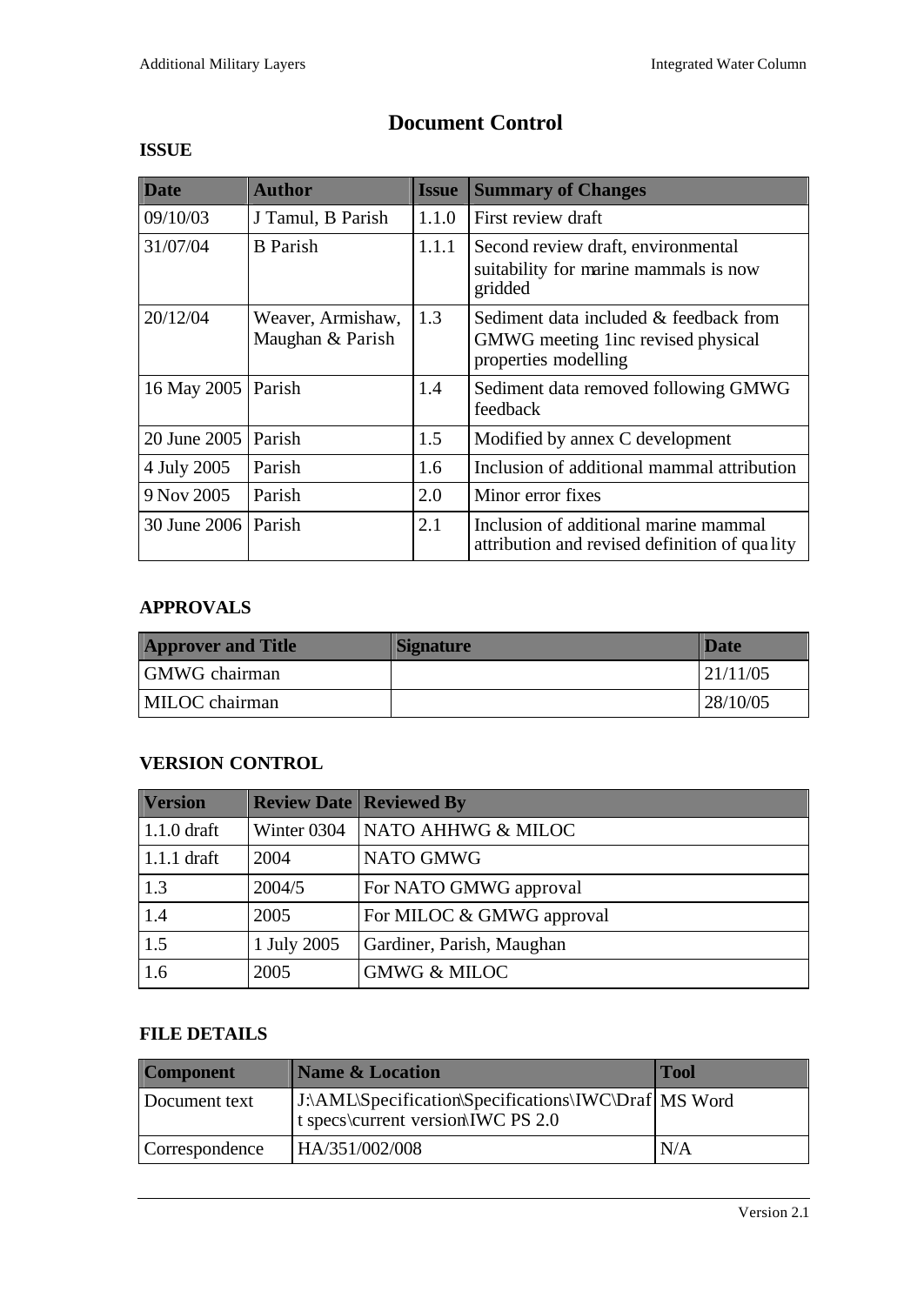and hard copy

# **CONTENTS**

| 1              |  |
|----------------|--|
| 1.1            |  |
| 1.2            |  |
|                |  |
|                |  |
|                |  |
|                |  |
| 1.3            |  |
| 1.4            |  |
|                |  |
|                |  |
|                |  |
| $1.5^{\circ}$  |  |
| $1.6^{\circ}$  |  |
|                |  |
| 1.6.2          |  |
|                |  |
| 1.7            |  |
| 1.8            |  |
| 1.9            |  |
|                |  |
|                |  |
|                |  |
|                |  |
|                |  |
|                |  |
| $\overline{2}$ |  |
|                |  |
|                |  |
|                |  |
| 2.1            |  |
| $2.2^{\circ}$  |  |
| 2.3            |  |
|                |  |
|                |  |
| 2.4            |  |
| 2.5            |  |
|                |  |
|                |  |
|                |  |
|                |  |
|                |  |
| 2.6            |  |
| 2.7            |  |
|                |  |
|                |  |
| 3              |  |
| 3.1            |  |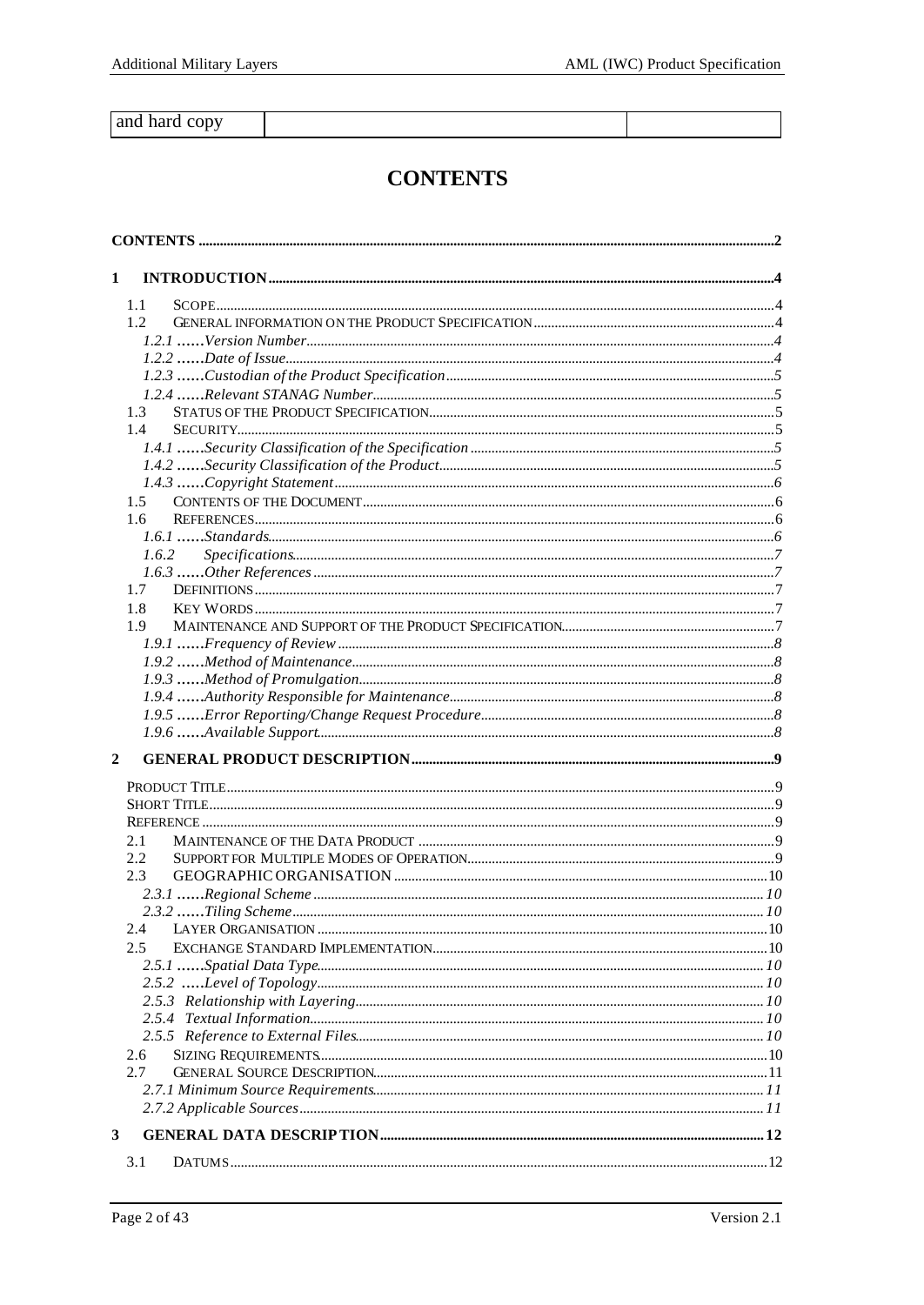|   |               | 3.1.2.1 |  |
|---|---------------|---------|--|
|   |               | 3.1.2.2 |  |
|   | 3.2           |         |  |
|   | 3.3           |         |  |
|   | 3.4           |         |  |
|   | 3.5           |         |  |
|   |               |         |  |
|   |               |         |  |
|   | 3.6           |         |  |
|   |               |         |  |
|   |               |         |  |
|   |               |         |  |
|   |               |         |  |
| 4 |               |         |  |
| 5 |               |         |  |
|   | 5.1           |         |  |
|   | 5.2           |         |  |
|   | 5.3           |         |  |
|   |               |         |  |
|   | 5.4           |         |  |
|   | $5.5^{\circ}$ |         |  |
|   |               |         |  |
|   |               |         |  |
|   |               |         |  |
|   |               |         |  |
| 6 |               |         |  |
|   | 6.1           |         |  |
|   |               |         |  |
| 7 |               |         |  |
|   | 7.1           |         |  |
| 8 |               |         |  |
|   | 8.1           |         |  |
|   |               |         |  |
|   |               |         |  |
|   | 8.2           |         |  |
|   | 8.3           |         |  |
|   | 8.4           |         |  |
|   | 8.5           |         |  |
|   | 8.6           |         |  |
|   | 8.7           |         |  |
|   | 8.8<br>8.9    |         |  |
|   |               |         |  |
| 9 |               |         |  |
|   |               |         |  |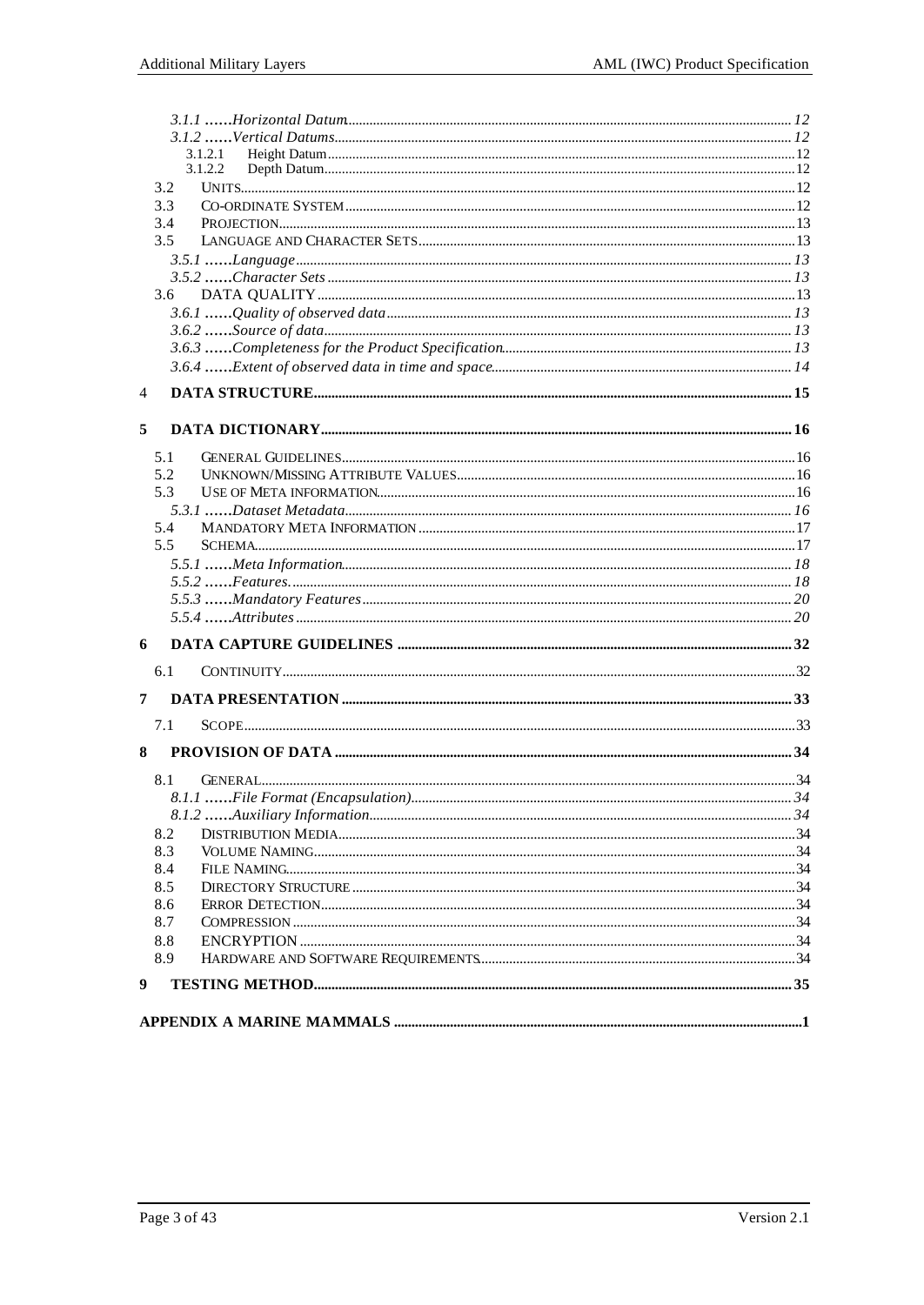# **1 INTRODUCTION**

# **1.1 SCOPE**

The main body of this Product Specification describes the content and defines the data dictionary of the Additional Military Layers: Integrated Water Column phase 1(AML IWC) product, independent of any exchange standard data format. The schema and data format imposed by the chosen exchange standard implementation are defined in separate annexes (where provided).

It has been prepared in accordance with NATO STANAG 7170, Additional Military Layers and the draft NATO STANAG 4564, Performance Standards for Warship Electronic Chart Display and Information System (WECDIS) Data Products It is based on the proposed Common Product Specification Framework (CPSF) which is contained as Annex B to the draft STANAG 4564.

The AML IWC phase 1 Product Specification is designed to facilitate the encoding of the following components:

- Water Column physical properties at various depth levels, from the sea surface to the sea bottom at one or more fixed (X,Y) grid points. In phase 1 depth levels will be quoted as standard fixed levels, The capability to produce data with depth levels quoted at break-points may be introduced at phase 2.
- Ocean currents at various depth levels, from the sea surface to the sea bottom at one or more fixed (X,Y) grid points.
- Marine mammal distribution and activity at one or more fixed  $(X, Y)$  grid points.

Wave height is not included in the IWC phase 1 Product Specification.

The AML IWC phase 1 Product is intended to be used in the planning and execution stages of military or civil operations at sea.

#### **AML INTEGRATED WATER COLUMN MUST NOT BE USED IN ISOLATION FOR NAVIGATIONAL PURPOSES**

#### **1.2 GENERAL INFORMATION ON THE PRODUCT SPECIFICATION**

#### **1.2.1 Version Number**

The Version Number is 2.1

#### **1.2.2 Date of Issue**

The Date of Issue is 30th June 2006.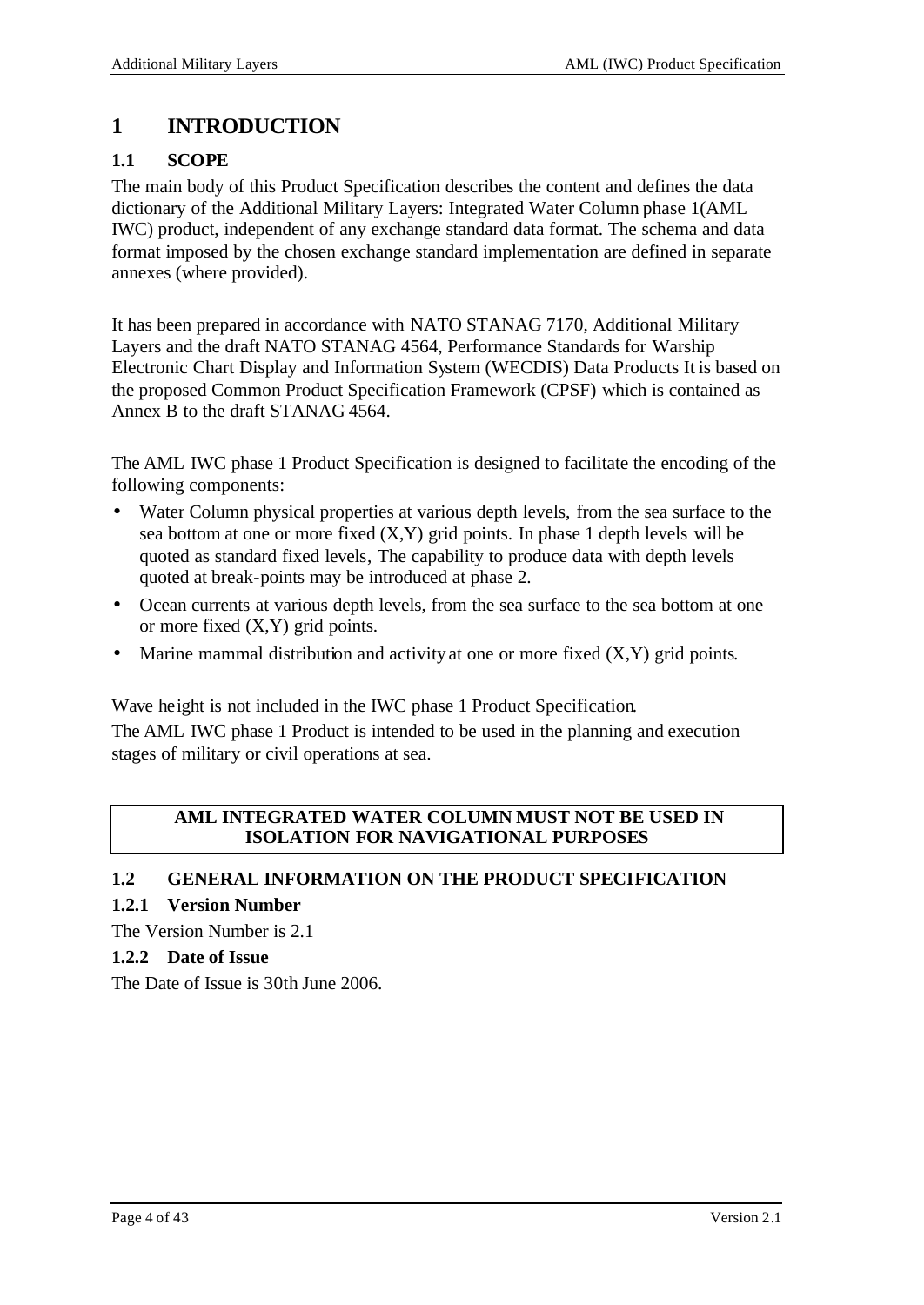### **1.2.3 Custodian of the Product Specification**

The Custodian of this specification is The United Kingdom Hydrographic Office.

United Kingdom Hydrographic Office

Admiralty Way Taunton Somerset TA1 2DN

Telephone: +44 (0)1823 337900 Fax: +44 (0)1823 284077

E-mail: aml@ukho.gov.uk

# **1.2.4 Relevant STANAG Number**

STANAG 7170 Additional Military Layers (AML)

# **1.3 STATUS OF THE PRODUCT SPECIFICATION**

This product specification will be endorsed by the Geospatial Maritime Working Group of the NATO Geographic Conference and is subject to the change control procedures implemented by that group.

# **1.4 SECURITY**

# **1.4.1 Security Classification of the Specification**

The Product Specification is UNCLASSIFIED

#### **1.4.2 Security Classification of the Product**

AML IWC phase 1 can be issued at various security classification levels according to content. AML IWC phase 1 products of differing security levels (specified at the dataset level by the 'Protective Marking' and 'National Caveat(s)' details) are physically partitioned.

The table at section 5.3 contains details of how AML IWC security classification information must be described in this product.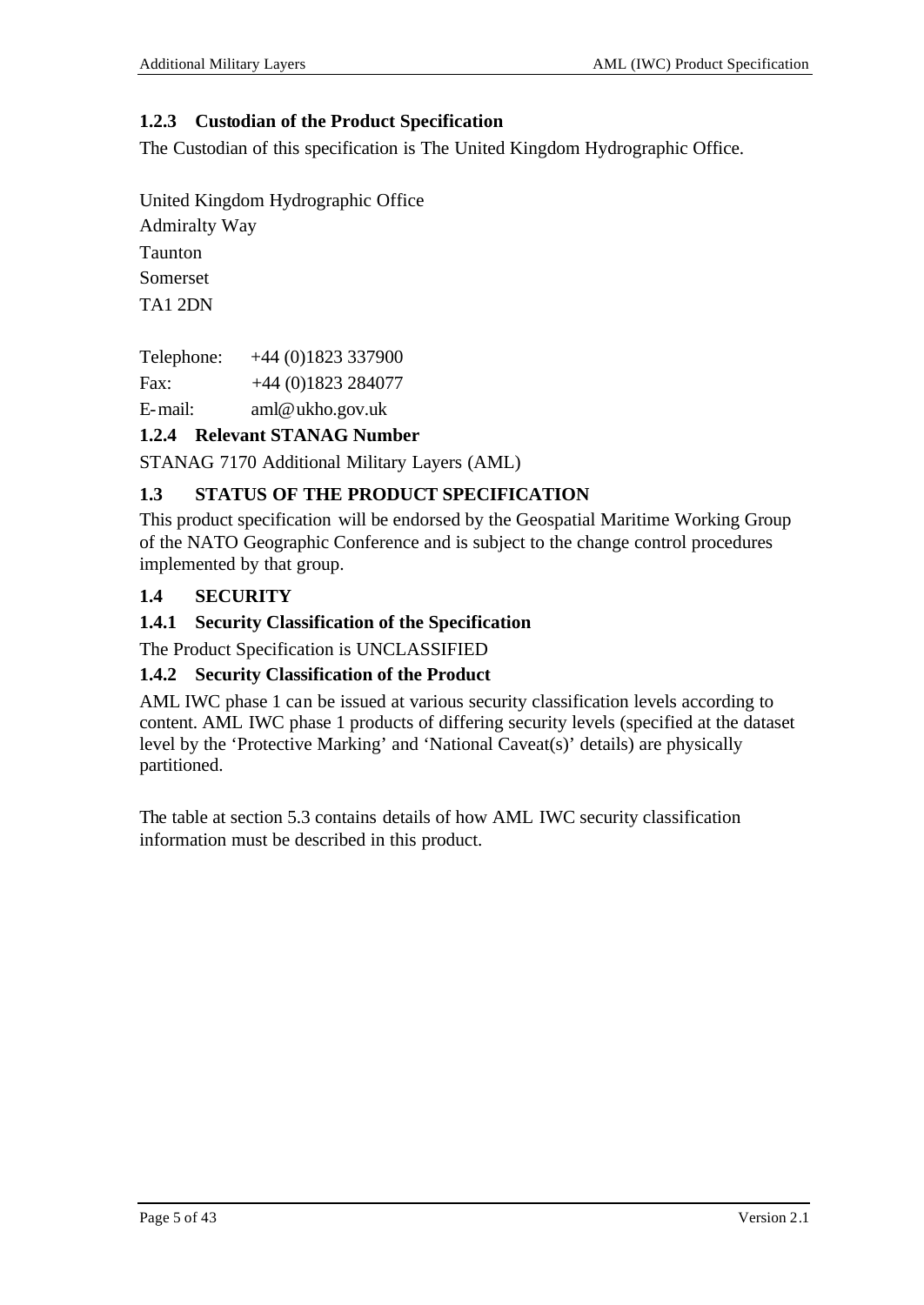#### **1.4.3 Copyright Statement**

Producers of AML datasets must ensure that:

- the Intellectual Property Rights of those owning the information that has been used for production of the AML product is not compromised.
- sufficient mechanisms are put in place to ensure that material is not copied either in whole or part, except as specifically required within the host system, without prior agreement of the data producer and any other copyright holders.

Copyright statements should be shown at the following locations:

- on the product label
- on the product packaging
- within the product

### **1.5 CONTENTS OF THE DOCUMENT**

The AML IWC phase 1 Product Specification defines the real-world features, attributes and metadata required for the production and use of the data product. It is laid out as described in the table of contents.

Also included, as annexes to the Product Specification, are details of the implementation using the relevant exchange standard(s).

Each annex (if included) is identified as follows:

• AML IWC phase 1 NetCDF Implementation (ANNEX C)

A cross-reference in the text will be included for instances when there are relevant details in one or more of the implementation annexes.

#### **1.6 REFERENCES**

The following standards and specifications affect the content of this Product Specification.

#### **1.6.1 Standards**

| NATO STANAG 1059 | Distinguishing Letters for Geographical Entities for<br>use in NATO.                                                    |
|------------------|-------------------------------------------------------------------------------------------------------------------------|
| NATO STANAG 2211 | Geodetic Datums, Ellipsoids, Grids & Grid<br>References                                                                 |
| NATO STANAG 7170 | <b>Additional Military Layers.</b>                                                                                      |
| NATO STANAG 4564 | Standard for Warship Electronic Chart Display and<br>Information System (WECDIS), Edition 1, Annex<br>B, Data Products. |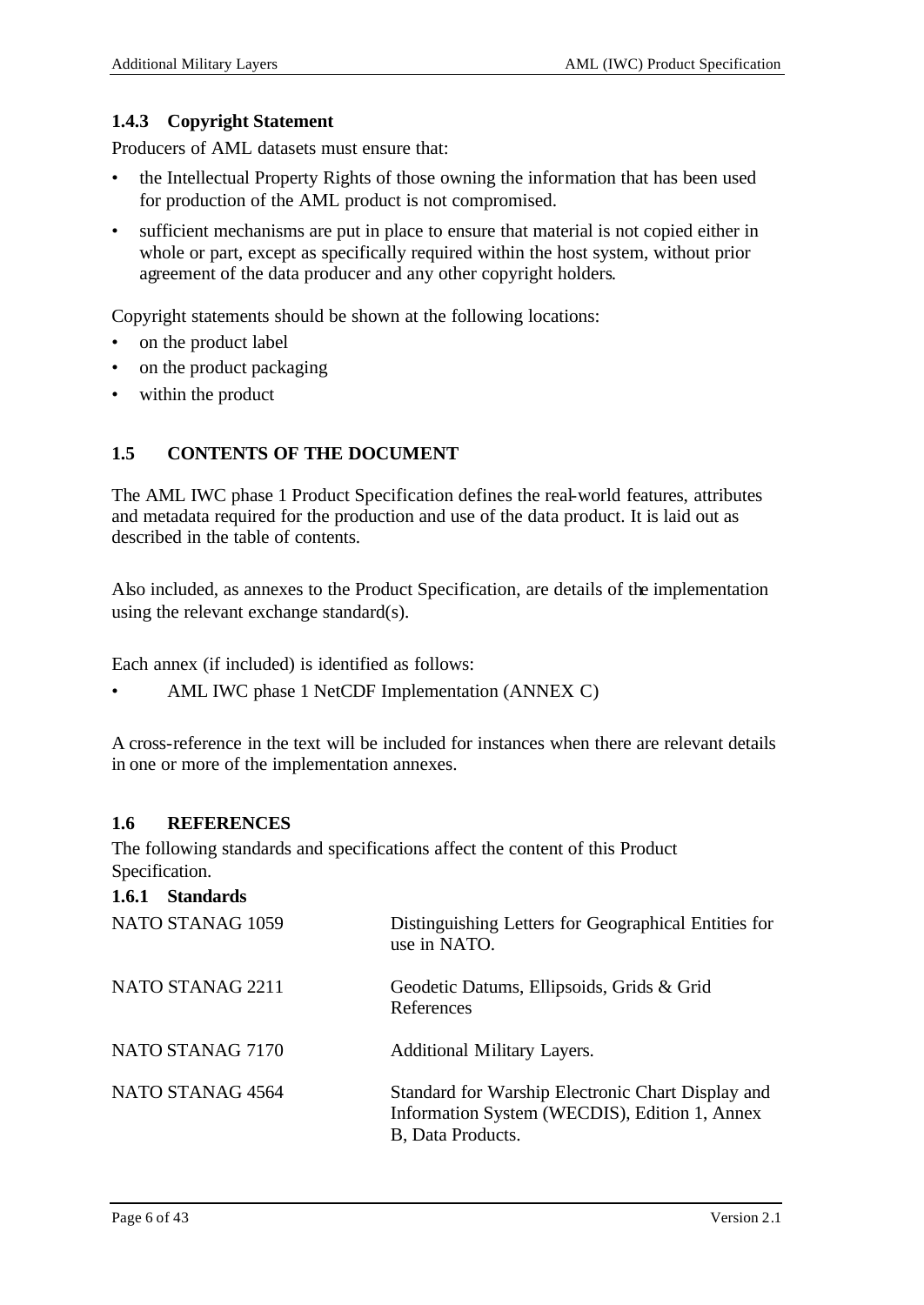| <b>ISO 8859</b>                  | Information processing - 8-bit single-byte coded<br>graphic character sets<br>Part 1: Latin alphabet No.1                                                        |
|----------------------------------|------------------------------------------------------------------------------------------------------------------------------------------------------------------|
| ISO 9660                         | Information Processing - Volume and File Structure<br>of CD-ROM for Information Interchange.                                                                     |
| ANSI/IEEE 802.3                  | IEEE Standards for Local Area Networks, Carrier<br>Sense Multiple Access with Collision Detection<br>(CSMA/CD)Access Method and Physical Layer<br>Specifications |
| ISO/IEC 8211,                    | Information processing - Specification for a data<br>descriptive file for information interchange                                                                |
| <b>ISO/IEC 10646</b>             | Information technology - Universal Multiple-Octet<br>Coded Character Set (UCS)                                                                                   |
| 1.6.2<br><b>Specifications</b>   | Part 1: Architecture and Basic Multilingual Plane                                                                                                                |
| The Open GIS Abstract            | Open GIS Consortium. Topic 9: Quality Version 4<br>Specification 1999                                                                                            |
| <b>Other References</b><br>1.6.3 |                                                                                                                                                                  |
| <b>AML</b>                       | Feature and Attribute Catalogue                                                                                                                                  |
| <b>IUCN</b> Red list             | www.redlist.org                                                                                                                                                  |
| <b>ITIS</b>                      | www.itis.usda.gov                                                                                                                                                |
| <b>DEFINITIONS</b><br>1.7        |                                                                                                                                                                  |
| <b>AML</b>                       | AML is a unified range of digital geospatial data products<br>designed to satisfy the totality of NATO non-navigational<br>maritime defence requirements.        |

# **1.8 KEY WORDS**

AML IWC phase 1 PRODUCT SPECIFICATION

# **1.9 MAINTENANCE AND SUPPORT OF THE PRODUCT SPECIFICATION**

Specific processes and mechanisms that are established for the maintenance of AML Product Specifications are described in the sections 1.9.1 to 1.9.6 below.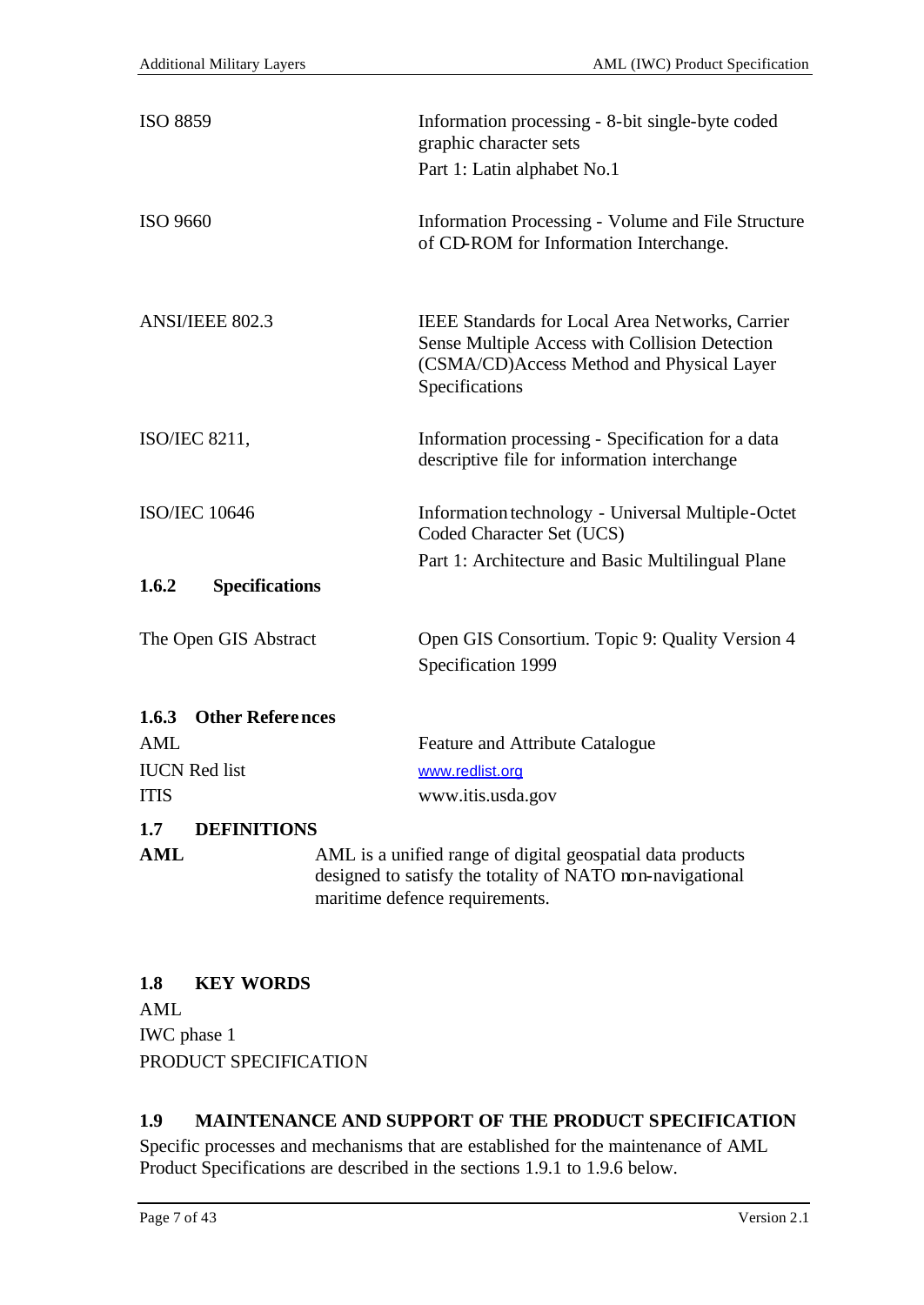### **1.9.1 Frequency of Review**

The AML IWC phase 1 Product specification (version 2.0) will be frozen for a period of 2 years following endorsement, unless replaced by a compatible IWC phase 2 within that time scale.

#### **1.9.2 Method of Maintenance**

Corrections, clarifications and requests for change will be administered by the custodian. Discussion regarding proposed changes will be carried out by correspondence with national Points of Contact. Consolidated maintenance documents will be issued periodically containing published corrections and clarifications together with details of agreed extensions (these will be formally incorporated into the Product Specification and become live at its next revision).

Changes to the Product Specification beyond extensions will be reviewed by committee<sup>1</sup> during preparatory work for production of the next edition of the specification.

#### **1.9.3 Method of Promulgation**

Maintenance documents, new editions of specifications, and related documentation will be sent to nations through their appointed AML point of contact or published on the AML website.

#### **1.9.4 Authority Responsible for Maintenance**

AML Product Specifications will be maintained by the Custodian specified in section 1.2.3.

#### **1.9.5 Error Reporting/Change Request Procedure**

Comments concerning the content of the AML Product Specifications and requests for change should be addressed to the Custodian.

#### **1.9.6 Available Support**

Contact the Custodian for guidance and advice relating to this product specification.

 $1$  Will be a specific group reporting to the GMWG or its successor.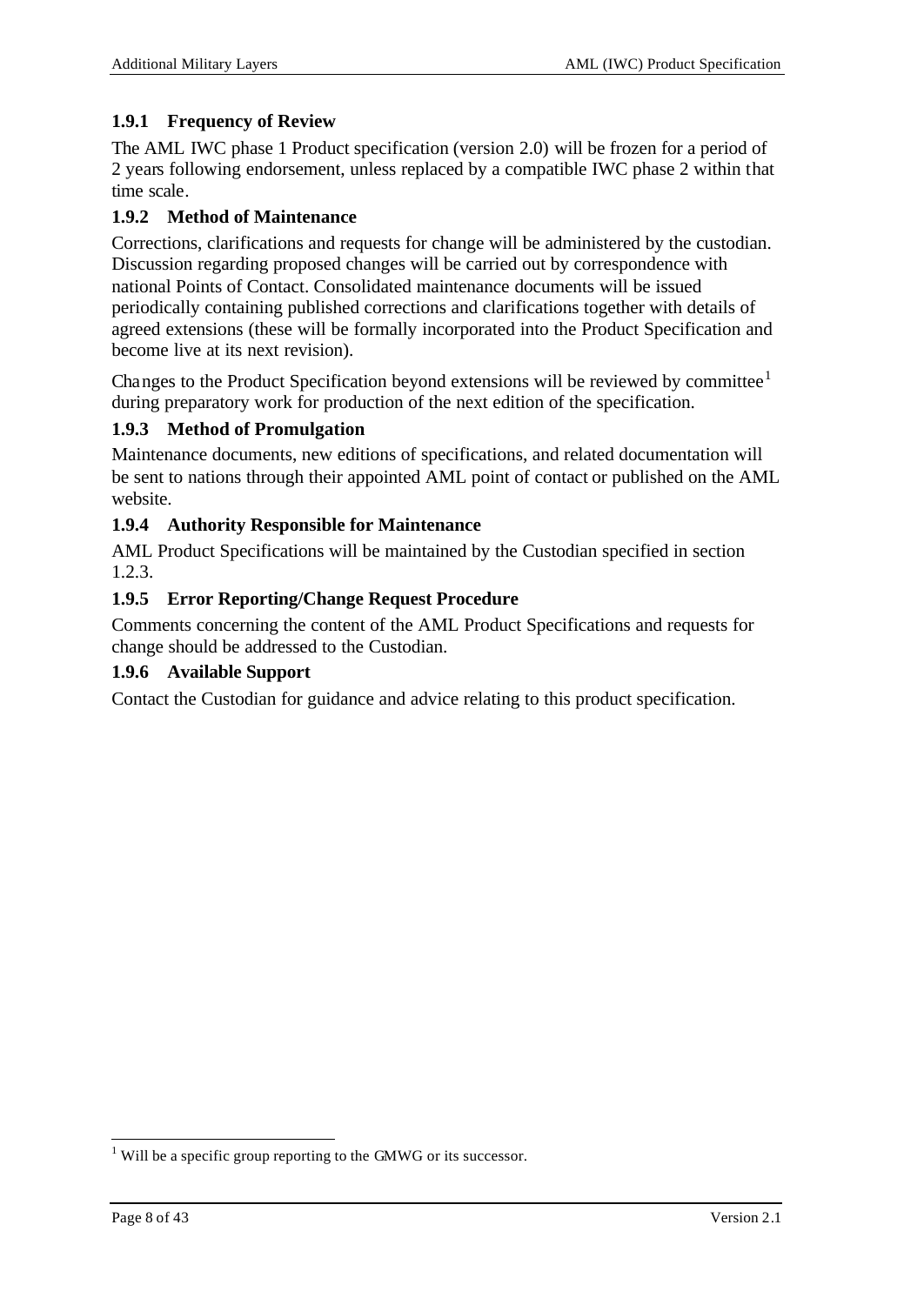# **2 GENERAL PRODUCT DESCRIPTION**

#### **PRODUCT TITLE**

Additional Military Layers – Integrated Water Column phase 1.

#### **SHORT TITLE**

AML IWC

#### **REFERENCE**

NATO STANAG No.7170 (Additional Military Layers).

NATO STANAG No. 4564 (Performance Standards for Warship Electronic Chart Display and Information System (WECDIS), Edition 1, Annex B, Data Products.

#### **2.1 MAINTENANCE OF THE DATA PRODUCT**

The frequency and method of provision of update or replacement data will be defined by each AML producing agency.

#### **2.2 SUPPORT FOR MULTIPLE MODES OF OPERATION**

AML IWC phase 1 data is rendered for a variety of purposes such as the depiction of monthly climatological values over an area or the distribution of marine mammals.

Data may be made available in a range of spatial and temporal resolutions as described in the following tables.

| <b>SPATIAL</b><br><b>SCALE BAND</b> | <b>SPATIAL COMPUTATION GRID</b><br><b>SIZE</b> |
|-------------------------------------|------------------------------------------------|
|                                     | 20 degrees or coarser                          |
| 2                                   | 5 degrees                                      |
| 3                                   | 1 degree                                       |
|                                     | 30 minutes                                     |
| 5                                   | 6 minutes                                      |
| 6                                   | 1 minute                                       |
|                                     | 30 seconds                                     |
| 8                                   | 6 seconds                                      |
|                                     | 1 second or finer                              |

| <b>TEMPORAL</b><br><b>SCALE BAND</b> | <b>TEMPORAL PERIOD</b> |
|--------------------------------------|------------------------|
|                                      | Year                   |
| R                                    | Quarter Year           |
| $\subset$                            | Month                  |
|                                      | Semi-month             |
| E                                    | Week                   |
|                                      | Day                    |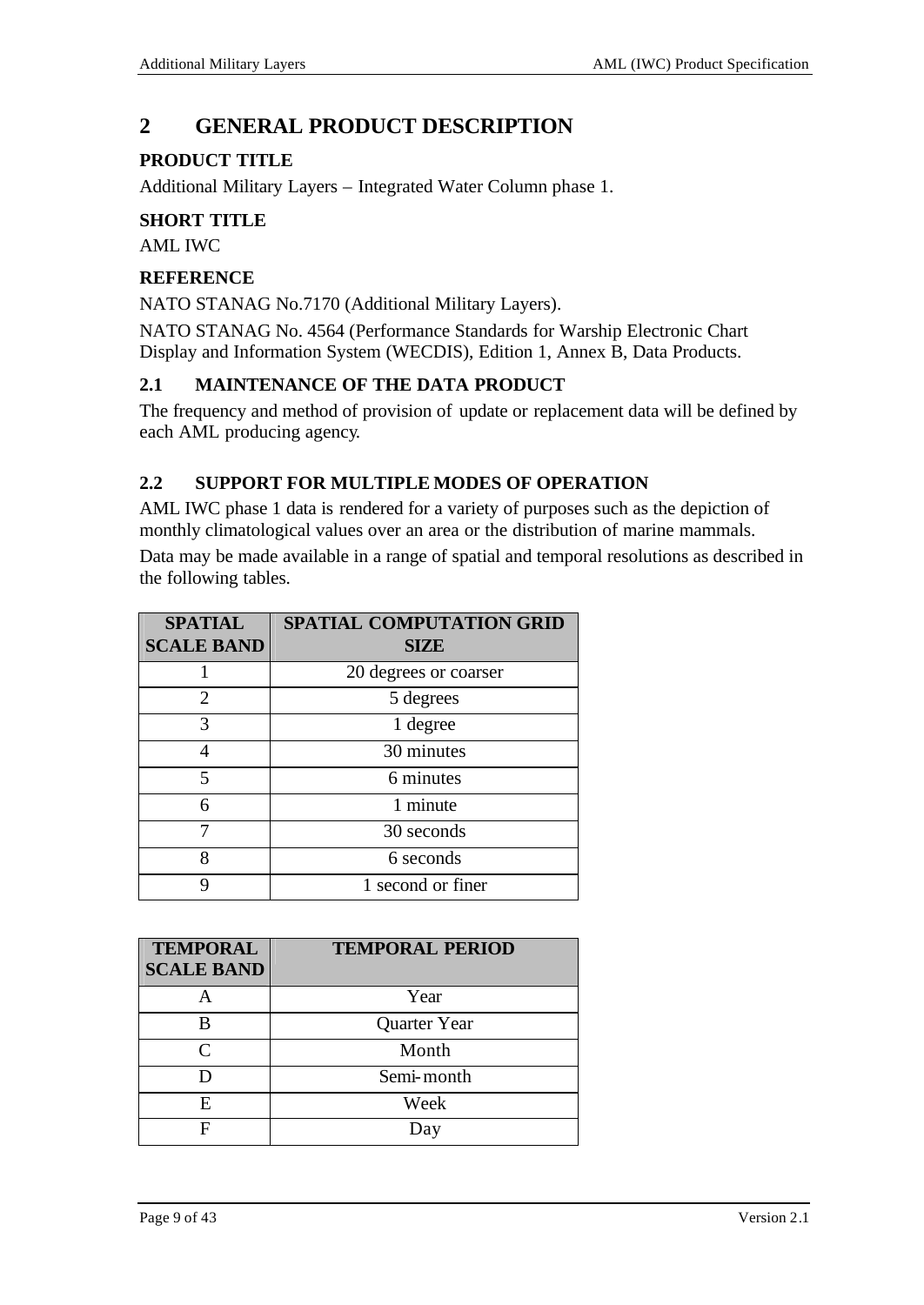### **2.3 GEOGRAPHIC ORGANISATION**

#### **2.3.1 Regional Scheme**

AML IWC phase 1 products may be global or partitioned, either by geographic region and or temporal period.

#### **2.3.2 Tiling Scheme**

See appropriate annex.

# **2.4 LAYER ORGANISATION**

The content of the product is not layered. However, specific exchange standards may impose their own internal layering requirements. See appropriate annex.

# **2.5 EXCHANGE STANDARD IMPLEMENTATION**

This product specification has been written to be independent of the exchange standard used. Details of exchange standard implementations are given in the relevant annex.

### **2.5.1 Spatial Data Type**

AML IWC phase 1 contains gridded data, each grid point consists of the two spatial dimensions; x (eastwards) and y (northwards). Depth level and temporal period are attributes of the point data.

#### **2.5.2 Level of Topology**

See appropriate annex.

# **2.5.3 Relationship with Layering**

See appropriate annex.

#### **2.5.4 Textual Information**

Attributes that contain free text must not be used when it is possible to encode the information by means of any other attribute.

#### **2.5.5 Reference to External Files**

Text and picture files may also be included in the AML produc t to provide additional information if supported by the implementation annex.

Below are examples of potential formats.

- **ASCII**
- · TIFF
- · PDF
- · HTML
- · JPEG
- · AVI
- · MPEG

# **2.6 SIZING REQUIREMENTS**

Data producers should partition datasets such that data access time in the receiving system is acceptable to users. This will vary between data types and receiving systems.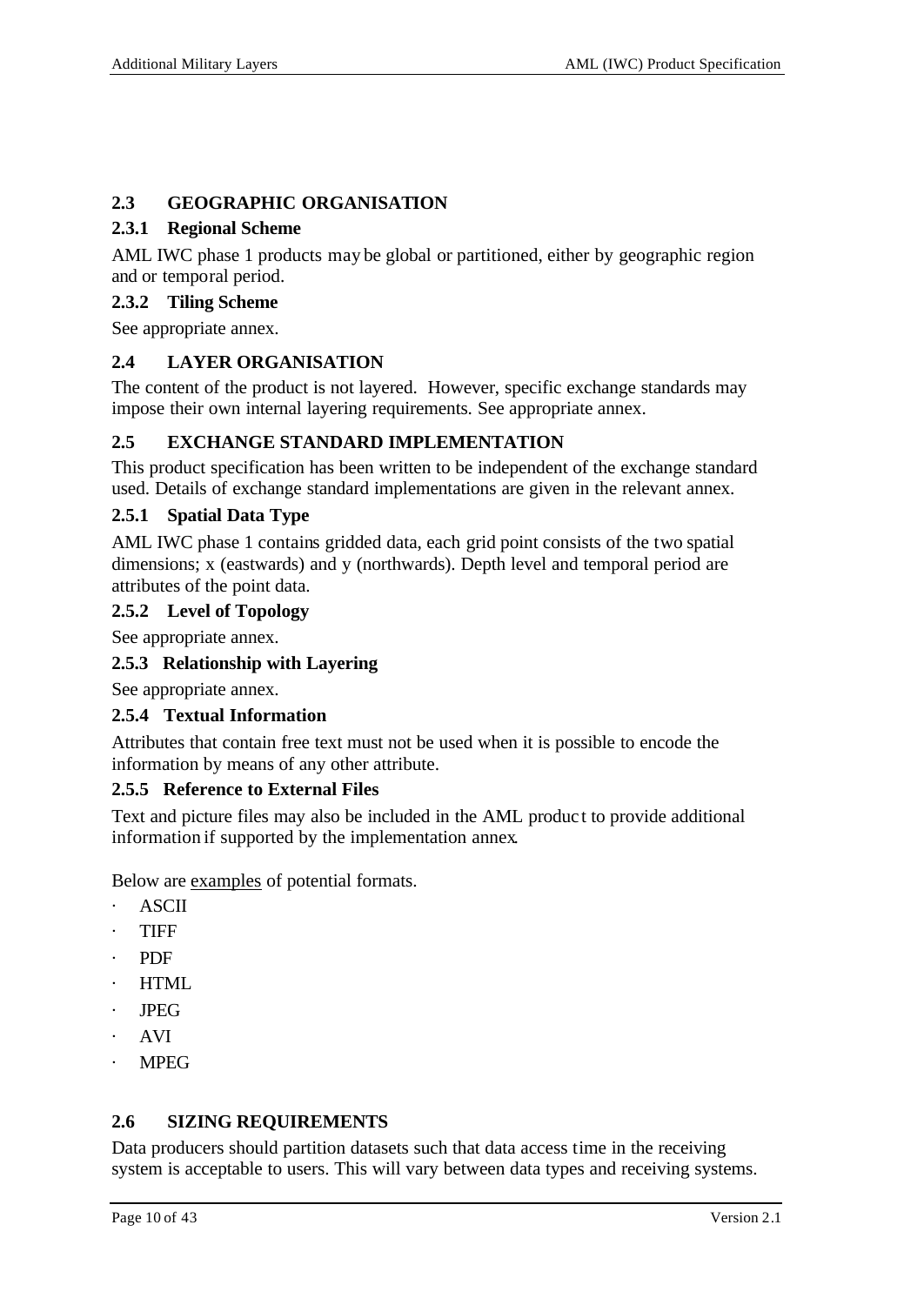#### **2.7 GENERAL SOURCE DESCRIPTION**

#### **2.7.1 Minimum Source Requirements**

- There is no minimum grid resolution requirement but it should be (as fine as possible) supported by observations and rendered at the appropriate grid size.
- Mandatory attribution levels specified in section 5 are met.

#### **2.7.2 Applicable Sources**

The source of individual values expressed in a climatology is of minimal relevance without detailed understanding of the processing methods and techniques used to build the climatology. For details of the method of data collection and processing techniques used refer to the producing authority. See also product data-set meta information in section 5.5.1.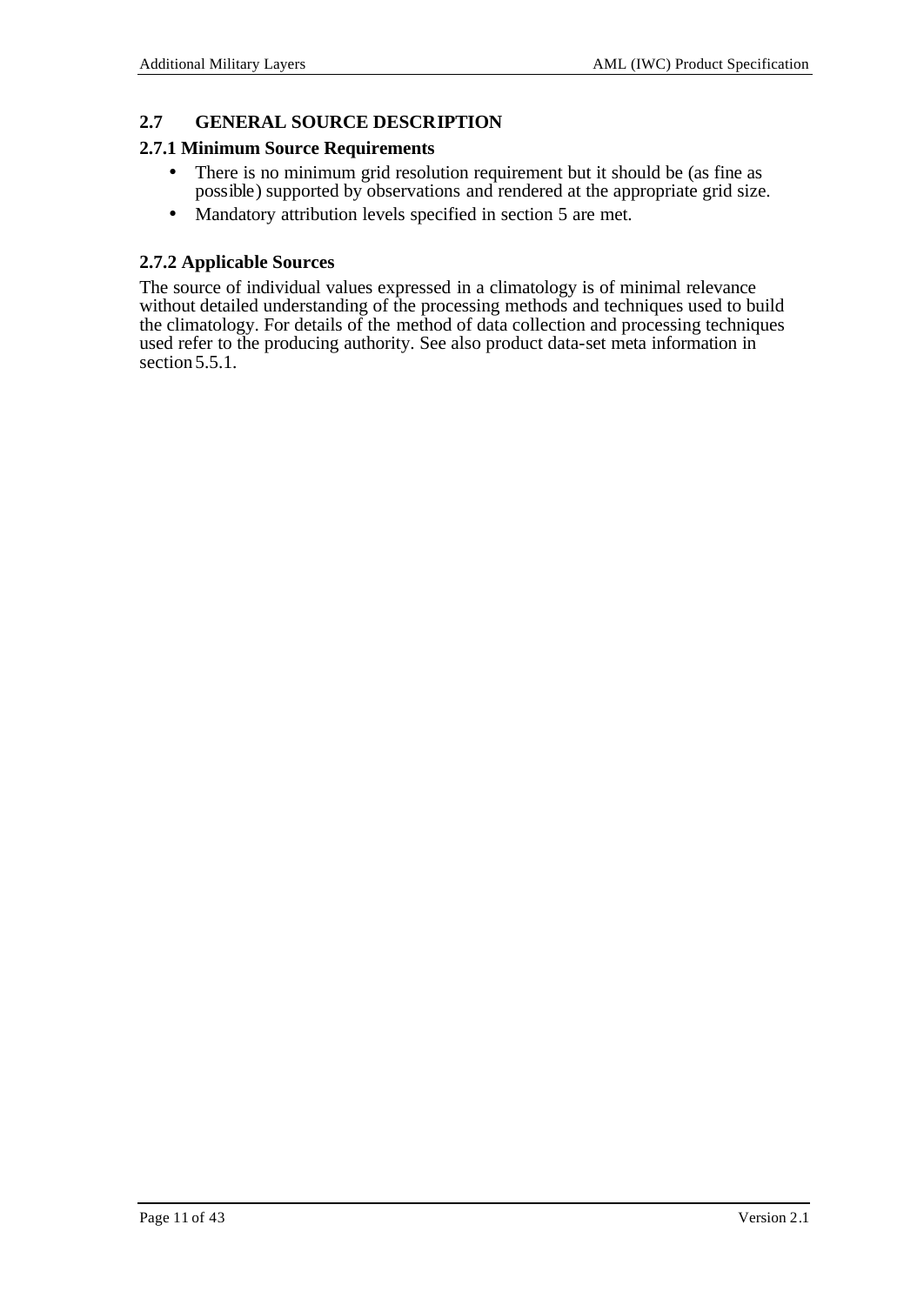# **3 GENERAL DATA DESCRIPTION**

# **3.1 DATUMS**

Please refer to NATO STANAG 2211 - Geodetic Datums, Ellipsoids, Grids & Grid References, which establishes the NATO guidelines to the use of horizontal and vertical datums.

### **3.1.1 Horizontal Datum**

The horizontal datum for the AML IWC is the World Geodetic System 1984 (WGS 84).

### **3.1.2 Vertical Datums**

3.1.2.1 *Height Datum*

N/A

### 3.1.2.2 *Depth Datum*

The datum for all values expressed in oceanographic data is the sea surface. Depths are recorded as increasing in a positive direction from the sea surface to the sea bed.

# **3.2 UNITS**

The default units to be used in AML IWC are SI and scaled where necessary.

- Position: latitude and longitude in decimal degrees
- Profile depths: metres
- Temporal period: see section 2.2.
- Temperature profile: Degrees C
- Sound speed profile: metres per second (m/sec)
- Salinity profile: practical salinity units (psu)
- Density profile: Kilograms per cubic metre  $(Kg/m^3)$
- Occurrence frequency: percentage points (%)
- Ocean current rate: metres per second (m/sec)
- Ocean current vectors: metres per second (m/sec)
- Ocean current direction: true bearing (degrees clockwise from true north)
- Marine mammal probability of occurrence: percentage points  $(\%)$
- Marine mammal predicted density: Number of animals per square Km
- Marine mammal dive depth: metres
- Marine mammal length: metres
- Marine mammal voice source level: decibels (dB re 1µpa at 1m)
- Marine mammal voice frequency: Hertz
- Marine mammal swimming speed: metres per second (m/sec)

# **3.3 CO-ORDINATE SYSTEM**

The co-ordinate system used by AML IWC is Latitude and Longitude. These will be recorded as: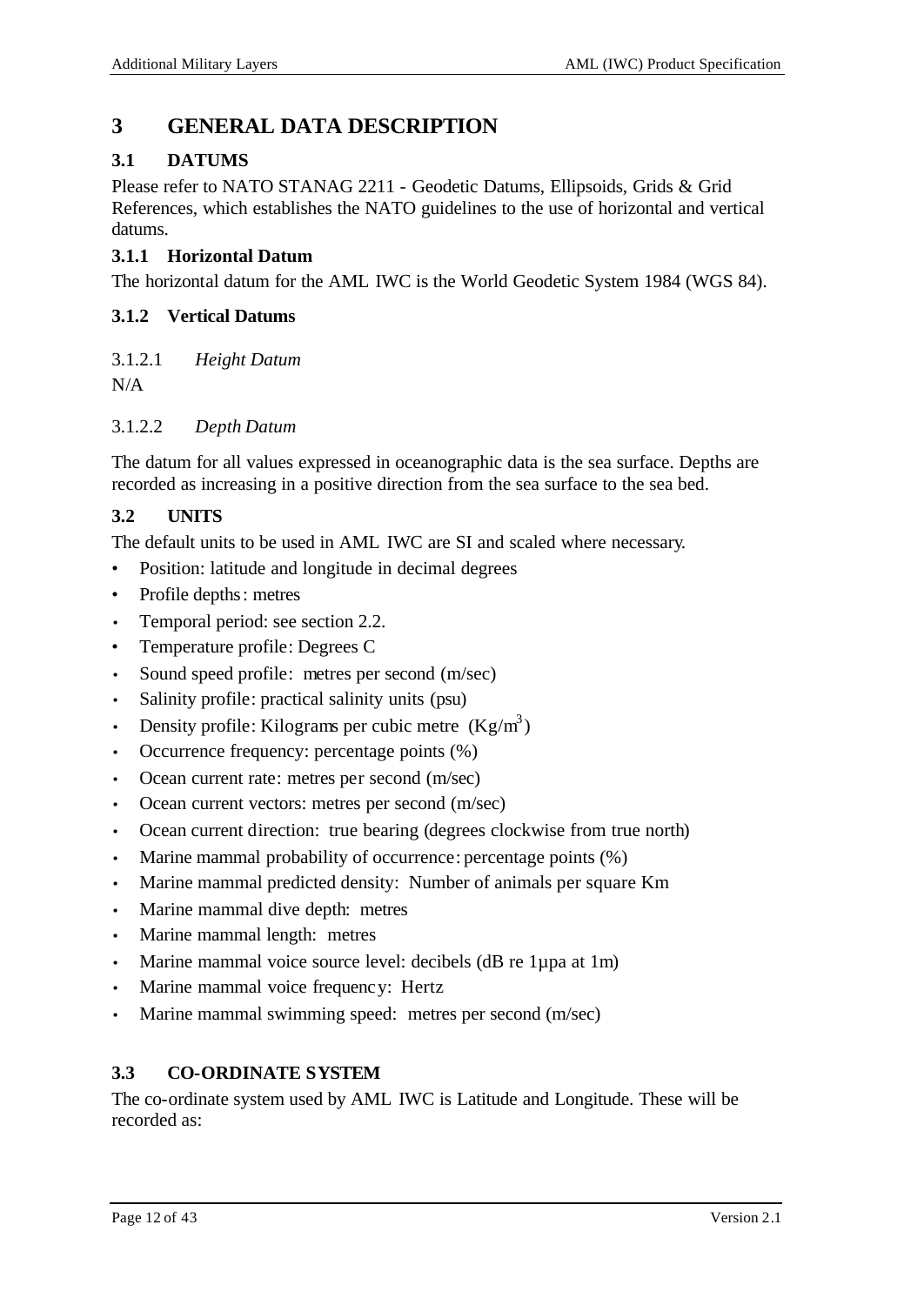**Positive values:** Used for latitudes **north** of the equator and longitudes **east** of the Greenwich Meridian.

**Negative values:** are used for latitudes **south** of the equator and longitudes **west** of the Greenwich Meridian.

#### **3.4 PROJECTION**

AML IWC phase 1 is based upon geographical co-ordinates and is not projected.

#### **3.5 LANGUAGE AND CHARACTER SETS**

#### **3.5.1 Language**

The exchange language used by AML IWC phase 1 is English.

#### **3.5.2 Character Sets**

ISO 8859-1 supports English and most European languages. For those languages that it does not support ISO/IEC 10646 shall be used.

#### **3.6 DATA QUALITY**

AML IWC phase 1 data quality information should be encoded at an appropriate level, as defined in sections 5.5.1, 5.5.2 & 5.5.4 and as specified by the exchange standard implementation.

AML data quality information encompasses the following categories:

- Quality of observed data
- Quantity of observed data
- Source of data
- Completeness for the Product Specification
- Climatology processing techniques
- Extent of observed data in time and space

Data quality information defined below for AML IWC phase 1 can be encoded as dataset metadata (see section 5.5.1)

#### **3.6.1 Quality of observed data**

It is assumed that the observed data will have been subject to a degree of scrutiny appropriate to the quality standards of the originating authority. The originating authority should be consulted for details of the quality standards applied.

#### **3.6.2 Source of data**

The source of the data should be quoted, refer to the originating authority for further details.

#### **3.6.3 Completeness for the Product Specification**

AML products may be produced to fulfil operational requirements, and therefore, may not contain all available information.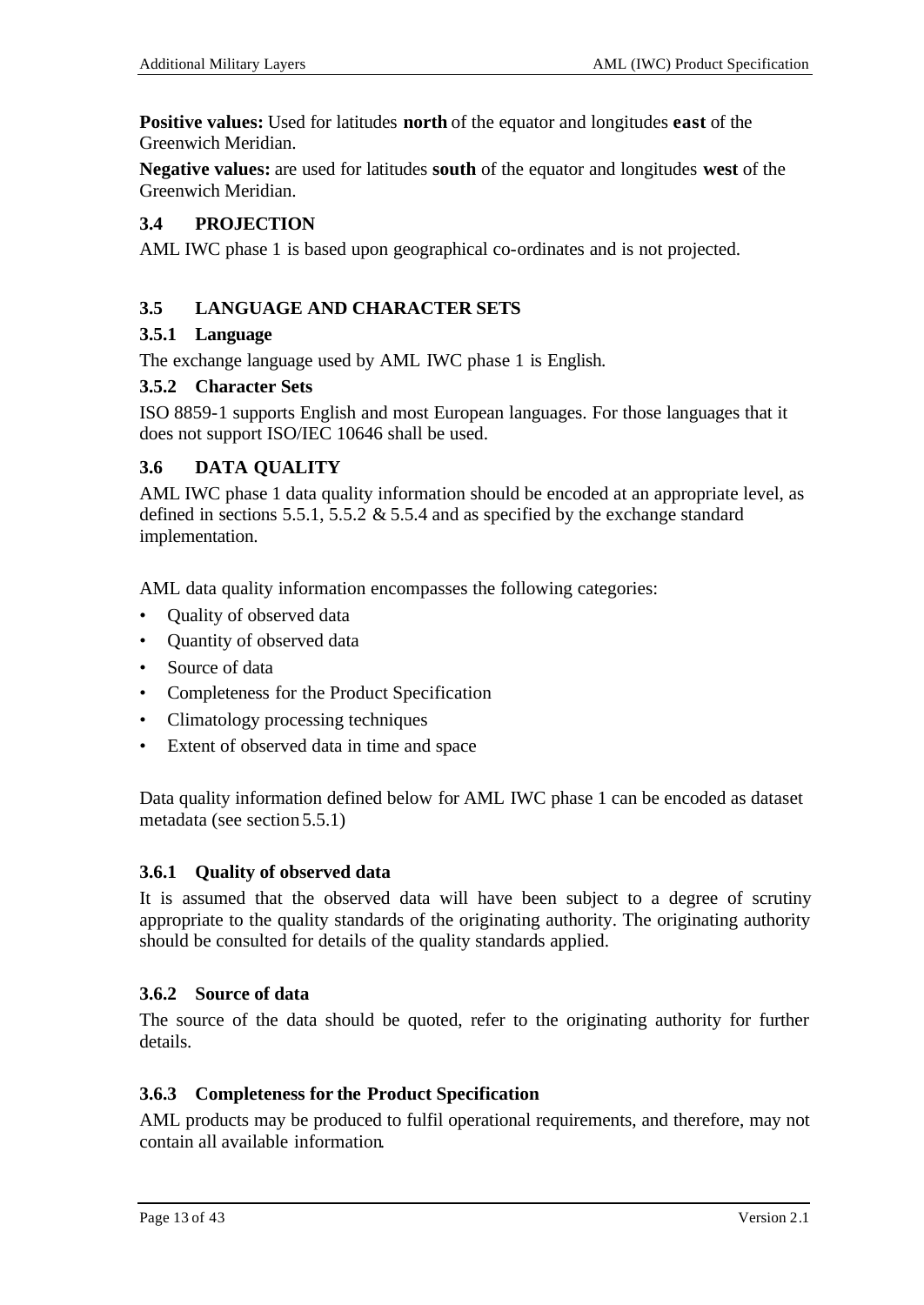All AML datasets must specify instances when:

- All available data/information has been encoded. Missing data means that the information is not available
- Only specified/required data/information is encoded.

#### **3.6.4 Extent of observed data in time and space**

It is assumed that the data distribution in time & space is sufficient to support the resolution of the IWC product supplied by the originating authority. The originating authority should be consulted for details of the standards and or techniques applied.

**3.6.5** The following are not explicitly encoded due to the complexity of the subject but short comment may be made in the "supporting textual information" field

#### **3.6.5.1** Quantity of observed data

It is assumed that the quantity of observed data is sufficient to support the resolution of the IWC product supplied by the originating authority. The originating authority should be consulted for details of the data density standards applied.

#### **3.6.5.2** Climatology processing techniques

The originating authority should be consulted for full details of the standards and or techniques applied.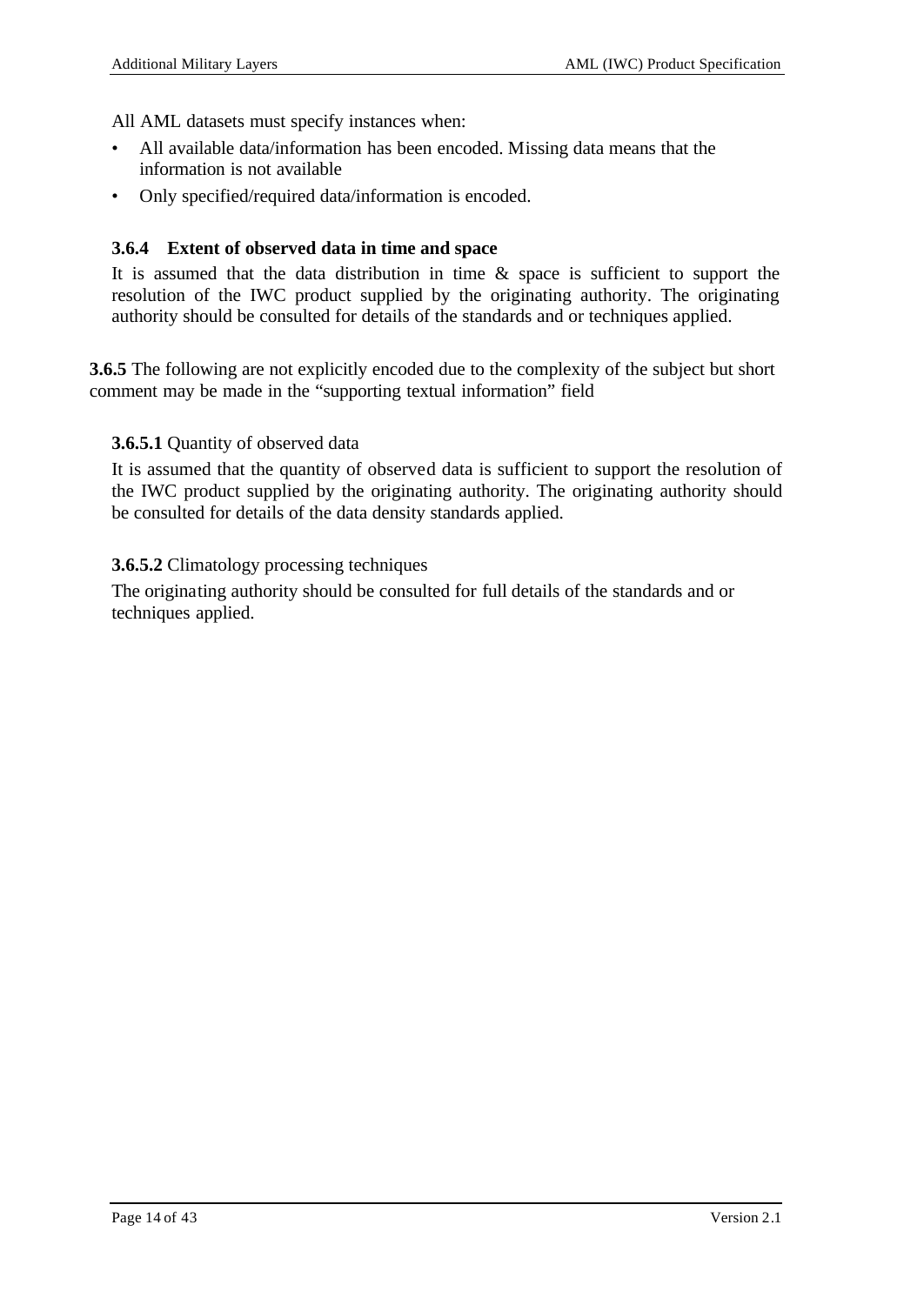# 4 **DATA STRUCTURE**

Refer to the appropriate implementation annex for details of specific implementation, format, and structure.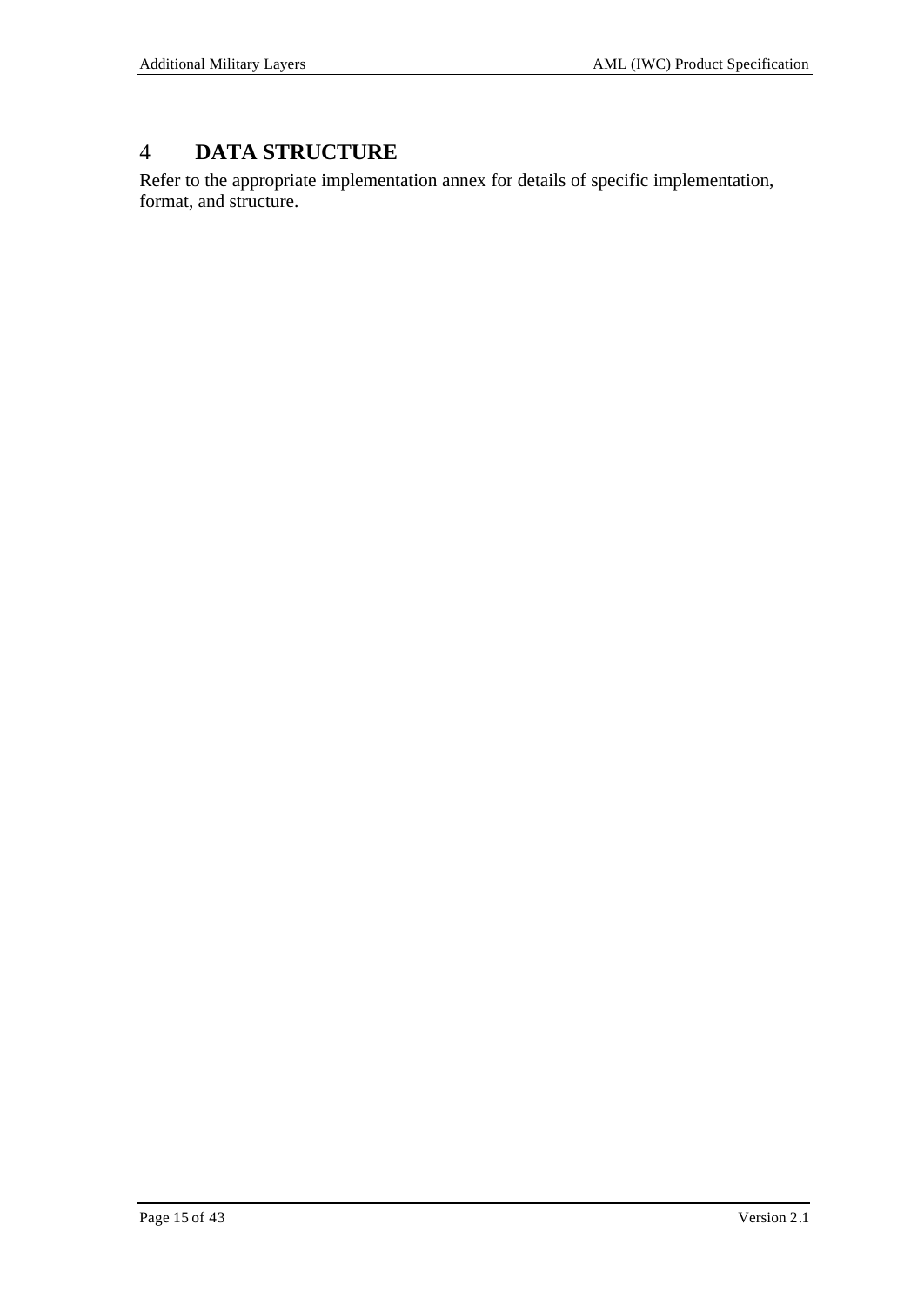# **5 DATA DICTIONARY**

### **5.1 GENERAL GUIDELINES**

This section provides real-world descriptions for the metadata, features and attributes contained within the AML IWC phase 1 dataset. Details of how this information is to be encoded (e.g. using the chosen Exchange Standard) can be found in the implementation annexes.

### **5.2 UNKNOWN/MISSING ATTRIBUTE VALUES**

The way in which an unknown or missing attribute value is handled is dependent upon the exchange standard implemented, see appropriate annex.

# **5.3 USE OF META INFORMATION**

Any meta information stored as attributes of features will override meta information stored at the data-set level. AML datasets contain the following meta-information:

#### **5.3.1 Dataset Metadata**

The following table provides the descriptions of dataset meta information required by AML IWC phase 1 to conform to this Product Specification.

For details of how to represent the dataset metadata described, refer to the appropriate exchange standard implementation annex.

| <b>General/Production</b><br><b>Information</b>       | <b>Description</b>                                                                                                   |
|-------------------------------------------------------|----------------------------------------------------------------------------------------------------------------------|
|                                                       |                                                                                                                      |
| Production Agency                                     | The agency responsible for the production of the data                                                                |
| <b>Dataset Name</b>                                   | The name of the dataset                                                                                              |
| <b>Edition Number</b>                                 | The edition number of the dataset                                                                                    |
| Date of Release                                       | The date the dataset was made available by the data<br>producer (e.g. edition or revision date)                      |
| <b>Product Specification</b><br>Description           | The name of the AML Product Specification to which the<br>dataset conforms (see section 2)                           |
| <b>Product Specification</b><br><b>Version Number</b> | The version number of the AML Product Specification to<br>which the dataset conforms (section 1.2.1)                 |
| Spatial scale band                                    | The grid size or scale band of the dataset (see section 2.2)                                                         |
| Temporal scale band                                   | The grid size or scale band of the dataset (see section 2.2)                                                         |
| Completeness for the<br><b>Product Specification</b>  | All available data has been encoded, or not                                                                          |
| Data coverage                                         | The content of the data-set described as geographic<br>coverage, extent of spatial objects or inclusion of features. |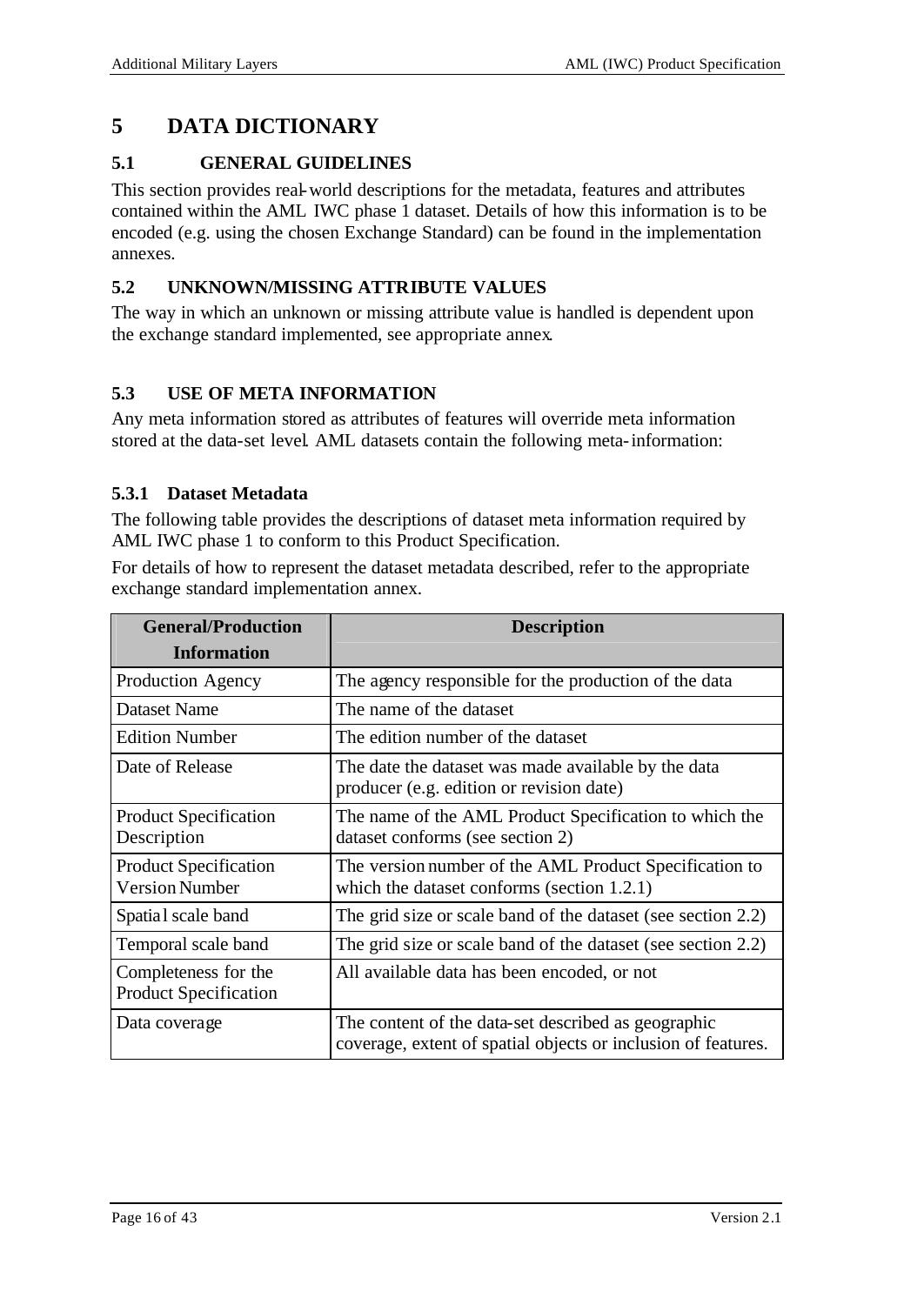| <b>Security Classification</b><br><b>Information</b>                    | <b>Description</b>                                                                                                                                                                                                 |
|-------------------------------------------------------------------------|--------------------------------------------------------------------------------------------------------------------------------------------------------------------------------------------------------------------|
| <b>International Defence</b><br>Organisation (IDO) status<br>(see note) | The International Defence Organisation (IDO) status (if<br>applicable) that must precede, and be applied to, the<br>Protective Marking thus making it an IDO Marking.                                              |
|                                                                         | North Atlantic Treaty Organisation (NATO)<br>$\blacksquare$                                                                                                                                                        |
|                                                                         | North Atlantic Co-operation Council (NACC)<br>$\overline{a}$<br>Partnership for Peace (PfP)                                                                                                                        |
|                                                                         | Western European Union (WEU)                                                                                                                                                                                       |
| Protective marking                                                      | A marking indicating the minimum standards of<br>protection required of the data.                                                                                                                                  |
|                                                                         | - COSMIC TOP SECRET                                                                                                                                                                                                |
|                                                                         | - FOCAL TOP SECRET                                                                                                                                                                                                 |
|                                                                         | - TOP SECRET                                                                                                                                                                                                       |
|                                                                         | - SECRET                                                                                                                                                                                                           |
|                                                                         | - CONFIDENTIAL                                                                                                                                                                                                     |
|                                                                         | - RESTRICTED                                                                                                                                                                                                       |
|                                                                         | - UNCLASSIFIED                                                                                                                                                                                                     |
| <b>Owner Authority</b>                                                  | The NATO country code (NATO STANAG 1059)<br>denoting the 'owner' that is responsible for establishing<br>and setting the protective marking level                                                                  |
| Caveat (see note)                                                       | A component of a security clearance and/or security<br>class used for computing access rights and controlling<br>information flow by authorising a specific group of<br>subjects to have access to the information |
| <b>Copyright Statement</b>                                              | Indicates any copyright or releaseability restrictions on<br>the data                                                                                                                                              |
| Grid type                                                               | Statement of whether the grid is a lattice, domain or<br>other type.                                                                                                                                               |

#### NOTE:

International Defence Organisation (IDO) markings and caveats are mutually exclusive. If the data has an IDO status, then the caveat is not applicable . Additionally, caveats only apply to data that has a Protective Marking of CONFIDENTIAL or above.

# **5.4 MANDATORY META INFORMATION**

All dataset meta information stated in section 5.3.1 is mandatory, see 5.5.2 for mandatory associated attributes.

# **5.5 SCHEMA**

The following tables (5.5.1, 5.5.2 and 5.5.4) provide the descriptions of meta information, real-world features, and associated attributes required by AML IWC phase 1 to be attributed as complete for this Product Specification. Regular grid points or centres of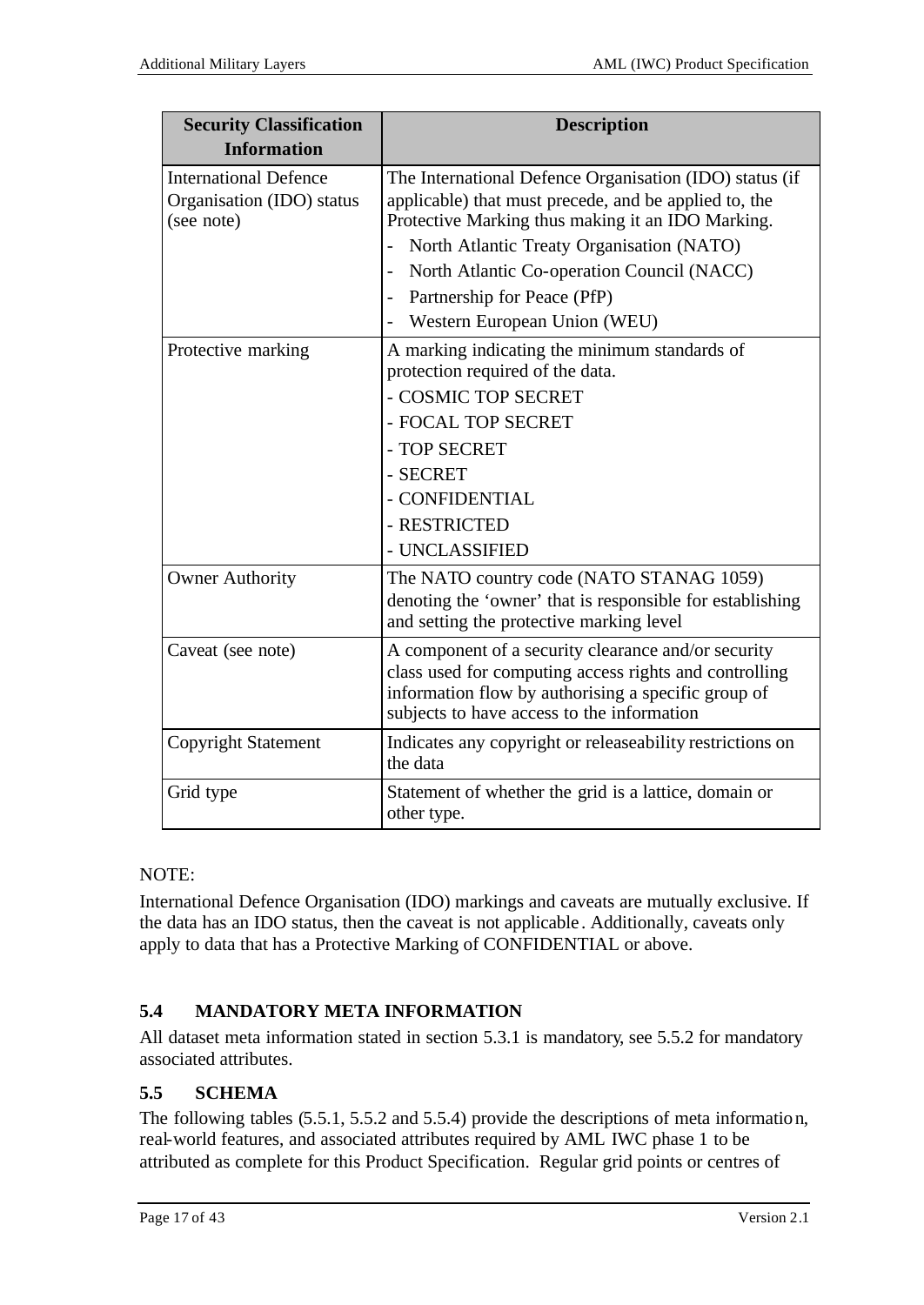latitude/longitude cells can be considered as zero-dimensional or point features, and climatological parameters at these points as associated attributes.

For details of how to represent the real-world features and associated attributes described, refer to the appropriate exchange standard implementation annex.

#### **5.5.1 Meta Information**

The following tables contain non-mandatory generic or data-set meta information.

| <b>External Reference</b>                                | <b>Description</b>                                                                             |
|----------------------------------------------------------|------------------------------------------------------------------------------------------------|
| <b>Information</b>                                       |                                                                                                |
| Data Source                                              | Reference volumes or external oceanographic databases<br>for physical properties data.         |
| <b>Originating Authority</b>                             | The supplier of the source data.                                                               |
| Data Type                                                | General description of the various data types used in the<br>compilation of the IWC product    |
| Image File Link                                          | A reference to an image file containing a pictorial<br>representation of the object            |
| Text File Reference (in<br>national language characters) | The file name relating to an external text file.                                               |
| Reference to a publication                               | Reference to a specific location of any relevant<br>information within an external publication |

| <b>Other Supporting</b>                                                | <b>Description</b>                                                                                                                                                                                                         |
|------------------------------------------------------------------------|----------------------------------------------------------------------------------------------------------------------------------------------------------------------------------------------------------------------------|
| <b>Information</b>                                                     |                                                                                                                                                                                                                            |
| Supporting textual<br>information (in national<br>language characters) | Supporting (free text) information relevant to the object<br>that cannot be explicitly encoded by any other attribute.<br>Eg. Comments referring to climatology processing<br>techniques and the quantity of observed data |

See also 5.3.1, 5.5.2 & 5.5.4

#### **5.5.2 Features.**

The object primitive 'point' is allowable for any feature in AML IWC phase 1. It can be a grid point where a climatological or ocean current field is sampled (lattice climatology, in which case interpolation is valid) or the centre of a latitude/longitude cell over which the field is averaged (domain climatology, in which case interpolation is not valid). The following table contains the information described below: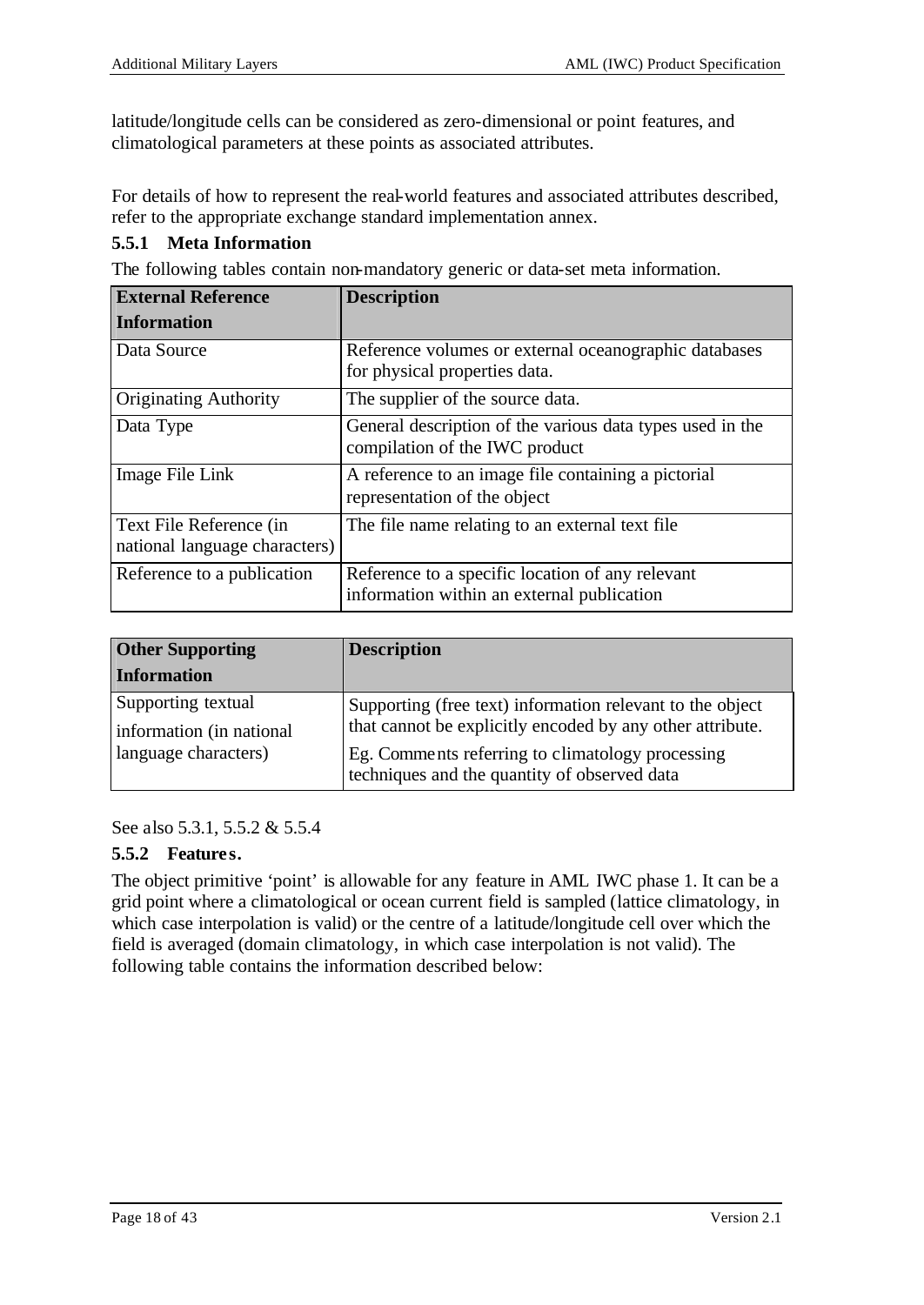- Feature gives the name of the feature.
- Description describes the feature.
- Associated Attributes indicates allowable attributes relevant to each feature. (see section 5.5.4 for attribute descriptions and values.)
- M denotes that the attribute field is mandatory (also emboldened text)
- Form indicates the geometric form that the feature class can take (i.e. **P**oint, **L**ine, or **A**rea)
- SD is the Standard Deviation value for each parameter.

| <b>Feature</b>                                    | <b>Description</b>                        | <b>Associated Attributes</b>                   |           |              | Form |              |
|---------------------------------------------------|-------------------------------------------|------------------------------------------------|-----------|--------------|------|--------------|
|                                                   |                                           | <b>Description</b>                             | M         | $\mathbf{P}$ | L    | $\mathbf{A}$ |
| Temperature and                                   | A geographical                            | <b>Temporal period</b><br>$\bullet$            | $\sqrt{}$ | $\sqrt{}$    |      |              |
| <b>Salinity Distribution</b><br><b>Grid Point</b> | point to which the<br>physical properties | depth<br>$\bullet$                             | $\sqrt{}$ |              |      |              |
|                                                   | of the water column                       | <b>Temperature</b><br>$\bullet$                | $\sqrt{}$ |              |      |              |
|                                                   | climatology are                           | <b>Salinity</b><br>$\bullet$                   | $\sqrt{}$ |              |      |              |
|                                                   | appended                                  | N-profile<br>$\bullet$                         | $\sqrt{}$ |              |      |              |
|                                                   |                                           | Sound speed<br>$\bullet$                       |           |              |      |              |
|                                                   |                                           | Density<br>$\bullet$                           |           |              |      |              |
|                                                   |                                           | SD Temperature                                 |           |              |      |              |
|                                                   |                                           | SD Salinity                                    |           |              |      |              |
|                                                   |                                           | SD Sound speed<br>$\bullet$                    |           |              |      |              |
|                                                   |                                           | <b>SD</b> Density                              |           |              |      |              |
|                                                   |                                           | <b>Occurrence</b>                              | $\sqrt{}$ |              |      |              |
|                                                   |                                           | frequency                                      |           |              |      |              |
|                                                   |                                           | Data quality<br>$\bullet$                      |           |              |      |              |
|                                                   |                                           | Data quantity<br>$\bullet$                     |           |              |      |              |
| Ocean Current                                     | A geographical                            | <b>Temporal period</b><br>$\bullet$            | $\sqrt{}$ | $\sqrt{}$    |      |              |
| <b>Distribution Grid</b><br>Point                 | point to which the<br>ocean current       | depth<br>$\bullet$                             | $\sqrt{}$ |              |      |              |
|                                                   | information is                            | <b>Ocean current</b><br>$\bullet$              | $\sqrt{}$ |              |      |              |
|                                                   | appended                                  | rate                                           |           |              |      |              |
|                                                   |                                           | <b>Ocean current</b><br>$\bullet$<br>direction | $\sqrt{}$ |              |      |              |
|                                                   |                                           | U vector<br>$\bullet$                          |           |              |      |              |
|                                                   |                                           |                                                |           |              |      |              |
|                                                   |                                           | V vector<br>$\bullet$                          |           |              |      |              |
|                                                   |                                           | W vector                                       |           |              |      |              |
|                                                   |                                           | SD Ocean current<br>rate                       |           |              |      |              |
|                                                   |                                           | SD Ocean current                               |           |              |      |              |
|                                                   |                                           | direction                                      |           |              |      |              |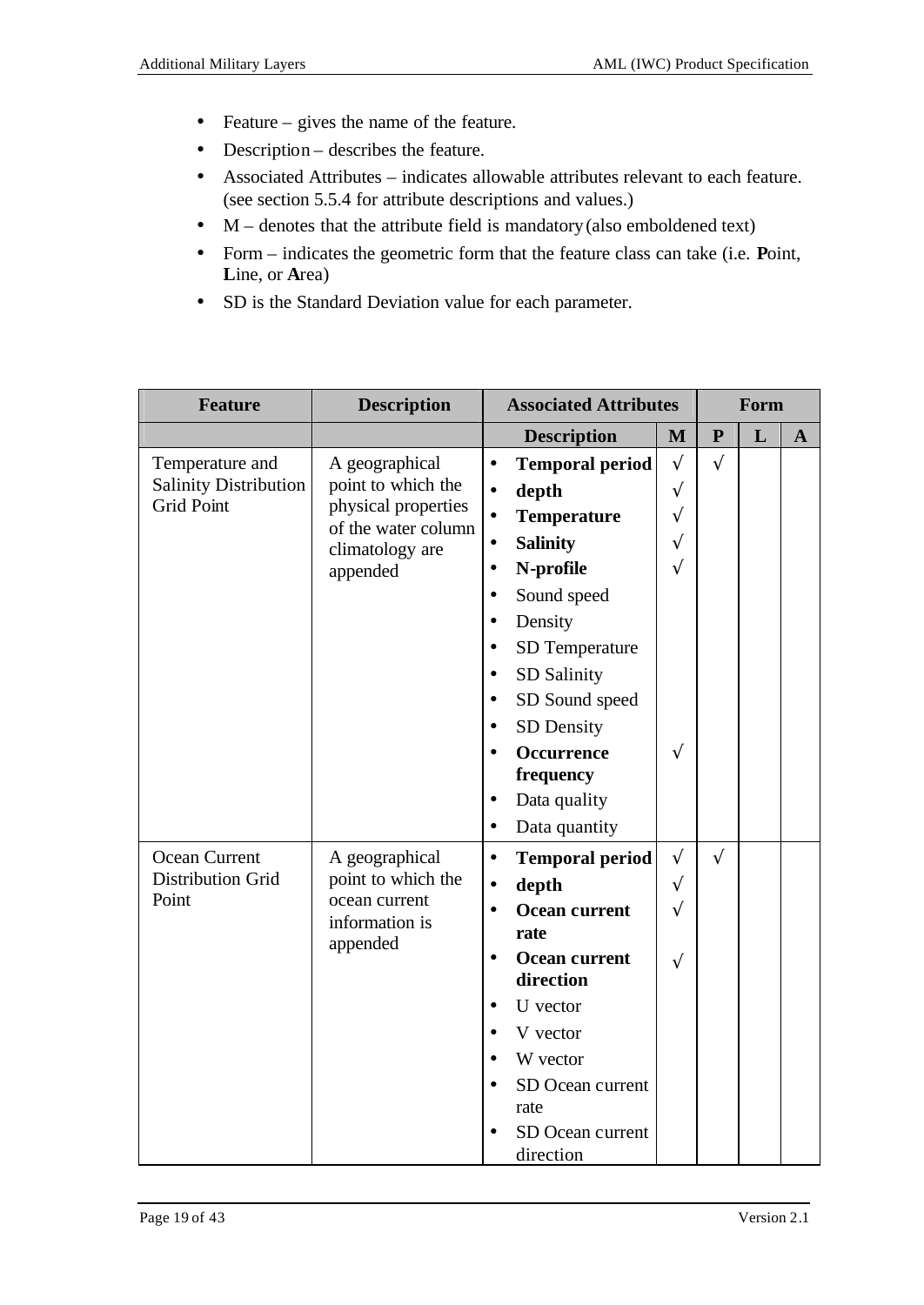| <b>Feature</b>           | <b>Description</b>            | <b>Associated Attributes</b> |                             |              |              | Form |              |
|--------------------------|-------------------------------|------------------------------|-----------------------------|--------------|--------------|------|--------------|
|                          |                               |                              | <b>Description</b>          | $\mathbf{M}$ | $\mathbf{P}$ | L    | $\mathbf{A}$ |
|                          |                               | $\bullet$                    | Data quality                |              |              |      |              |
|                          |                               | $\bullet$                    | Data quantity               |              |              |      |              |
| Marine Mammal            | A geographical                | $\bullet$                    | Family                      | $\sqrt{}$    | $\sqrt{ }$   |      |              |
| <b>Distribution Grid</b> | point to which                | $\bullet$                    | <b>Genus</b>                | $\sqrt{}$    |              |      |              |
| Point                    | marine mammal<br>distribution | $\bullet$                    | <b>Species</b>              | $\sqrt{}$    |              |      |              |
|                          | information,                  | $\bullet$                    | <b>Common name</b>          | $\sqrt{}$    |              |      |              |
|                          | organised by                  | $\bullet$                    | species code                | $\sqrt{}$    |              |      |              |
|                          | species, is                   | $\bullet$                    | <b>Temporal period</b>      | $\sqrt{}$    |              |      |              |
|                          | appended                      | $\bullet$                    | Probability of              |              |              |      |              |
|                          |                               |                              | occurrence                  |              |              |      |              |
|                          |                               | $\bullet$                    | <b>Predicted Density</b>    |              |              |      |              |
|                          |                               | $\bullet$                    | Relative                    |              |              |      |              |
|                          |                               |                              | Environmental               |              |              |      |              |
|                          |                               |                              | Suitability                 |              |              |      |              |
|                          |                               | $\bullet$                    | Activity                    |              |              |      |              |
|                          |                               | $\bullet$                    | Activity start date         |              |              |      |              |
|                          |                               |                              | Activity end date           |              |              |      |              |
|                          |                               | $\bullet$                    | Quality of<br>activity data |              |              |      |              |
|                          |                               | $\bullet$                    | <b>Quality of RES</b>       |              |              |      |              |
|                          |                               |                              | data                        |              |              |      |              |
|                          |                               | $\bullet$                    | Quality of                  |              |              |      |              |
|                          |                               |                              | Probability of              |              |              |      |              |
|                          |                               |                              | occurrence data             |              |              |      |              |
|                          |                               | $\bullet$                    | Quality of                  |              |              |      |              |
|                          |                               |                              | Predicted density           |              |              |      |              |
|                          |                               |                              | data                        |              |              |      |              |

In addition to the 'associated attributes' listed for individual real-world features 'generic attributes' are used at the data-set level. These encode meta and supporting information that may exist on any feature. Generic attributes used in AML IWC phase 1 are described in section 5.3.1 & 5.5.1.

For details of how to encode the features listed in this section, refer to the appropriate exchange standard implementation annex.

# **5.5.3 Mandatory Features**

There are no mandatory features in IWC phase 1.

# **5.5.4 Attributes**

The climatological parameters can be considered as attributes of the point features. The table below displays the following information:

• Attribute – gives the name of attribute.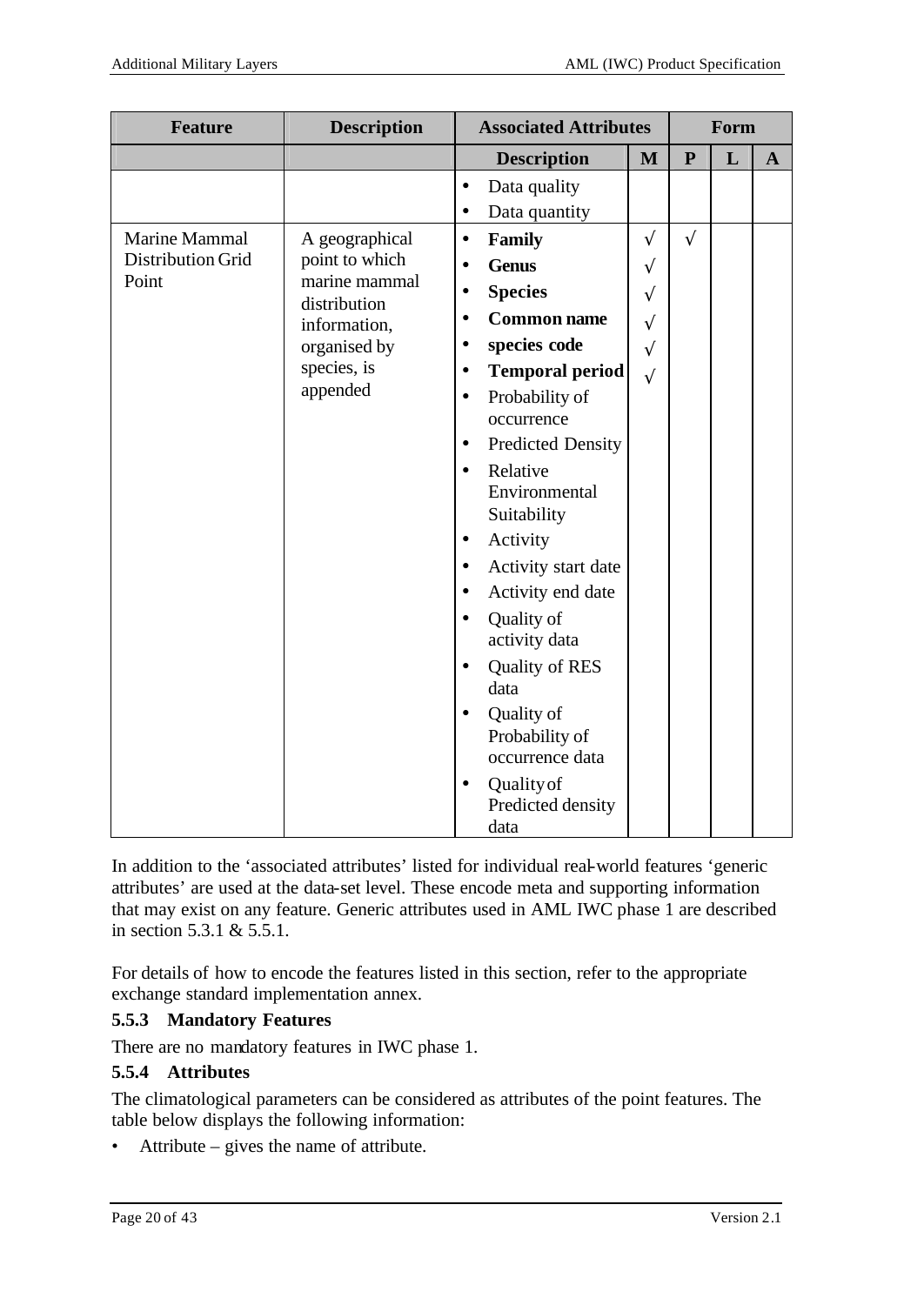• Definition – gives a more detailed description of the attribute if required.

• Values – specifies the range of values and units of measurement the attribute may take For details of how to encode the attributes listed in this section, refer to the appropriate exchange standard implementation annex.

| <b>Attribute</b>              | <b>Definition</b>                                | <b>Values</b>             |
|-------------------------------|--------------------------------------------------|---------------------------|
| Temporal period               | The date of the central<br>value of the temporal | A date expressed as;      |
|                               | period defined in the                            | <b>CCYYMMDDHHMM</b>       |
|                               | dataset metadata (temporal                       |                           |
|                               | resolution will not vary                         |                           |
|                               | within a single dataset).                        |                           |
| depth                         | Depth for which the data is<br>given.            | <b>Metres</b>             |
| N-Profile                     | Defines the position of the                      | No Units                  |
|                               | given profile in the range 1                     |                           |
|                               | to n                                             |                           |
| Temperature i (i from 1 to    | Temperature at each depth                        | Degrees C                 |
| n)                            | for a given profile                              | 997 No Data               |
|                               |                                                  | 998 Not Applicable        |
| Salinity i (i from 1 to n)    | Salinity at each depth for a                     | Practical salinity units  |
|                               | given profile                                    | 997 No Data               |
|                               |                                                  | 998 Not Applicable        |
| Sound speed i (i from 1 to    | Sound speed at each depth                        | Metres per second         |
| n)                            | for a given profile                              | 997 No Data               |
|                               |                                                  | 998 Not Applicable        |
| Density $i$ (i from 1 to n)   | Density at each depth for a                      | Kilograms per cubic metre |
|                               | given profile                                    | 997 No Data               |
|                               |                                                  | 998 Not Applicable        |
| Temperature standard          | Standard deviation value                         | Degrees C                 |
| deviation $i$ (i from 1 to n) | for each depth for a given                       | 997 No Data               |
|                               | profile in the range 1 to n                      | 998 Not Applicable        |
| Salinity standard deviation   | Standard deviation value                         | Practical salinity units  |
| $i$ (i from 1 to n)           | for each depth for a given                       | 997 No Data               |
|                               | profile in the range 1 to n                      | 998 Not Applicable        |
| Sound speed standard          | Standard deviation value                         | Metres per second         |
| deviation i (i from 1 to n)   | for each depth for a given                       | 997 No Data               |
|                               | profile in the range 1 to n                      | 998 Not Applicable        |
| Density standard deviation    | Standard deviation value                         | Kilograms per cubic metre |
| $i$ (i from 1 to n)           | for each depth for a given                       | 997 No Data               |
|                               | profile in the range 1 to n                      | 998 Not Applicable        |
| Occurrence frequency i (i)    | The likelihood that a given                      | Percentage probability    |
| from $1$ to $n$ )             | profile in the range 1 to n                      | 997 No Data               |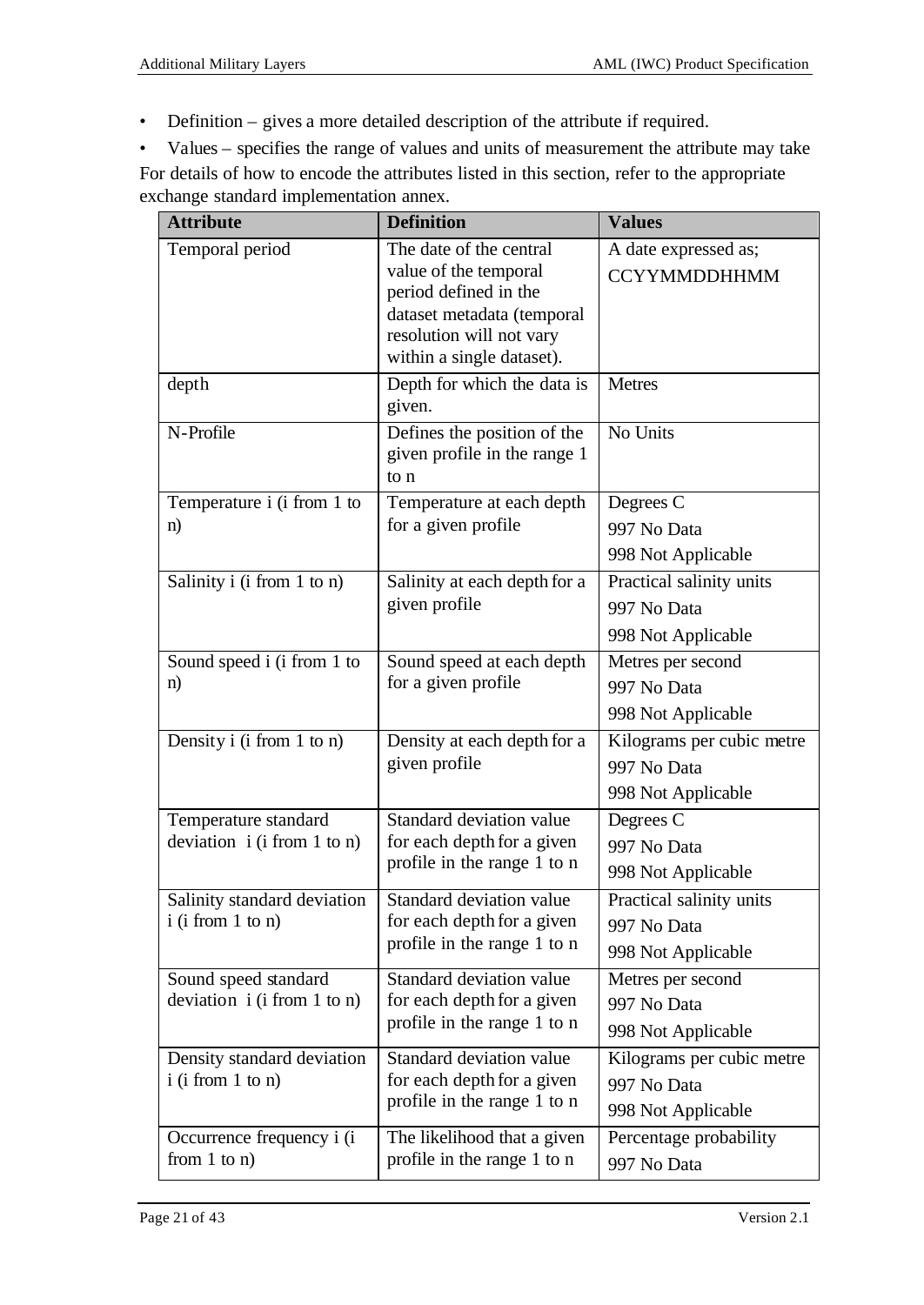| <b>Attribute</b>                              | <b>Definition</b>                                                                                                                                     | <b>Values</b>                                                                                                                        |
|-----------------------------------------------|-------------------------------------------------------------------------------------------------------------------------------------------------------|--------------------------------------------------------------------------------------------------------------------------------------|
|                                               | will occur.                                                                                                                                           | 998 Not Applicable                                                                                                                   |
| Ocean current rate                            | Speed of water movement<br>with respect to the sea bed<br>at a given 3 dimensional<br>position in the water<br>column                                 | Metres per second<br>997 No Data<br>998 Not Applicable                                                                               |
| Ocean current direction                       | True bearing, indicating<br>direction of water<br>movement with respect to<br>the sea bed at a given 3<br>dimensional position in the<br>water column | degrees measured<br>clockwise from true north<br>997 No Data<br>998 Not Applicable                                                   |
| Ocean current rate<br>standard deviation      | Standard deviation value<br>for each depth                                                                                                            | Metres per second<br>997 No Data<br>998 Not Applicable                                                                               |
| Ocean current direction<br>standard deviation | Standard deviation value<br>for each depth                                                                                                            | degrees measured from<br>mean direction<br>997 No Data<br>998 Not Applicable                                                         |
| Ocean current vector u                        | Component of velocity in<br>the x axis, positive $=$ west<br>to east                                                                                  | Metres per second<br>997 No Data<br>998 Not Applicable                                                                               |
| Ocean current vector v                        | Component of velocity in<br>the y axis, positive $=$ south<br>to north                                                                                | Metres per second<br>997 No Data<br>998 Not Applicable                                                                               |
| Ocean current vector w                        | Component of velocity in<br>the vertical, positive $=$<br>upwards                                                                                     | Metres per second<br>997 No Data<br>998 Not Applicable                                                                               |
| Ocean Current data quality                    | Validity of the data                                                                                                                                  | Red, Amber, Green where<br>green is good and red is<br>poor. As defined by the<br>Production Agency                                  |
| Ocean Current data<br>quantity                | Number of observations<br>used in the calculation of<br>representative vectors                                                                        | Number of observations<br>per position per temporal<br>period.                                                                       |
| Physical Properties data<br>quality           | Reliability of the data                                                                                                                               | 001 Red,<br>002 Amber,<br>003 Green<br>where green is good and<br>red is poor. As defined by<br>the Production Agency<br>997 No Data |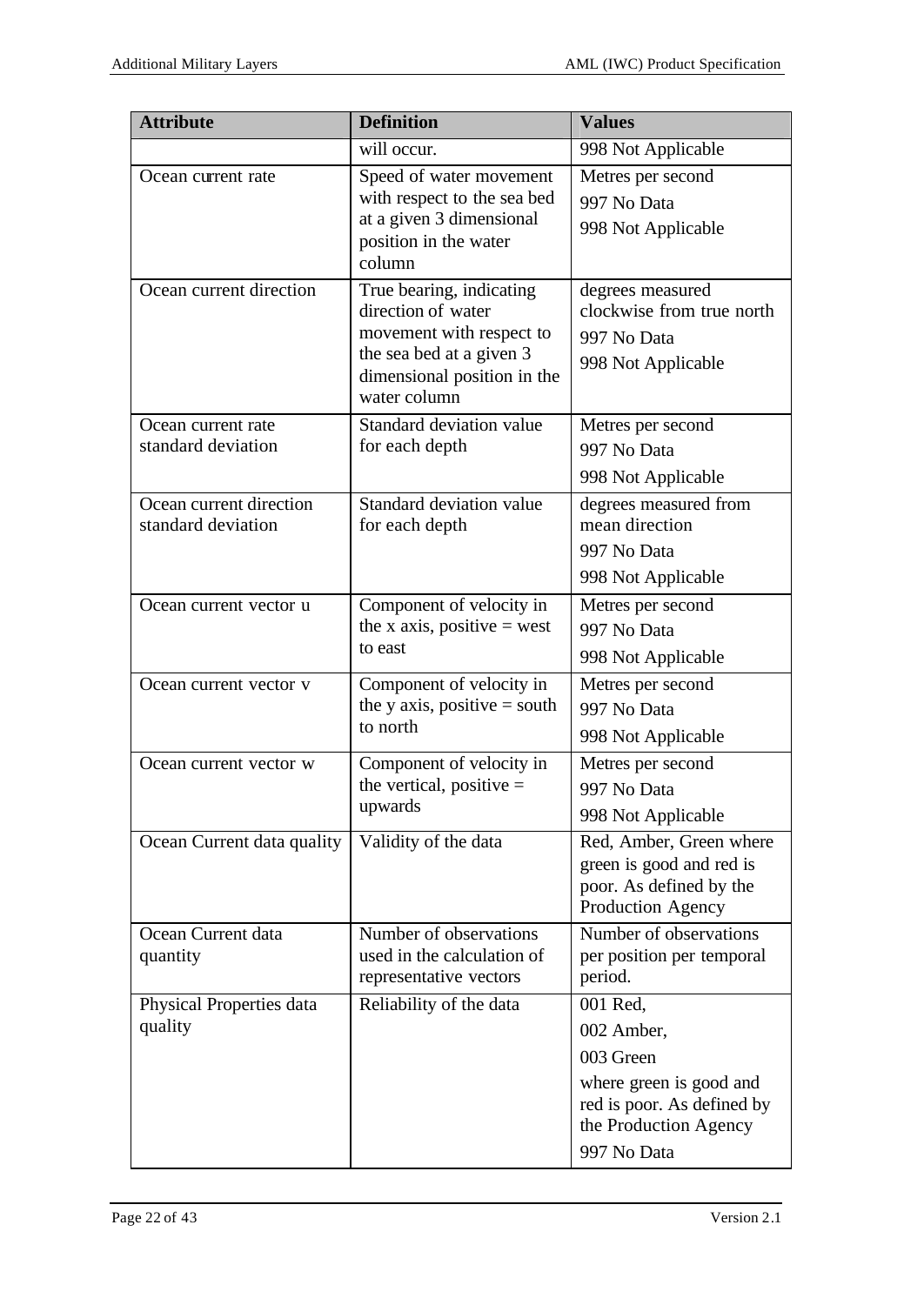| <b>Attribute</b>                     | <b>Definition</b>                                                               | <b>Values</b>                                                                 |
|--------------------------------------|---------------------------------------------------------------------------------|-------------------------------------------------------------------------------|
|                                      |                                                                                 | 998 Not Applicable                                                            |
| Physical Properties data<br>quantity | Number of observations<br>used in the calculation of<br>representative profiles | Number observations per<br>grid square per temporal<br>period.<br>997 No Data |
| Family                               | Group of allied genera of                                                       | 998 Not Applicable<br>001 Otariidae - fur seals                               |
|                                      | animals.                                                                        | and sea lions                                                                 |
|                                      |                                                                                 | 002 Odobenidae - walruses                                                     |
|                                      |                                                                                 | 003 Phocidae - true seals                                                     |
|                                      |                                                                                 | 004 Balaenidae - right<br>whales                                              |
|                                      |                                                                                 | 005 Neobalaenidae -<br>pygmy right whales                                     |
|                                      |                                                                                 | 006 Eschrichtiidae - gray<br>whales                                           |
|                                      |                                                                                 | 007 Balaenopteridae -                                                         |
|                                      |                                                                                 | rorquals<br>008 Physeteridae - sperm                                          |
|                                      |                                                                                 | whales                                                                        |
|                                      |                                                                                 | 009 Kogiidae - pygmy<br>sperm whales                                          |
|                                      |                                                                                 | 010 Ziphiidae - beaked<br>whales                                              |
|                                      |                                                                                 | 011 Platanistidae - Indian<br>river dolphins                                  |
|                                      |                                                                                 | 012 Iniidae - Amazon river<br>dolphins                                        |
|                                      |                                                                                 | 013 Lipotidae - Chinese<br>river dolphins                                     |
|                                      |                                                                                 | 014 Pontoporiidae - La<br>Plata dolphins                                      |
|                                      |                                                                                 | 015 Monodontidae -<br><b>Belugas and Narwhals</b>                             |
|                                      |                                                                                 | 016 Delphinidae -<br>Dolphins                                                 |
|                                      |                                                                                 | 017 Phocoenidae -<br>Porpoises                                                |
|                                      |                                                                                 | 018 Dugongidae -<br>Dugongs                                                   |
|                                      |                                                                                 | 019 Trichechidae -<br><b>Manatees</b>                                         |
| Genus                                | Group of animals with                                                           | Scientific genus name                                                         |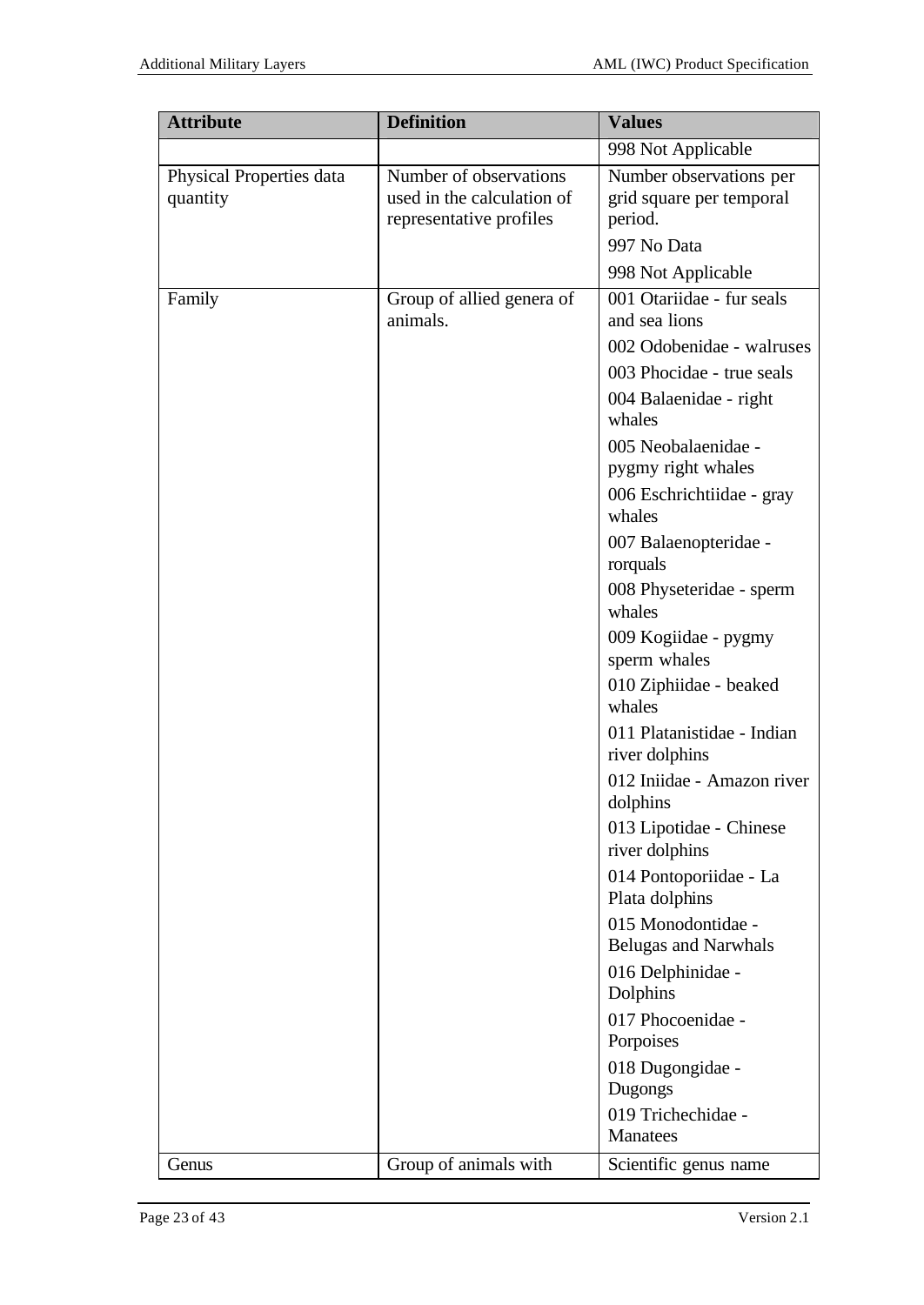| <b>Attribute</b>                                   | <b>Definition</b>                                                                                                                                                                                        | <b>Values</b>                                                                                                                                               |
|----------------------------------------------------|----------------------------------------------------------------------------------------------------------------------------------------------------------------------------------------------------------|-------------------------------------------------------------------------------------------------------------------------------------------------------------|
|                                                    | common structural<br>characteristics, may<br>contain any number of<br>individual species.                                                                                                                | (Text string)                                                                                                                                               |
| Species                                            | Group of animals within<br>genus, differing only in<br>minor ways from others.                                                                                                                           | Scientific species name<br>(Text string)                                                                                                                    |
| Common name                                        | The common usage name<br>applied to the species.                                                                                                                                                         | Text string                                                                                                                                                 |
| <b>Species Code</b>                                | <b>Integrated Taxonomic</b><br><b>Information System (IT)</b><br>IS) Code<br>For full details see<br>reference in section 1.6.3                                                                          | Numeric Code.<br>The full list of applicable<br>codes is included in the<br>table at Appendix A to this<br>document                                         |
| Guild ID                                           | Alphanumeric code<br>defining the functional<br>forms to be used for<br>hearing thresholds, dive<br>behaviour, movement in<br>response to insonification<br>and biological response to<br>insonification | Alphanumeric string<br>Defined in Appendix B                                                                                                                |
| Probability of occurrence                          | The likelihood of<br>encountering a given<br>species in the particular<br>area                                                                                                                           | A value, expressed as a<br>percentage where high<br>numbers indicate high<br>probability of occurrence<br>997 No Data<br>998 Not Applicable                 |
| <b>Predicted Density</b>                           | The number of animals of<br>a given species predicted<br>to be present in a given<br>area                                                                                                                | $\overline{A}$ decimal value of<br>animals per square<br>kilometre                                                                                          |
| <b>Relative Environmental</b><br>Suitability (RES) | The suitability of the<br>environment to support a<br>given species. This is<br>directly related to the<br>probability of occurrence.                                                                    | A value, expressed to two<br>decimal places, between<br>zero and one where high<br>numbers indicate high<br><b>RES</b><br>997 No Data<br>998 Not Applicable |
| Activity                                           | The type of activity a<br>species can be exhibiting<br>in the location.                                                                                                                                  | 001 Breeding<br>002 Breeding $&$ Feeding<br>003 Breeding, Feeding $\&$                                                                                      |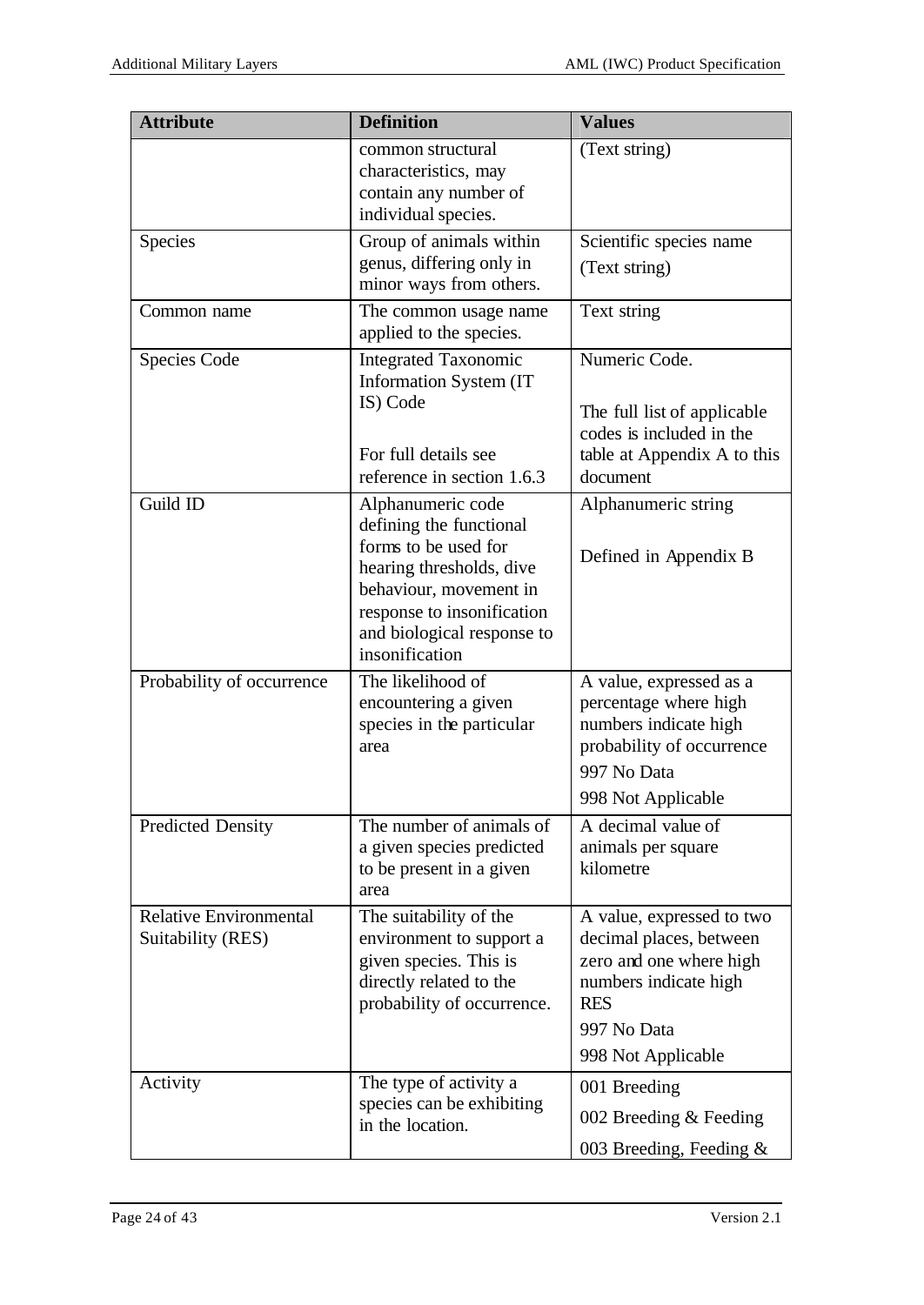| <b>Attribute</b>         | <b>Definition</b>                                                                                                                              | <b>Values</b>                                |
|--------------------------|------------------------------------------------------------------------------------------------------------------------------------------------|----------------------------------------------|
|                          |                                                                                                                                                | Migrating                                    |
|                          |                                                                                                                                                | 004 Migrating                                |
|                          |                                                                                                                                                | 005 Feeding & Migrating                      |
|                          |                                                                                                                                                | 006 Breeding $&$ Migrating                   |
|                          |                                                                                                                                                | 007 Feeding                                  |
|                          |                                                                                                                                                | 008 Not Present                              |
|                          |                                                                                                                                                | 009 Present but activity                     |
|                          |                                                                                                                                                | unknown                                      |
|                          |                                                                                                                                                | 997 No Data                                  |
|                          |                                                                                                                                                | 998 Not Applicable                           |
| Activity start date      | Defines the earliest date at<br>which the specified<br>activity can take place.                                                                | Date expressed as coded<br>string (CCYYMMDD) |
| Activity end date        | Defines the latest date at<br>which the specified<br>activity can take place.                                                                  | Date expressed as coded<br>string (CCYYMMDD) |
| Quality of activity data | Numeric field whereby                                                                                                                          | Quantitative:                                |
|                          | negative values indicate<br>qualitative measures of<br>uncertainty and positive<br>values indicate quantitative                                | Floating point number<br>from $0-1$          |
|                          | measures ie. Coefficient of<br>variation                                                                                                       | Qualitative:                                 |
|                          |                                                                                                                                                | -1 Extremely High                            |
|                          |                                                                                                                                                | -2 Very High                                 |
|                          |                                                                                                                                                | -3 High                                      |
|                          |                                                                                                                                                | -4 Medium                                    |
|                          |                                                                                                                                                | $-5$ Low                                     |
|                          |                                                                                                                                                | -6 Very Low                                  |
|                          |                                                                                                                                                | -7 Extremely Low                             |
|                          |                                                                                                                                                |                                              |
|                          |                                                                                                                                                | As defined by the                            |
|                          |                                                                                                                                                | Production Agency                            |
| Quality of RES data      | Numeric field whereby                                                                                                                          | Quantitative:                                |
|                          | negative values indicate<br>qualitative measures of<br>uncertainty and positive<br>values indicate quantitative<br>measures ie. Coefficient of | Floating point number<br>from $0-1$          |
|                          | variation                                                                                                                                      | Qualitative:                                 |
|                          |                                                                                                                                                | -1 Extremely High                            |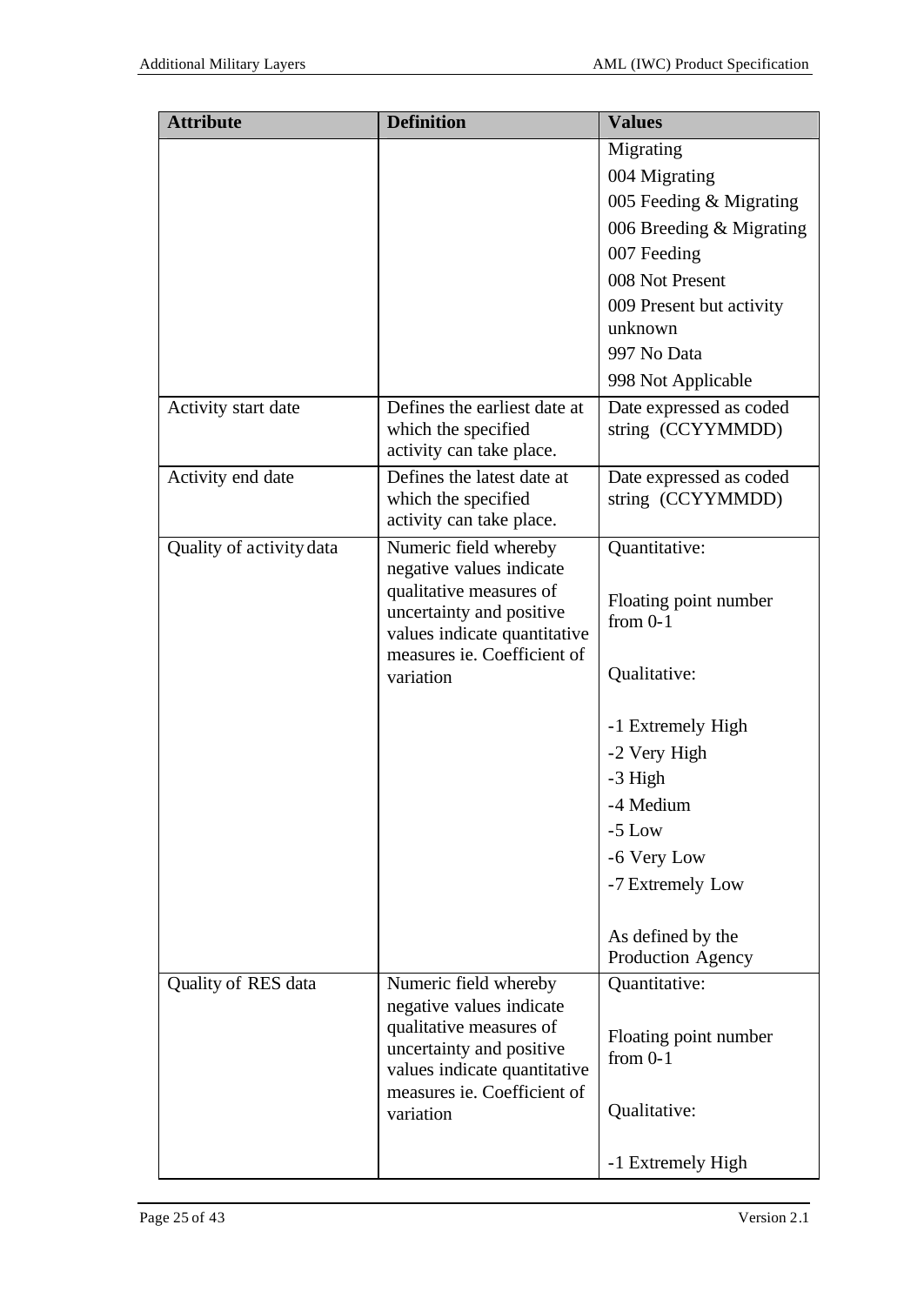| <b>Attribute</b>          | <b>Definition</b>                                   | <b>Values</b>                          |
|---------------------------|-----------------------------------------------------|----------------------------------------|
|                           |                                                     | -2 Very High                           |
|                           |                                                     | -3 High                                |
|                           |                                                     | -4 Medium                              |
|                           |                                                     | $-5$ Low                               |
|                           |                                                     | -6 Very Low                            |
|                           |                                                     | -7 Extremely Low                       |
|                           |                                                     |                                        |
|                           |                                                     | As defined by the                      |
|                           |                                                     | Production Agency                      |
| Quality of Probability of | Numeric field whereby                               | Quantitative:                          |
| occurrence data           | negative values indicate                            |                                        |
|                           | qualitative measures of<br>uncertainty and positive | Floating point number                  |
|                           | values indicate quantitative                        | from $0-1$                             |
|                           | measures ie. Coefficient of                         |                                        |
|                           | variation                                           | Qualitative:                           |
|                           |                                                     |                                        |
|                           |                                                     | -1 Extremely High                      |
|                           |                                                     | -2 Very High                           |
|                           |                                                     | -3 High                                |
|                           |                                                     | -4 Medium                              |
|                           |                                                     | $-5$ Low                               |
|                           |                                                     | -6 Very Low                            |
|                           |                                                     | -7 Extremely Low                       |
|                           |                                                     |                                        |
|                           |                                                     | As defined by the<br>Production Agency |
| Quality of Predicted      | Numeric field whereby                               | Quantitative:                          |
| Density data              | negative values indicate                            |                                        |
|                           | qualitative measures of                             | Floating point number                  |
|                           | uncertainty and positive                            | from $0-1$                             |
|                           | values indicate quantitative                        |                                        |
|                           | measures ie. Coefficient of<br>variation            | -1 Extremely High                      |
|                           |                                                     | -2 Very High                           |
|                           |                                                     | -3 High                                |
|                           |                                                     | -4 Medium                              |
|                           |                                                     | $-5$ Low                               |
|                           |                                                     | -6 Very Low                            |
|                           |                                                     | -7 Extremely Low                       |
|                           |                                                     |                                        |
|                           |                                                     | As defined by the                      |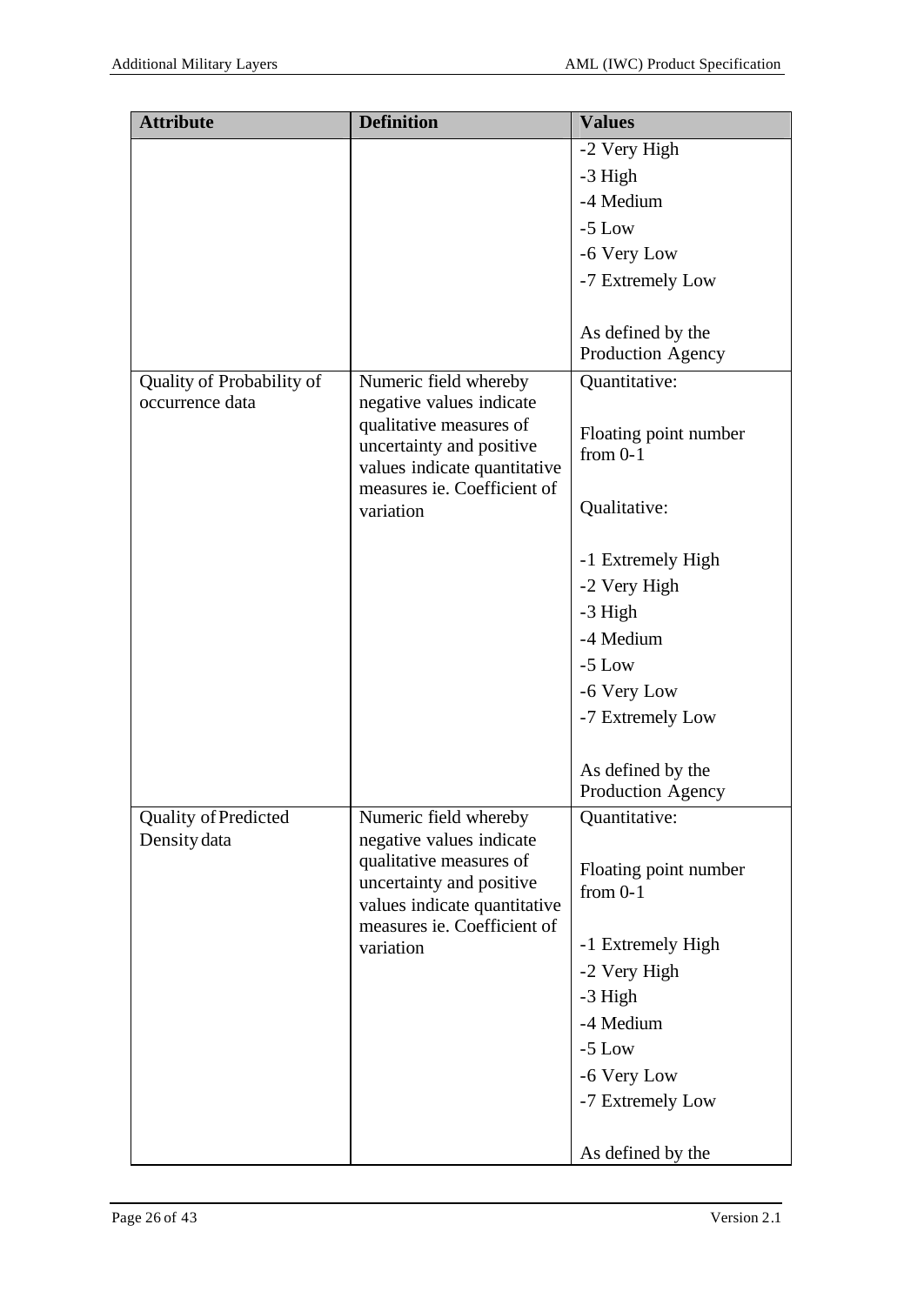| <b>Attribute</b>       | <b>Definition</b>                                         | <b>Values</b>            |
|------------------------|-----------------------------------------------------------|--------------------------|
|                        |                                                           | <b>Production Agency</b> |
| Source of density data | Source of data used to<br>generate density<br>predictions | Text                     |

If ocean current vectors are populated "u"  $\&$  "v" must be used together and "w" is optional.

The variables "No Data" and "Not Applicable " hold the values which indicate that data should be present but is not available "No Data" and that data should not be present "Not Applicable"

The following encyclopaedic marine mammal information may be held as additional attribution in the dataset or in an accompanying look-up table depending upon the implementation format (see appropriate carrier annex).

| <b>Attribute</b>           | <b>Definition</b>                                                                                                                         | <b>Values</b>                                                                                                                                                                                                                                         |
|----------------------------|-------------------------------------------------------------------------------------------------------------------------------------------|-------------------------------------------------------------------------------------------------------------------------------------------------------------------------------------------------------------------------------------------------------|
| <b>Conservation status</b> | International Union for<br><b>Conservation of Nature</b><br>(latterly World<br><b>Conservation Union</b> )<br>(IUCN) red list categories. | 000 Unknown<br>001 Critically endangered<br>(CR)<br>002 Endangered (EN)                                                                                                                                                                               |
|                            | For full details see reference<br>in section 1.6.3                                                                                        | 003 Vulnerable (VU)<br>004 Lower risk (LR)<br>005 Data deficient (DD)                                                                                                                                                                                 |
|                            |                                                                                                                                           | 006 Not evaluated (NE)                                                                                                                                                                                                                                |
| Habitat                    | Typical space occupied by<br>an individual or group of<br>individuals.                                                                    | 000 unknown<br>001 coastal - continental<br>slope (down to deep<br>offshore waters)<br>002 mainly coastal -<br>continental shelf (down to<br>deep offshore waters)<br>003 mainly coastal -<br>continental shelf (down to<br>end of continental slope) |
|                            |                                                                                                                                           | 004 mainly coastal -<br>continental slope (down to<br>very deep waters)<br>005 mainly coastal - upper<br>continental shelf (down to<br>upper continental slope)                                                                                       |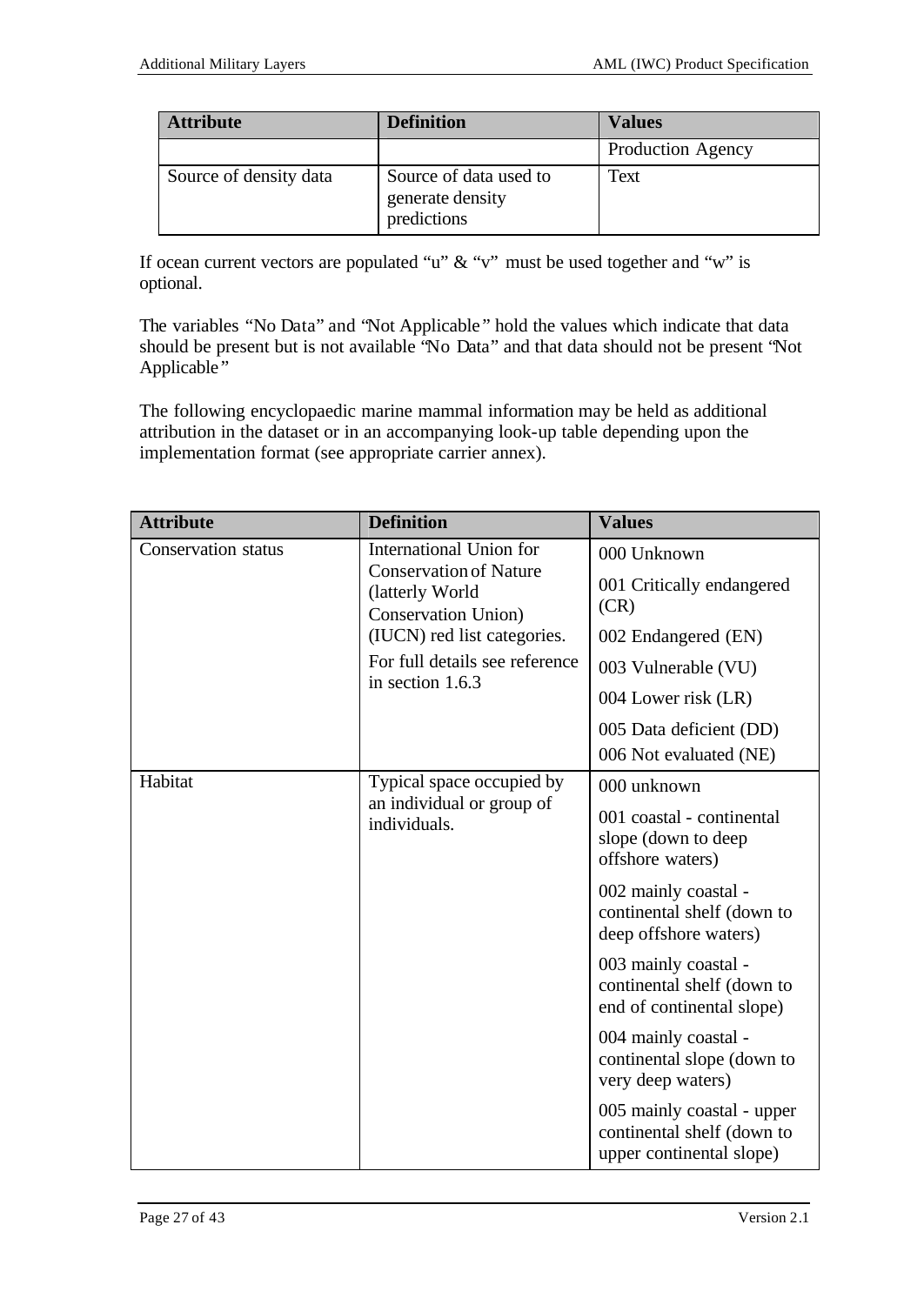| <b>Attribute</b>      | <b>Definition</b>                                                   | <b>Values</b>                                                                            |
|-----------------------|---------------------------------------------------------------------|------------------------------------------------------------------------------------------|
|                       |                                                                     | 006 mainly coastal - upper<br>continental slope (down to<br>deep offshore waters)        |
|                       |                                                                     | 007 mainly continental<br>slope - abyssal plains (down<br>to very deep waters)           |
|                       |                                                                     | 008 mainly continental<br>slope (down to deep waters)                                    |
|                       |                                                                     | 009 mainly continental<br>slope (down to very deep<br>waters)                            |
|                       |                                                                     | 010 mainly estuarine (down<br>to beyond shelf break)                                     |
|                       |                                                                     | 011 mainly lower<br>continental slope - abyssal<br>plains (down to very deep<br>waters)  |
|                       |                                                                     | 012 mainly lower<br>continental slope (down to<br>very deep waters)                      |
|                       |                                                                     | 013 mainly upper<br>continental slope (down to<br>deep waters)                           |
|                       |                                                                     | 014 restricted to abyssal<br>plains - beyond (down to<br>very deep waters)               |
|                       |                                                                     | 015 restricted to estuarine $\&$<br>coastal waters (down to end<br>of continental shelf) |
| Habitat Minimum depth | Minimum depth of water in<br>which the species is known<br>to live. | <b>Metres</b>                                                                            |
| Habitat Maximum depth | Maximum depth of water in<br>which the species is known<br>to live. | <b>Metres</b>                                                                            |
| Maximum dive depth    | Deepest of the range of<br>recorded dive depths                     | <b>Metres</b>                                                                            |
| Minimum dive depth    | Shallowest of the range of<br>recorded dive depths                  | <b>Metres</b>                                                                            |
| Maximum dive duration | Longest of the range of<br>recorded dive durations                  | <b>Minutes</b>                                                                           |
| Minimum dive duration | Shortest of the range of<br>recorded dive durations                 | <b>Minutes</b>                                                                           |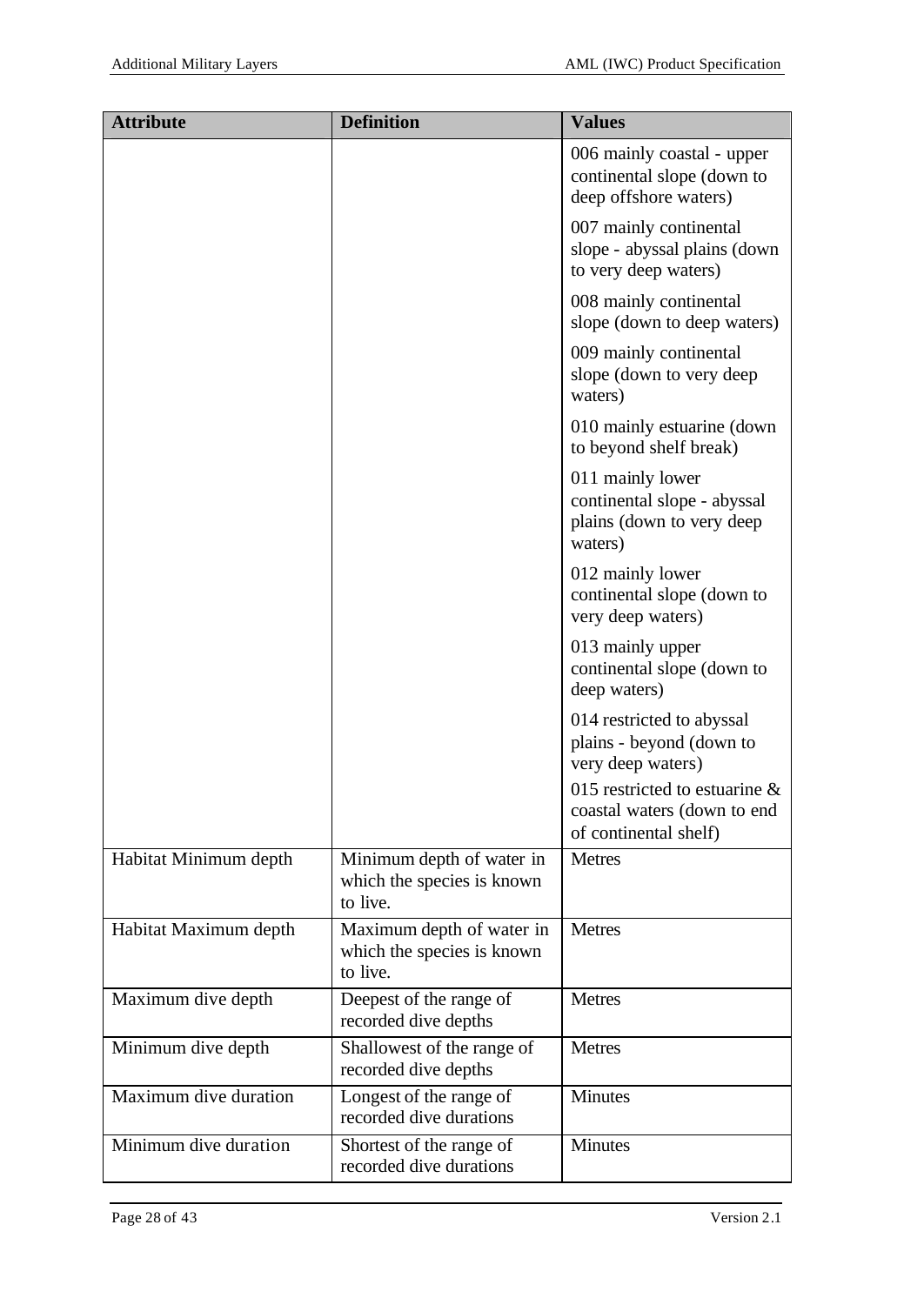| <b>Attribute</b>              | <b>Definition</b>                                                                                          | <b>Values</b>                                                                                                                                                         |  |  |
|-------------------------------|------------------------------------------------------------------------------------------------------------|-----------------------------------------------------------------------------------------------------------------------------------------------------------------------|--|--|
| Maximum surface duration      | Longest of the range of<br>recorded surface durations                                                      | <b>Minutes</b>                                                                                                                                                        |  |  |
| Minimum surface duration      | Shortest of the range of<br>recorded surface durations                                                     | <b>Minutes</b>                                                                                                                                                        |  |  |
| Danger                        | An indication of how                                                                                       | 000 Unknown                                                                                                                                                           |  |  |
|                               | dangerous an individual<br>species can be to human<br>resources engaged in<br>operations.                  | 001 High risk (chance of<br>death or permanent serious<br>injury)                                                                                                     |  |  |
|                               |                                                                                                            | 002 Medium risk<br>(temporary incapacitation)<br>003 Low risk (unlikely to<br>affect operational<br>effectiveness)                                                    |  |  |
| Maximum voice frequency       | Maximum frequency<br>generated by species                                                                  | Hertz.                                                                                                                                                                |  |  |
| Minimum voice frequency       | Minimum frequency<br>generated by species                                                                  | Hertz.                                                                                                                                                                |  |  |
| Maximum voice source<br>level | Maximum source level<br>expected from a species.                                                           | dB re 1µpa at 1m.                                                                                                                                                     |  |  |
| Minimum voice source<br>level | Minimum source level<br>expected from a species.                                                           | dB re 1µpa at 1m.                                                                                                                                                     |  |  |
| Maximum adult length          | Maximum length an adult<br>of a particular species may<br>achieve.                                         | <b>Metres</b>                                                                                                                                                         |  |  |
| Minimum adult length          | Minimum length at sexual<br>maturity                                                                       | Metres                                                                                                                                                                |  |  |
| Sensitivity to noise group    | Group of animal species<br>associated by a common<br>relative sensitivity to noise<br>in the water column. | Integer values from 1-n<br>(where n is the number of<br>groups defined by the<br>producing authority and<br>supplied as an external<br>reference file)<br>997 No Data |  |  |
| Maximum Group size            | The largest number of<br>animals likely to be<br>encountered in a single<br>group.                         | Integer                                                                                                                                                               |  |  |
| Minimum Group Size            | Lower point of the range of<br>recorded group sizes                                                        | Integer                                                                                                                                                               |  |  |
| Maximum swimming speed        | The fastest recorded<br>swimming speed for this<br>species.                                                | Metres per second                                                                                                                                                     |  |  |
| Minimum swimming speed        | Lower point of the range of                                                                                | Metres per second                                                                                                                                                     |  |  |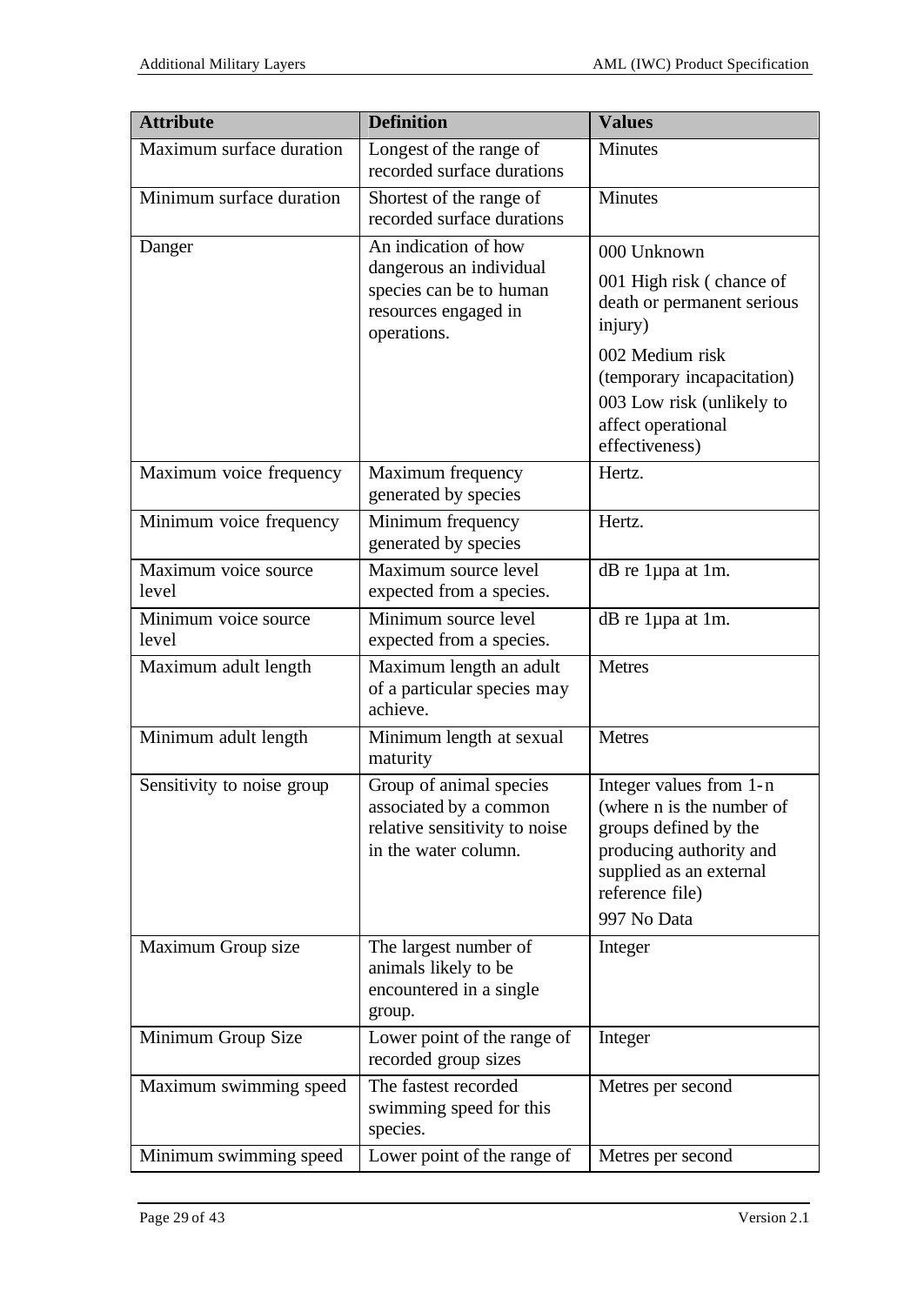| <b>Attribute</b>                          | <b>Definition</b>                             | <b>Values</b>                                                                                       |
|-------------------------------------------|-----------------------------------------------|-----------------------------------------------------------------------------------------------------|
|                                           | recorded swimming speeds<br>for this species. |                                                                                                     |
| Quality of habitat data                   | Reliability of the data                       | Red, Amber, Green where<br>green is good and red is<br>poor. As defined by the<br>Production Agency |
| Quality of habitat depth data             | Reliability of the data                       | Red, Amber, Green where<br>green is good and red is<br>poor. As defined by the<br>Production Agency |
| Quality of maximum group<br>size data     | Reliability of the data                       | Red, Amber, Green where<br>green is good and red is<br>poor. As defined by the<br>Production Agency |
| Quality of minimum group<br>size data     | Reliability of the data                       | Red, Amber, Green where<br>green is good and red is<br>poor. As defined by the<br>Production Agency |
| Quality of maximum<br>swimming speed data | Reliability of the data                       | Red, Amber, Green where<br>green is good and red is<br>poor. As defined by the<br>Production Agency |
| Quality of minimum<br>swimming speed data | Reliability of the data                       | Red, Amber, Green where<br>green is good and red is<br>poor. As defined by the<br>Production Agency |
| Quality of sensitivity group<br>data      | Reliability of the data                       | Red, Amber, Green where<br>green is good and red is<br>poor. As defined by the<br>Production Agency |
| Quality of maximum dive<br>depth value    | Reliability of the data                       | Red, Amber, Green where<br>green is good and red is<br>poor. As defined by the<br>Production Agency |
| Quality of minimum dive<br>depth value    | Reliability of the data                       | Red, Amber, Green where<br>green is good and red is<br>poor. As defined by the<br>Production Agency |
| Quality of maximum dive<br>duration value | Reliability of the data                       | Red, Amber, Green where<br>green is good and red is<br>poor. As defined by the<br>Production Agency |
| Quality of minimum dive<br>duration value | Reliability of the data                       | Red, Amber, Green where<br>green is good and red is<br>poor. As defined by the                      |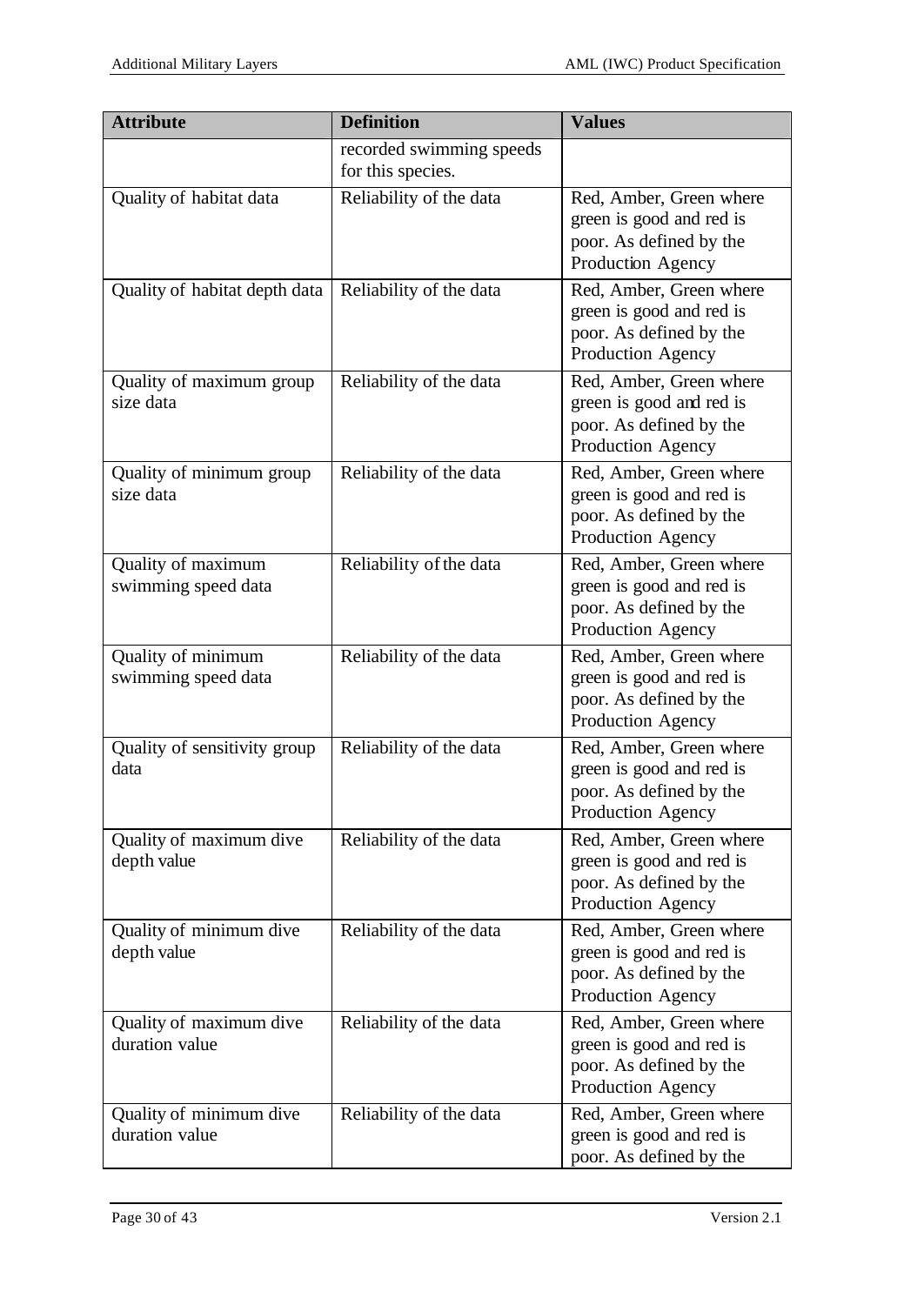| <b>Attribute</b>                             | <b>Definition</b>       | <b>Values</b>                                                                                       |
|----------------------------------------------|-------------------------|-----------------------------------------------------------------------------------------------------|
|                                              |                         | Production Agency                                                                                   |
| Quality of maximum<br>surface duration value | Reliability of the data | Red, Amber, Green where<br>green is good and red is<br>poor. As defined by the<br>Production Agency |
| Quality of minimum surface<br>duration value | Reliability of the data | Red, Amber, Green where<br>green is good and red is<br>poor. As defined by the<br>Production Agency |
| Quality of voice frequency<br>values         | Reliability of the data | Red, Amber, Green where<br>green is good and red is<br>poor. As defined by the<br>Production Agency |
| Quality of maximum adult<br>length values    | Reliability of the data | Red, Amber, Green where<br>green is good and red is<br>poor. As defined by the<br>Production Agency |
| Quality of minimum adult<br>length values    | Reliability of the data | Red, Amber, Green where<br>green is good and red is<br>poor. As defined by the<br>Production Agency |
| Quality of danger value                      | Reliability of the data | Red, Amber, Green where<br>green is good and red is<br>poor. As defined by the<br>Production Agency |
| Quality of voice source<br>level value       | Reliability of the data | Red, Amber, Green where<br>green is good and red is<br>poor. As defined by the<br>Production Agency |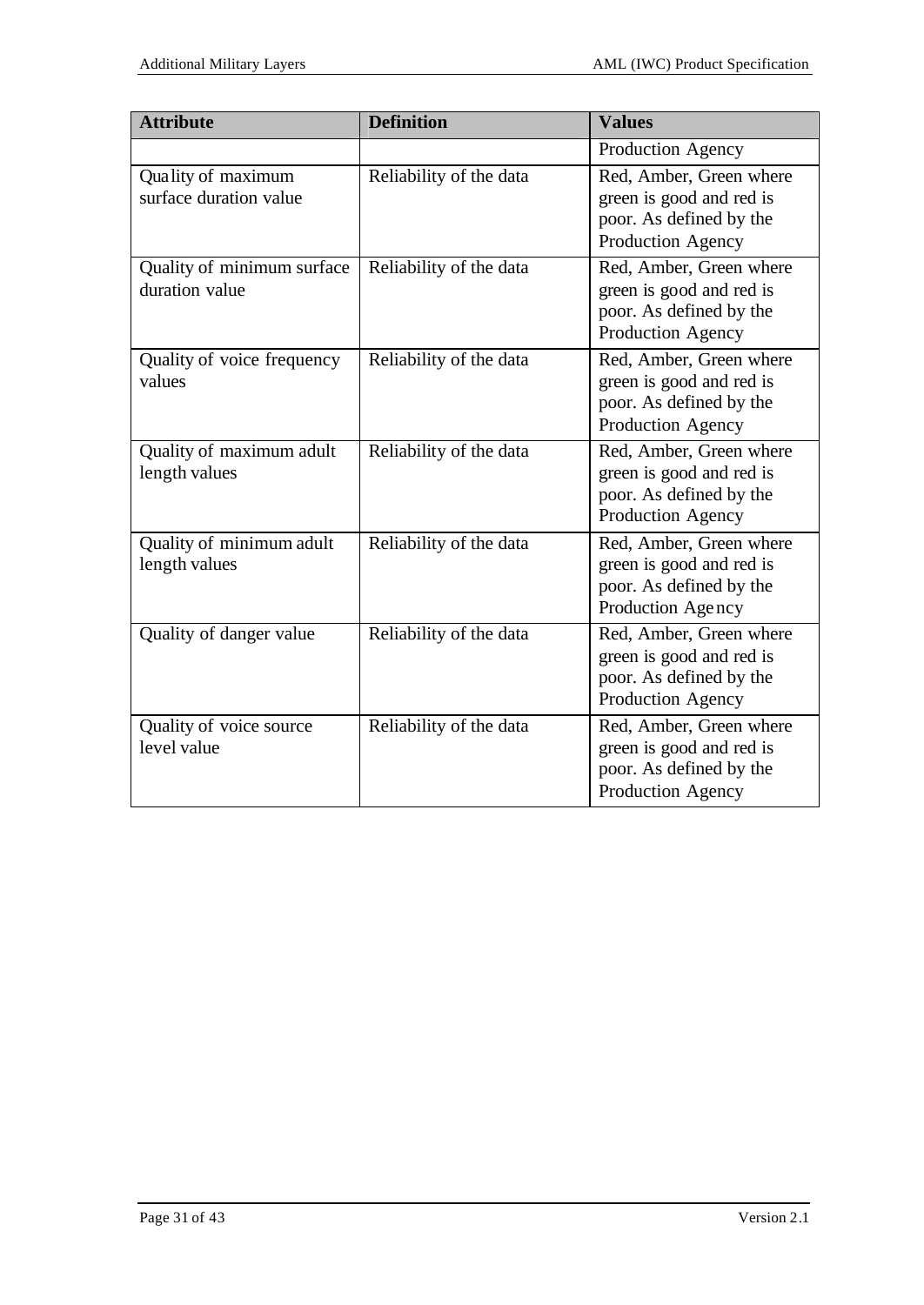# **6 DATA CAPTURE GUIDELINES**

The 'AML IWC phase 1 carrier format annex provides guidance on the conventions that are to be used to encode grid points, and associated attribution (parameters), using a relevant implementation standard. The content of the AML IWC phase 1 is at the discretion of the producing authority.

# **6.1 CONTINUITY**

Gridded datasets consisting of multiple digital source files should aim to be contiguous for consistency of display. To avoid duplication, grid points on the eastern and northern boundaries of a selected area should not be included, in case an adjacent area is added later.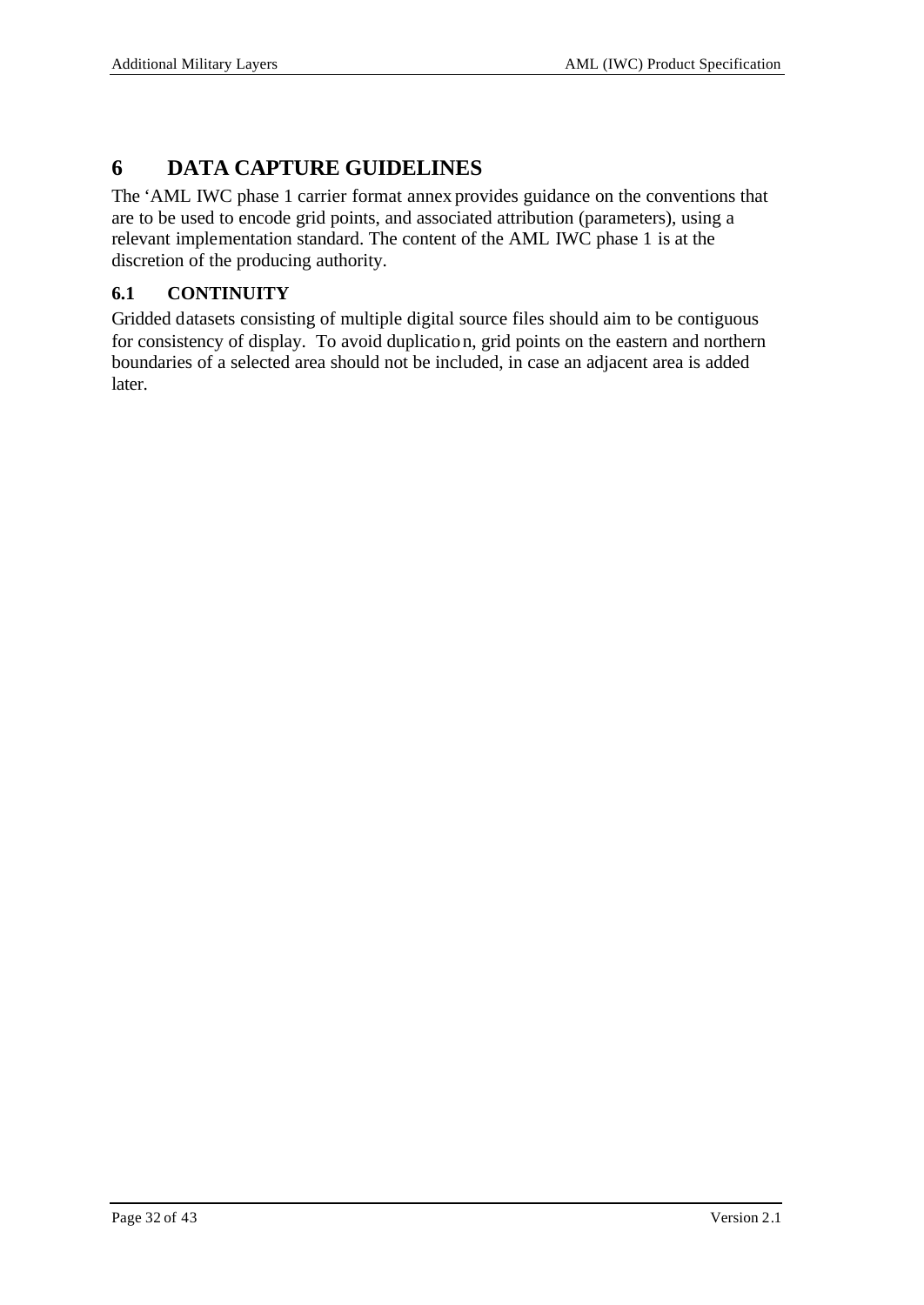# **7 DATA PRESENTATION**

# **7.1 SCOPE**

The way in which AML IWC phase 1 is displayed is dependent upon an individual customer's requirement. How their systems are developed to display AML IWC phase 1 data will largely be governed by the:

- Environment in which the data is to be viewed
- Types of products that are to be displayed with the AML product

This Product Specification is designed to support the production and supply of Integrated Water Column phase 1. It does not address data presentation.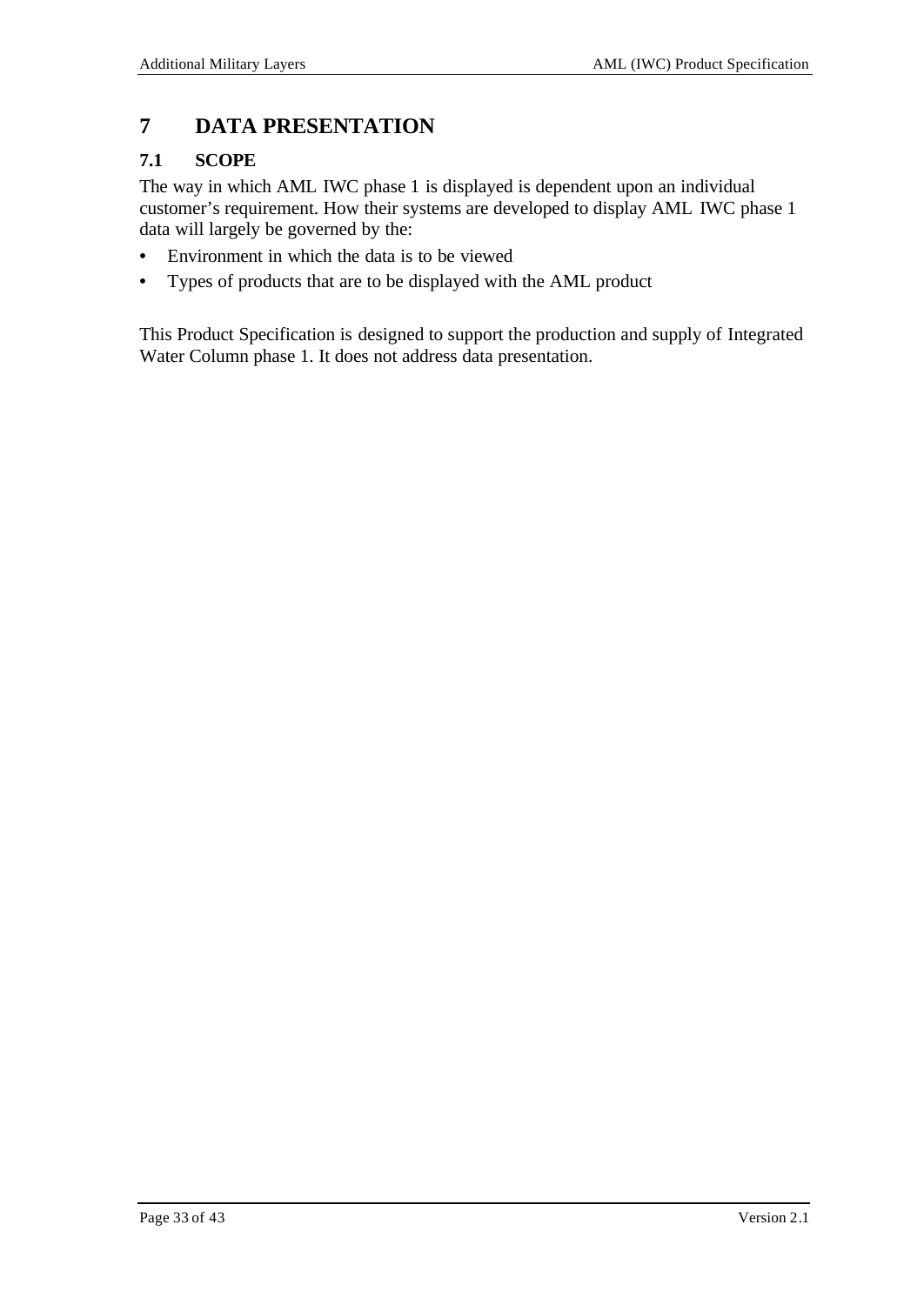# **8 PROVISION OF DATA**

#### **8.1 GENERAL**

#### **8.1.1 File Format (Encapsulation)**

The file format or encapsulation is exchange standard specific.

#### **8.1.2 Auxiliary Information**

All media containing AML products will contain cataloguing information regarding the coverage of the products contained within it. A complete AML catalogue is planned for future development.

#### **8.2 DISTRIBUTION MEDIA**

AML is available in the following format(s):

- **CD-ROM**
- **DVD**

Other approved means of distribution will be promulgated in due course. While data must be available to users on standard media, other media/transmission means may be agreed directly between producers and recipients.

#### **8.3 VOLUME NAMING**

AML volumes (defined as packages) may contain several datasets, each from a different product specification. The volume naming convention for AML 'Packages' is not defined by AML Product Specifications.

#### **8.4 FILE NAMING**

**CD-ROM** AML file naming conforms to ISO 9660, International Standards Organisation, Information Processing - Volume and File Structure of CD-ROM for Information Interchange.

#### **8.5 DIRECTORY STRUCTURE**

**CD-ROM** The directory structure conforms to ISO 9660, International Standards Organisation, Information Processing - Volume and File Structure of CD-ROM for Information Interchange.

#### **8.6 ERROR DETECTION**

Datasets will undergo file integrity checks that are dependent upon the exchange standard implemented.

#### **8.7 COMPRESSION**

See appropria te implementation annex.

#### **8.8 ENCRYPTION**

All AML products are unencrypted, irrespective of security classification.

#### **8.9 HARDWARE AND SOFTWARE REQUIREMENTS**

 $N/A$ .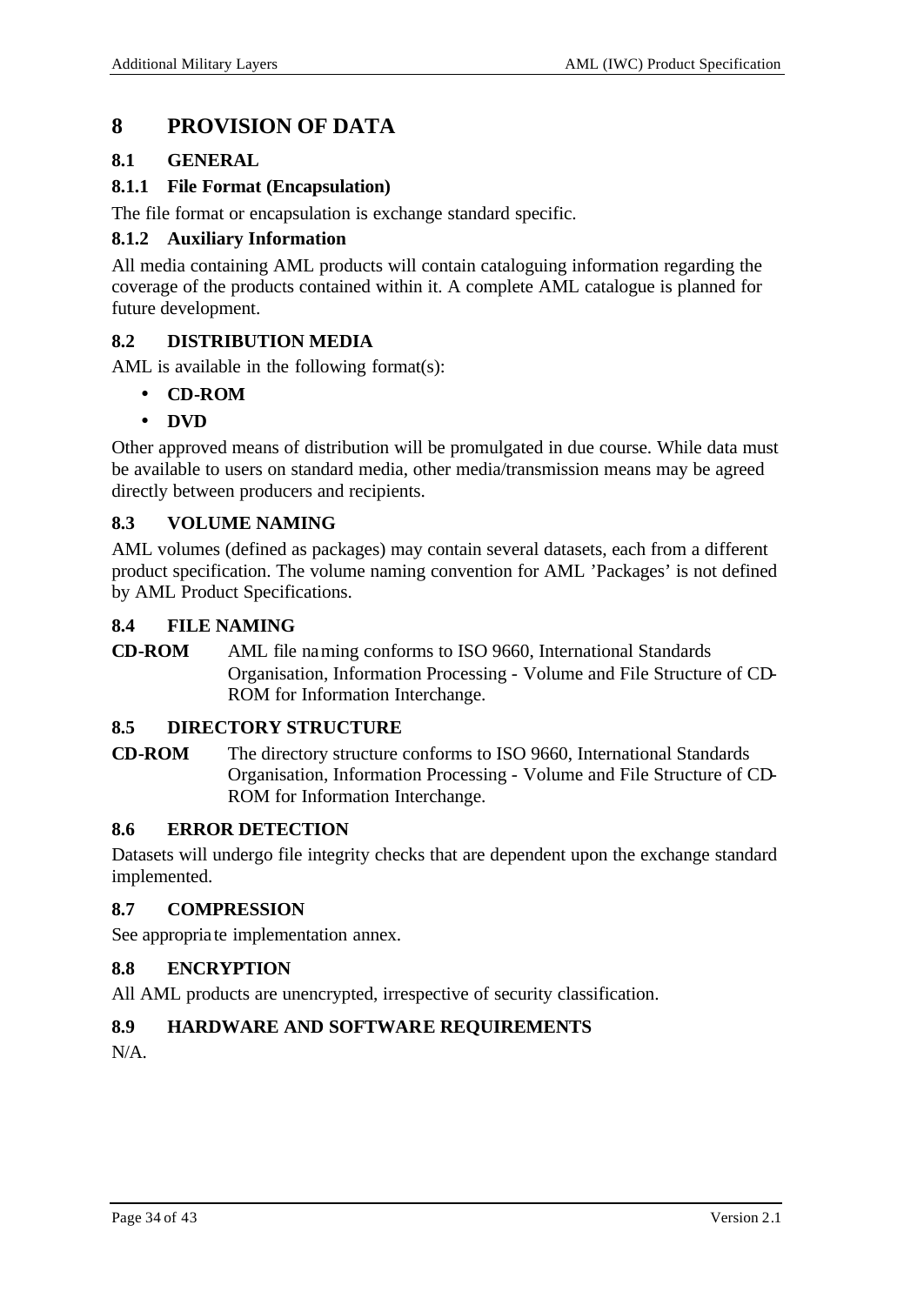# **9 TESTING METHOD**

This product specification has been designed to achieve interoperability of AML data products and other digital data products. This is achieved by the separation of the data dictionary from the standard used to encode the data and by the use of internationally recognised standards for the transfer of the data.

It is the responsibility of the data producer to ensure that AML data products fully conform to this Product Specification and to the chosen transfer standard.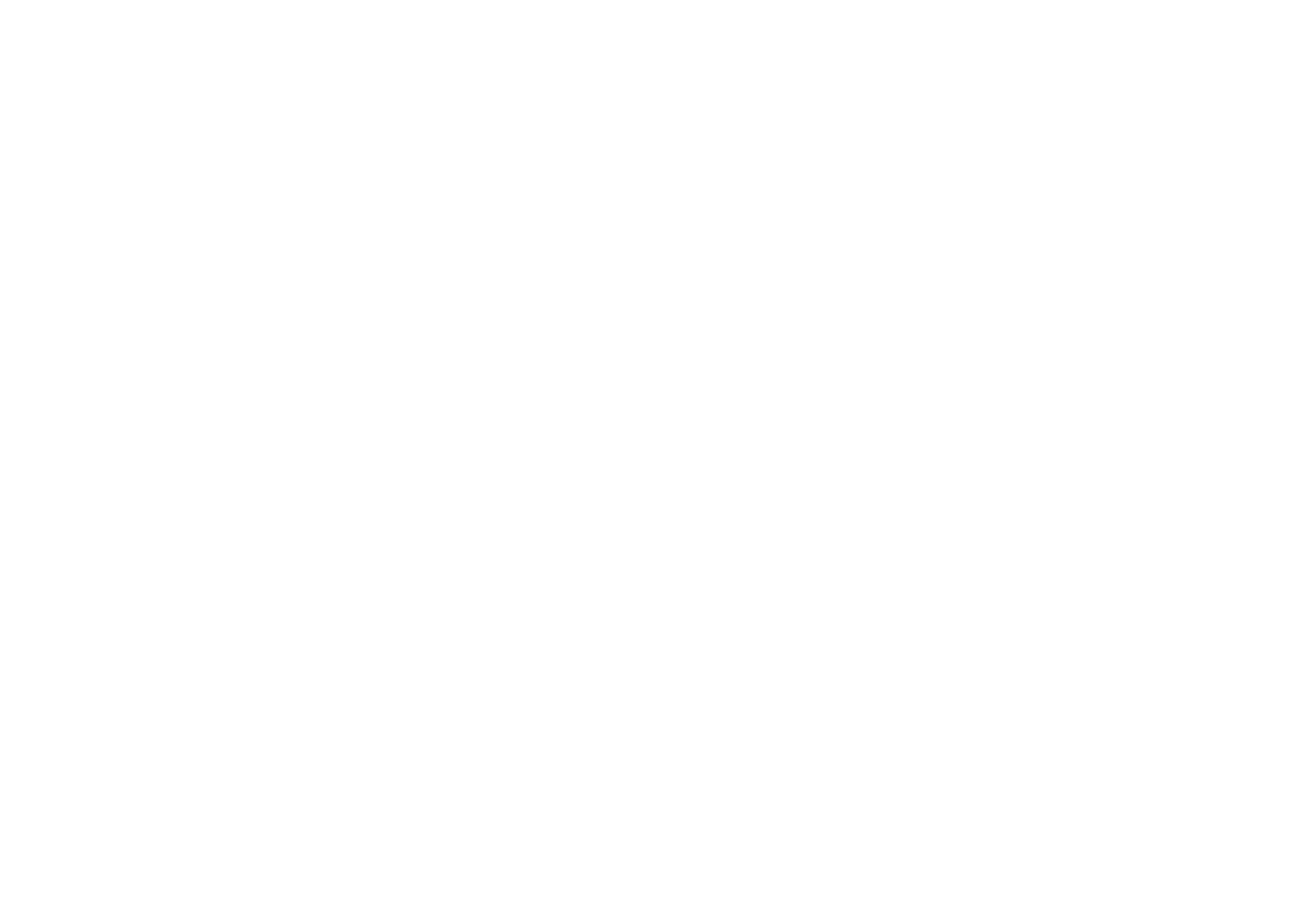# **APPENDIX A MARINE MAMMALS**

| <b>Common name</b>           | <b>Scientific name</b>     | <b>SpecID</b> | <b>ITIS</b> |        | <b>Sensitivity Group</b> | <b>Sensitivity Group Name</b>  |
|------------------------------|----------------------------|---------------|-------------|--------|--------------------------|--------------------------------|
| Bowhead whale                | Balaena mysticetus         | Bamys         |             | 180533 | 1a                       | Large Baleen Whales            |
| Blue whale                   | Balaenoptera musculus      | <b>Bamus</b>  |             | 180528 | 1a                       | Large Baleen Whales            |
| Gray whale                   | Eschrichtius robustus      | Esrob         |             | 180521 | 1a                       | Large Baleen Whales            |
| Southern right whale         | Eubalaena australis        | <b>Baaus</b>  |             | 552771 | 1a                       | Large Baleen Whales            |
| North Atlantic right whale   | Eubalaena glacialis        | Bagla         |             | 180537 | 1a                       | Large Baleen Whales            |
| North Pacific right whale    | Eubalaena japonica         | Bajap         |             | 612591 | 1a                       | Large Baleen Whales            |
| Humpback whale               | Megaptera novaeangliae     | Menov         |             | 180530 | 1a                       | Large Baleen Whales            |
| Dwarf minke whale            | Balaenoptera acutorostrata | <b>Baacu</b>  |             | 180524 | 1b                       | <b>Small Baleen Whales</b>     |
| Antarctic minke whale        | Balaenoptera bonaerensis   | Babon         |             | 612592 | 1 <sub>b</sub>           | <b>Small Baleen Whales</b>     |
| Sei whale                    | Balaenoptera borealis      | Babor         |             | 180526 | 1 <sub>b</sub>           | <b>Small Baleen Whales</b>     |
| Bryde's whale                | Balaenoptera brydei        | <b>Babry</b>  |             | 612597 | 1b                       | <b>Small Baleen Whales</b>     |
| Eden's whale                 | Balaenoptera edeni         | <b>Baede</b>  |             | 180525 | 1b                       | Small Baleen Whales            |
| Fin whale                    | Balaenoptera physalus      | Baphy         |             | 180527 | 1b                       | <b>Small Baleen Whales</b>     |
| Pygmy right whale            | Caperea marginata          | Camar         |             | 180535 | 1b                       | <b>Small Baleen Whales</b>     |
| Northern bottlenose whale    | Hyperoodon ampullatus      | Hyamp         |             | 180504 | 2a                       | Large Toothed whales           |
| Southern bottlenose whale    | Hyperoodon planifrons      | Hypla         |             | 180505 | 2a                       | Large Toothed whales           |
| Killer whale                 | Orcinus orca               | Ororc         |             | 180469 | 2a                       | Large Toothed whales           |
| Sperm whale                  | Physeter catodon           | Phmac         |             | 180488 | 2a                       | Large Toothed whales           |
| Beluga or white whale        | Delphinapterus leucas      | Deleu         |             | 180483 | 2 <sub>b</sub>           | <b>Offshore Toothed Whales</b> |
| Long-beaked common dolphin   | Delphinus capensis         | Decap         |             | 555654 | 2 <sub>b</sub>           | <b>Offshore Toothed Whales</b> |
| Short-beaked common dolphin  | Delphinus delphis          | Dedel         |             | 180438 | 2 <sub>b</sub>           | <b>Offshore Toothed Whales</b> |
| Arabian common dolphin       | Delphinus tropicalis       | Detro         |             | 612595 | 2 <sub>b</sub>           | <b>Offshore Toothed Whales</b> |
| Pygmy killer whale           | Feresa attenuata           | Featt         |             | 180461 | 2 <sub>b</sub>           | <b>Offshore Toothed Whales</b> |
| Short-finned pilot whale     | Globicephala macrorhynchus | Glmac         |             | 180466 | 2 <sub>b</sub>           | <b>Offshore Toothed Whales</b> |
| Long-finned pilot whale      | Globicephala melas         | Glmel         |             | 552461 | 2 <sub>b</sub>           | <b>Offshore Toothed Whales</b> |
| Risso's dolphin              | Grampus griseus            | Grgri         |             | 180457 | 2 <sub>b</sub>           | <b>Offshore Toothed Whales</b> |
| Pygmy sperm whale            | Kogia breviceps            | Kobre         |             | 180491 | 2 <sub>b</sub>           | <b>Offshore Toothed Whales</b> |
| Dwarf sperm whale            | Kogia simus                | Kosim         |             | 612590 | 2 <sub>b</sub>           | <b>Offshore Toothed Whales</b> |
| Fraser's dolphin             | Lagenodelphis hosei        | Lahos         |             | 180440 | 2 <sub>b</sub>           | <b>Offshore Toothed Whales</b> |
| Atlantic white-sided dolphin | Lagenorhynchus acutus      | Laacu         |             | 180443 | 2 <sub>b</sub>           | <b>Offshore Toothed Whales</b> |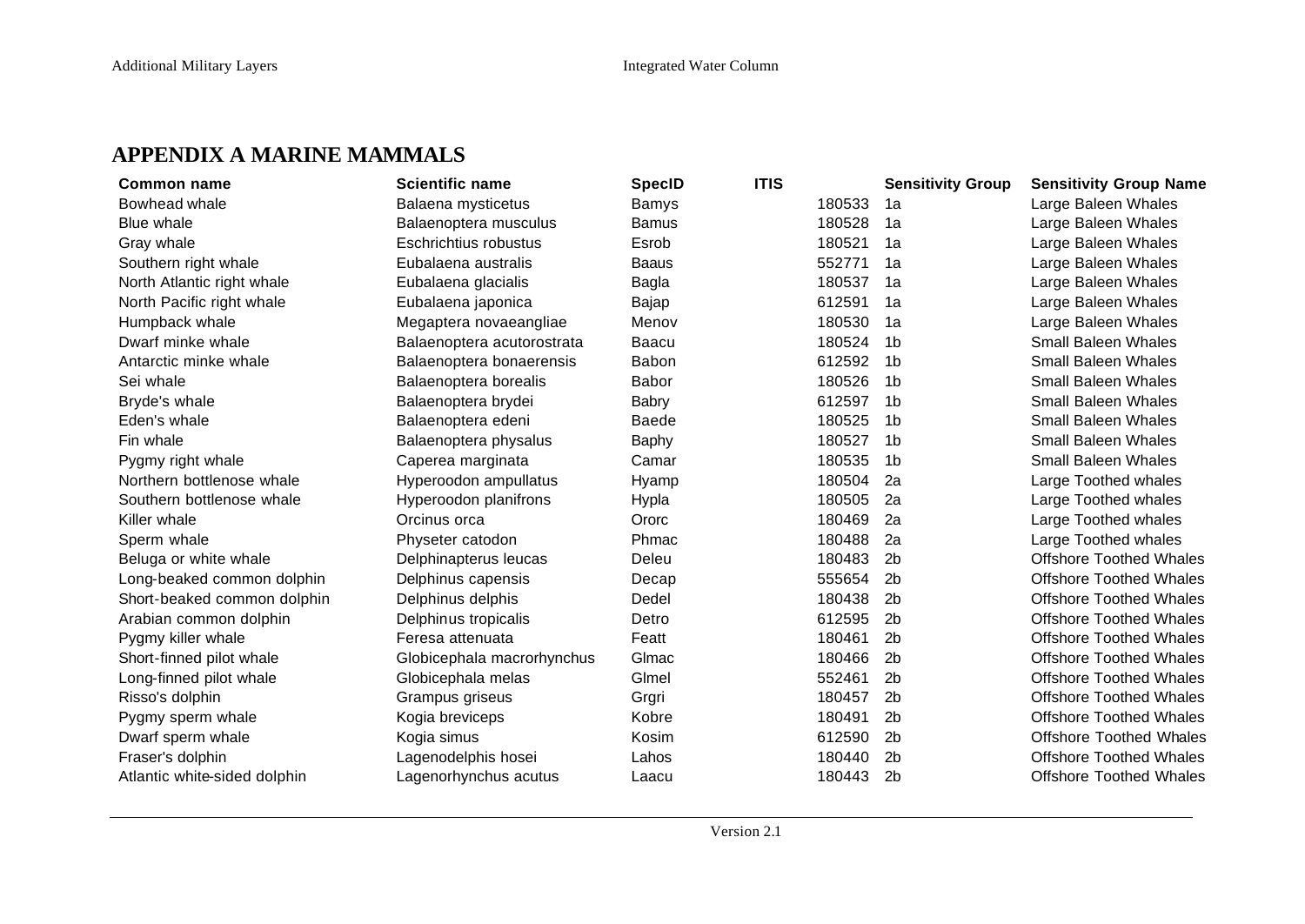| White-beaked dolphin            | Lagenorhynchus albirostris | Laalb        | 180442 | 2 <sub>b</sub> | <b>Offshore Toothed Whales</b> |
|---------------------------------|----------------------------|--------------|--------|----------------|--------------------------------|
| Peale's dolphin                 | Lagenorhynchus australis   | Laaus        | 180446 | 2 <sub>b</sub> | <b>Offshore Toothed Whales</b> |
| Hourglass dolphin               | Lagenorhynchus cruciger    | Lacru        | 180447 | 2 <sub>b</sub> | <b>Offshore Toothed Whales</b> |
| Pacific white-sided dolphin     | Lagenorhynchus obliquidens | Laobl        | 180444 | 2 <sub>b</sub> | <b>Offshore Toothed Whales</b> |
| Dusky dolphin                   | Lagenorhynchus obscurus    | Laobs        | 180445 | 2 <sub>b</sub> | <b>Offshore Toothed Whales</b> |
| Northern right whale dolphin    | Lissodelphis borealis      | Libor        | 180454 | 2 <sub>b</sub> | <b>Offshore Toothed Whales</b> |
| Southern right whale dolphin    | Lissodelphis peronii       | Liper        | 180455 | 2 <sub>b</sub> | <b>Offshore Toothed Whales</b> |
| Narwhal                         | Monodon monoceros          | Momon        | 180485 | 2 <sub>b</sub> | <b>Offshore Toothed Whales</b> |
| Melon-headed whale              | Peponocephala electra      | Peele        | 180459 | 2 <sub>b</sub> | <b>Offshore Toothed Whales</b> |
| False killer whale              | Pseudorca crassidens       | Pscra        | 180463 | 2 <sub>b</sub> | <b>Offshore Toothed Whales</b> |
| Pacific hump-backed dolphin     | Sousa chinensis            | Sochi        | 180419 | 2 <sub>b</sub> | <b>Offshore Toothed Whales</b> |
| Indian hump-backed dolphin      | Sousa plumbea              | Soplu        | 612594 | 2 <sub>b</sub> | <b>Offshore Toothed Whales</b> |
| Atlantic hump-backed dolphin    | Sousa teuszii              | Soteu        | 180420 | 2 <sub>b</sub> | <b>Offshore Toothed Whales</b> |
| Pantropical spotted dolphin     | Stenella attenuata         | <b>Statt</b> | 180430 | 2 <sub>b</sub> | <b>Offshore Toothed Whales</b> |
| Clymene dolphin                 | Stenella clymene           | Stcly        | 180435 | 2 <sub>b</sub> | <b>Offshore Toothed Whales</b> |
| Striped dolphin                 | Stenella coeruleoalba      | Stcoe        | 180434 | 2 <sub>b</sub> | <b>Offshore Toothed Whales</b> |
| Atlantic spotted dolphin        | Stenella frontalis         | Stfro        | 552460 | 2 <sub>b</sub> | <b>Offshore Toothed Whales</b> |
| Spinner dolphin                 | Stenella longirostris      | Stlon        | 180429 | 2 <sub>b</sub> | <b>Offshore Toothed Whales</b> |
| Rough-toothed dolphin           | Steno bredanensis          | <b>Stbre</b> | 180417 | 2 <sub>b</sub> | <b>Offshore Toothed Whales</b> |
| Indian Ocean bottlenose dolphin | Tursiops aduncus           | Tuadu        | 612596 | 2 <sub>b</sub> | <b>Offshore Toothed Whales</b> |
| Bottlenose dolphin              | Tursiops truncatus         | Tutru        | 180426 | 2 <sub>b</sub> | <b>Offshore Toothed Whales</b> |
| Arnoux's beaked whale           | Berardius arnuxii          | Bearn        | 180495 | 2c             | <b>Beaked whales</b>           |
| Baird's beaked whale            | Berardius bairdii          | Bebai        | 180496 | 2c             | <b>Beaked whales</b>           |
| Longman's beaked whale          | Indopacetus pacificus      | Inpac        | 180502 | 2c             | <b>Beaked whales</b>           |
| Sowerby's beaked whale          | Mesoplodon bidens          | Mebid        | 180515 | 2c             | <b>Beaked whales</b>           |
| Andrews' beaked whale           | Mesoplodon bowdoini        | Mebow        | 180513 | 2c             | <b>Beaked whales</b>           |
| Hubb's beaked whale             | Mesoplodon carlhubbsi      | Mecar        | 180512 | 2c             | <b>Beaked whales</b>           |
| Blainville's beaked whale       | Mesoplodon densirostris    | Meden        | 180517 | 2c             | <b>Beaked whales</b>           |
| Gervais' beaked whale           | Mesoplodon europaeus       | Meeur        | 180509 | 2c             | Beaked whales                  |
| Ginkgo-toothed beaked whale     | Mesoplodon ginkgodens      | Megin        | 180510 | 2c             | <b>Beaked whales</b>           |
| Gray's beaked whale             | Mesoplodon grayi           | Megra        | 180511 | 2c             | <b>Beaked whales</b>           |
| Hector's beaked whale           | Mesoplodon hectori         | Mehec        | 180507 | 2c             | <b>Beaked whales</b>           |
| Strap-toothed whale             | Mesoplodon layardii        | Melay        | 180516 | 2c             | <b>Beaked whales</b>           |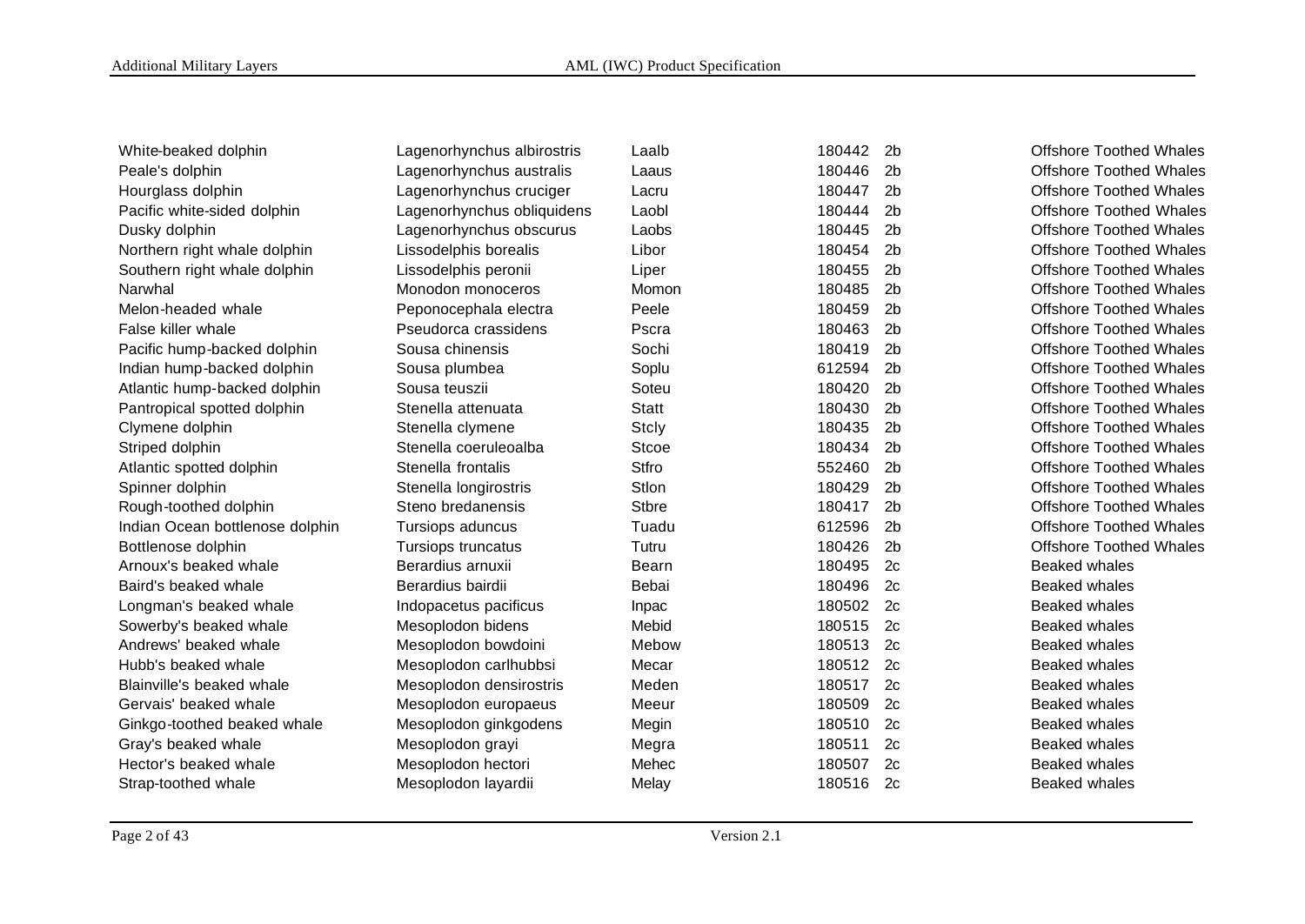| True's beaked whale               | Mesoplodon mirus            | Memir | 180508    | 2c | Beaked whales                                     |
|-----------------------------------|-----------------------------|-------|-----------|----|---------------------------------------------------|
| Perrin's beaked whale             | Mesoplodon perrini          | Meprr | 612599    | 2c | <b>Beaked whales</b>                              |
| Pygmy beaked whale                | Mesoplodon peruvianus       | Meper | 552772    | 2c | <b>Beaked whales</b>                              |
| Stejneger's beaked whale          | Mesoplodon stejnegeri       | Meste | 180514    | 2c | Beaked whales                                     |
| Spade-toothed beaked whale        | Mesoplodon traversii        | Mebah | 612598    | 2c | <b>Beaked whales</b>                              |
| Tasman or Shepherd's beaked whale | Tasmacetus shepherdi        | Tashe | 180500    | 2c | <b>Beaked whales</b>                              |
| Cuvier's beaked whale             | Ziphius cavirostris         | Zicav | 180498    | 2c | <b>Beaked whales</b><br>Inshore and Small Toothed |
| Commerson's dolphin               | Cephalorhynchus commersonii | Cecom | 180449    | 2d | Whales<br>Inshore and Small Toothed               |
| Black dolphin                     | Cephalorhynchus eutropia    | Ceeut | 180450    | 2d | Whales<br>Inshore and Small Toothed               |
| Heaviside's dolphin               | Cephalorhynchus heavisidii  | Cehea | 180451    | 2d | Whales                                            |
| Hector's dolphin                  | Cephalorhynchus hectori     | Cehec | 180452 2d |    | Inshore and Small Toothed<br>Whales               |
| Finless porpoise                  | Neophocaena phocaenoides    | Nepho | 180478    | 2d | Inshore and Small Toothed<br>Whales               |
| Irrawaddy dolphin                 | Orcaella brevirostris       | Orbre | 180471    | 2d | Inshore and Small Toothed<br>Whales               |
| Spectacled porpoise               | Phocoena dioptrica          | Phdio | 180475    | 2d | Inshore and Small Toothed<br>Whales               |
| Harbour porpoise                  | Phocoena phocoena           | Phpho | 180473    | 2d | Inshore and Small Toothed<br>Whales               |
| Vaquita                           | Phocoena sinus              | Phsin | 180474    | 2d | Inshore and Small Toothed<br>Whales               |
| Burmeister's porpoise             | Phocoena spinipinnis        | Phspi | 180476    | 2d | Inshore and Small Toothed<br>Whales               |
| Dall's porpoise                   | Phocoenoides dalli          | Phdal | 180480    | 2d | Inshore and Small Toothed<br>Whales               |
| Franciscana                       | Pontoporia blainvillei      | Pobla | 180411    | 2d | Inshore and Small Toothed<br>Whales               |
| Tucuxi                            | Sotalia fluviatilis         | Soflu | 180422    | 2d | Inshore and Small Toothed<br>Whales               |
| Hooded seal                       | Cystophora cristata         | Cycri | 180657    | 4a | <b>Hair Seals</b>                                 |
| Bearded seal                      | Erignathus barbatus         | Erbar | 180655    | 4a | <b>Hair Seals</b>                                 |
| Gray seal                         | Halichoerus grypus          | Hagry | 180653    | 4a | <b>Hair Seals</b>                                 |
|                                   |                             |       |           |    |                                                   |

Page 3 of 43 Version 2.1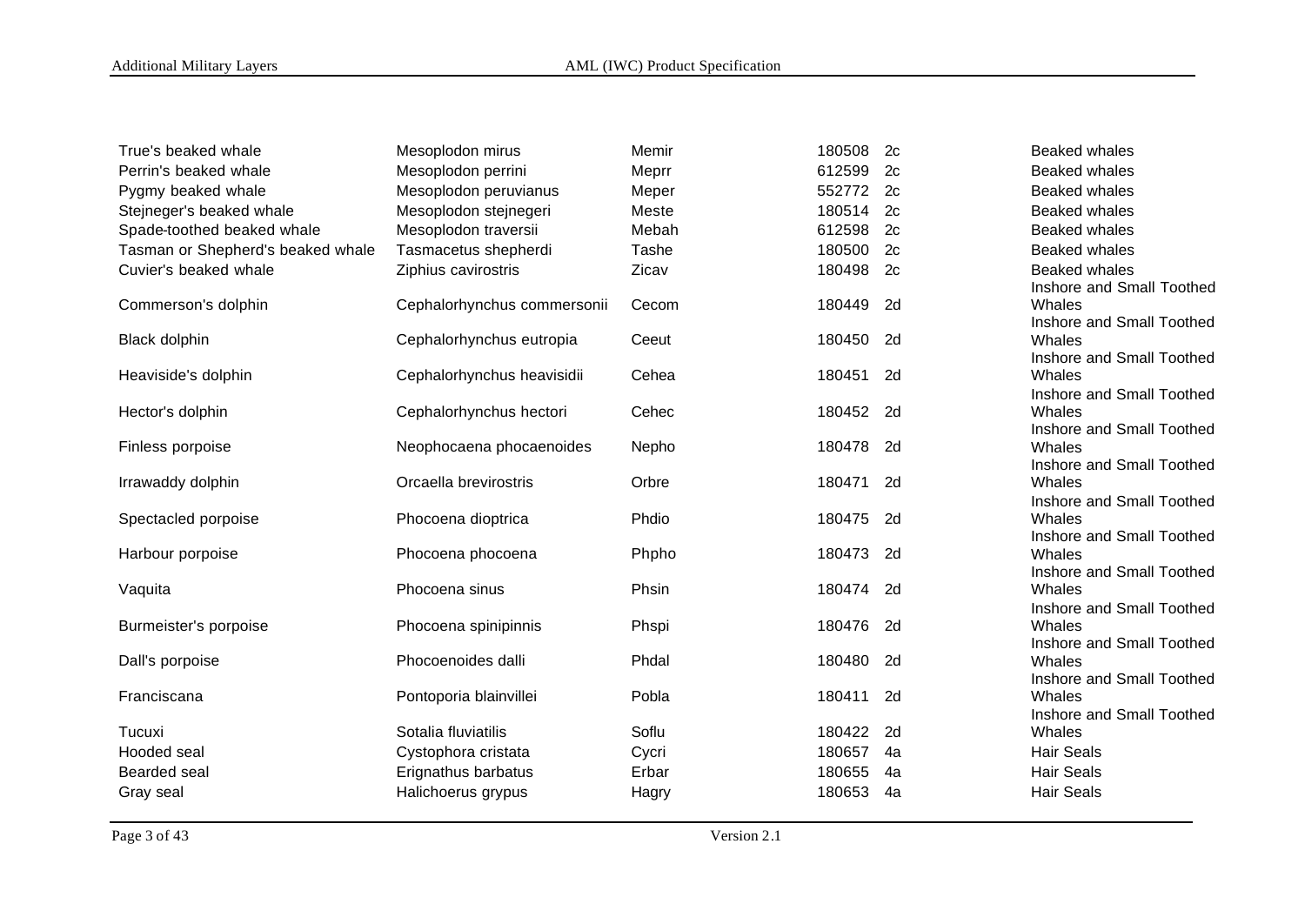| Ribbon seal                         | Histriophoca fasciata       | Hifas        | 622021 | 4a             | <b>Hair Seals</b>  |
|-------------------------------------|-----------------------------|--------------|--------|----------------|--------------------|
| Leopard seal                        | Hydrurga leptonyx           | Hylep        | 180667 | 4a             | <b>Hair Seals</b>  |
| Weddell seal                        | Leptonychotes weddellii     | Lewed        | 180669 | 4a             | <b>Hair Seals</b>  |
| Crabeater seal                      | Lobodon carcinophagus       | Locar        | 180663 | 4a             | <b>Hair Seals</b>  |
| Northern elephant seal              | Mirounga angustirostris     | Miang        | 180672 | 4a             | <b>Hair Seals</b>  |
| Southern elephant seal              | Mirounga leonina            | Mileo        | 180671 | 4a             | <b>Hair Seals</b>  |
| Mediterranean monk seal             | Monachus monachus           | Momoa        | 180659 | 4a             | <b>Hair Seals</b>  |
| Hawaiian monk seal                  | Monachus schauinslandi      | Mosch        | 180661 | 4a             | <b>Hair Seals</b>  |
| Ross seal                           | Ommatophoca rossii          | Omros        | 180665 | 4a             | <b>Hair Seals</b>  |
| Harp seal                           | Pagophilus groenlandicus    | Pagro        | 180647 | 4a             | <b>Hair Seals</b>  |
| Largha or spotted seal              | Phoca largha                | Phlar        | 180642 | 4a             | <b>Hair Seals</b>  |
| Harbour seal                        | Phoca vitulina              | Phvit        | 180649 | 4a             | <b>Hair Seals</b>  |
| Ringed seal                         | Pusa hispida                | Puhis        | 622018 | 4a             | <b>Hair Seals</b>  |
| South American fur seal             | Arctocephalus australis     | Araus        | 180633 | 4b             | <b>Eared Seals</b> |
| New Zealand fur seal                | Arctocephalus forsteri      | Arfor        | 180631 | 4b             | <b>Eared Seals</b> |
| Galapagos fur seal                  | Arctocephalus galapagoensis | Argal        | 180634 | 4b             | <b>Eared Seals</b> |
| Antarctic fur seal                  | Arctocephalus gazella       | Argaz        | 180630 | 4b             | <b>Eared Seals</b> |
| Juan Fernandez fur seal             | Arctocephalus philippii     | Arphi        | 180635 | 4b             | <b>Eared Seals</b> |
| South African & Australian fur seal | Arctocephalus pusillus      | Arpus        | 180629 | 4b             | <b>Eared Seals</b> |
| Guadalupe fur seal                  | Arctocephalus townsendi     | Artow        | 180636 | 4b             | <b>Eared Seals</b> |
| Subantarctic fur seal               | Arctocephalus tropicalis    | Artro        | 180632 | 4b             | <b>Eared Seals</b> |
| Northern fur seal                   | Callorhinus ursinus         | Caurs        | 180627 | 4 <sub>b</sub> | <b>Eared Seals</b> |
| Steller's sea lion                  | Eumetopias jubatus          | Eujub        | 180625 | 4b             | <b>Eared Seals</b> |
| Australian sea lion                 | Neophoca cinerea            | <b>Necin</b> | 180623 | 4b             | <b>Eared Seals</b> |
| South (American) sea lion           | Otaria flavescens           | Otfla        | 180619 | 4b             | <b>Eared Seals</b> |
| Hooker's or New Zealand sea lion    | Phocarctos hookeri          | Phhoo        | 180617 | 4b             | <b>Eared Seals</b> |
| California sea lion                 | Zalophus californianus      | Zacal        | 180621 | 4b             | <b>Eared Seals</b> |
| Galapagos sea lion                  | Zalophus wollebaeki         | Zawol        | 622014 | 4b             | <b>Eared Seals</b> |
| Walrus                              | Odobenus rosmarus           | Odros        | 180639 | 4c             | Walrus             |